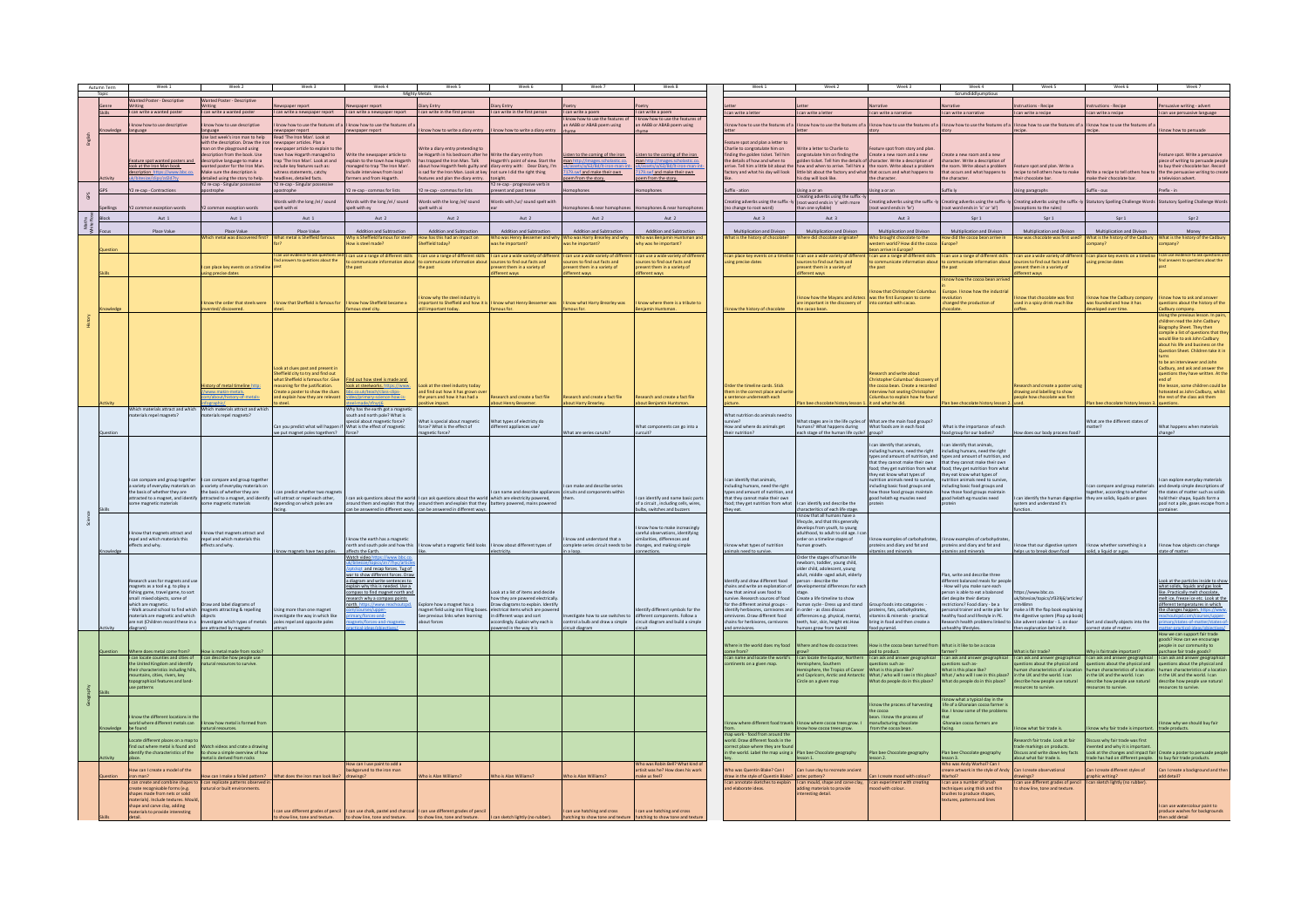|   |          |                                                                    |                                                                                               |                                                                                                                                                    | know how to use watercolour                                        |                                                                                                                                        |                                                                    |                                                                  |                                                                        |                                                                                                          |                                                                                                         |                                                                                                                |                                                                                               |                                                                                                                                           |                                                                            | know how to use watercolour                                                                       |
|---|----------|--------------------------------------------------------------------|-----------------------------------------------------------------------------------------------|----------------------------------------------------------------------------------------------------------------------------------------------------|--------------------------------------------------------------------|----------------------------------------------------------------------------------------------------------------------------------------|--------------------------------------------------------------------|------------------------------------------------------------------|------------------------------------------------------------------------|----------------------------------------------------------------------------------------------------------|---------------------------------------------------------------------------------------------------------|----------------------------------------------------------------------------------------------------------------|-----------------------------------------------------------------------------------------------|-------------------------------------------------------------------------------------------------------------------------------------------|----------------------------------------------------------------------------|---------------------------------------------------------------------------------------------------|
|   |          | now how to create and combin                                       | know how to use techniques sur                                                                |                                                                                                                                                    | aint to produce washes for                                         | know how to use hatching and                                                                                                           | know how to use different grade                                    |                                                                  |                                                                        | know how to use hatching and                                                                             |                                                                                                         |                                                                                                                |                                                                                               |                                                                                                                                           |                                                                            | aint to produce washes fo                                                                         |
|   |          | apes to create recognisable                                        | as rolling, cutting, moulding and                                                             | know how to use shading to show                                                                                                                    | backgrounds then add detail with                                   | ross hatching to show tone and                                                                                                         | f pencil to show line, tone and                                    | now how to annotate sketches!                                    | know how to annotate sketche                                           | ass hatching to show tone and                                                                            | now how to use the correct tools I know how to mix colours                                              |                                                                                                                | cnow how to mix colours                                                                       | know how to use shading to show                                                                                                           | I know how to use shading to show                                          | ackgrounds then add detail with                                                                   |
|   |          |                                                                    | irving using tools and equipment.                                                             | light and shadow                                                                                                                                   | ther media                                                         |                                                                                                                                        |                                                                    | plain and elaborate ideas.                                       | explain and elaborate idea                                             |                                                                                                          | mould, shape and carve clay.                                                                            |                                                                                                                |                                                                                               | light and shadow                                                                                                                          | light and shadow                                                           | her media                                                                                         |
|   |          |                                                                    | Create embossed foil patterns and                                                             |                                                                                                                                                    |                                                                    |                                                                                                                                        |                                                                    |                                                                  |                                                                        |                                                                                                          |                                                                                                         |                                                                                                                |                                                                                               |                                                                                                                                           |                                                                            |                                                                                                   |
|   |          |                                                                    | tures on a range of different                                                                 |                                                                                                                                                    |                                                                    |                                                                                                                                        |                                                                    |                                                                  |                                                                        |                                                                                                          |                                                                                                         |                                                                                                                |                                                                                               |                                                                                                                                           |                                                                            |                                                                                                   |
|   |          |                                                                    | pured art foils. Use various too<br>o create different effects and                            |                                                                                                                                                    |                                                                    |                                                                                                                                        | Look at the artist to see how he ha                                |                                                                  |                                                                        |                                                                                                          |                                                                                                         |                                                                                                                |                                                                                               |                                                                                                                                           |                                                                            |                                                                                                   |
|   |          |                                                                    |                                                                                               |                                                                                                                                                    |                                                                    |                                                                                                                                        | sed different metal objects to                                     | se the previous weeks drawing                                    |                                                                        |                                                                                                          |                                                                                                         |                                                                                                                | ndy Warhol pop art of different                                                               |                                                                                                                                           |                                                                            |                                                                                                   |
|   |          |                                                                    | mprints into the foll. Use thick,<br>good quality art foll – or you could                     |                                                                                                                                                    |                                                                    |                                                                                                                                        | create an image. Practise drawing.                                 | to join them together to create                                  |                                                                        |                                                                                                          |                                                                                                         |                                                                                                                | colate bar wrappers. Use                                                                      |                                                                                                                                           |                                                                            |                                                                                                   |
|   |          |                                                                    | use foil pie tins! Offer a range of                                                           |                                                                                                                                                    |                                                                    | eriment with drawing and                                                                                                               | different metal objects eg. cops.                                  | their own piece of metal art/                                    | tos://public-art.shu.ac                                                |                                                                                                          |                                                                                                         | Create drawings and paintings of                                                                               | different wrappers/ food packaging                                                            | Create observational drawings an                                                                                                          |                                                                            |                                                                                                   |
|   |          |                                                                    | ols for experir                                                                               |                                                                                                                                                    | alk, pastel and charcoal drawings different techniques to show the |                                                                                                                                        |                                                                    | reate Alan's work. https                                         | sheffield/bel7.htm                                                     |                                                                                                          |                                                                                                         |                                                                                                                | create a collage. Create                                                                      | paintings of different food<br>packaging using techniques from                                                                            |                                                                            | ow how to create different styles Nativity art work - watercoloured<br>graphic writing - Plan bee |
|   |          | reate wire models of the metal                                     | uding plastic forks, pastry                                                                   |                                                                                                                                                    | f the Iron man in different                                        | different patterns and textures o                                                                                                      | nwilliamsmetalartist.                                              | www.alanwilliamsmetalartist                                      | different media to draw and                                            | reate drawings in the style of                                                                           | Jse clay to create an ancient aztec/ about what kind of mood they                                       |                                                                                                                | etitive patterns using bright                                                                 |                                                                                                                                           | of graphic writing - Plan bee                                              |                                                                                                   |
|   |          |                                                                    | ollers and cutters and cotton buds. P                                                         | encil sketches of the Iron man                                                                                                                     | atercoloured backgrounds                                           | netal                                                                                                                                  |                                                                    |                                                                  | ate models of the stat                                                 | Quentin Blake                                                                                            | mayan art plaque.                                                                                       | want their room to have.                                                                                       | oured paint in different colours.                                                             | last week                                                                                                                                 | olate art lesson 3                                                         | suettes.                                                                                          |
|   |          |                                                                    |                                                                                               |                                                                                                                                                    |                                                                    |                                                                                                                                        |                                                                    |                                                                  |                                                                        |                                                                                                          |                                                                                                         |                                                                                                                |                                                                                               |                                                                                                                                           |                                                                            |                                                                                                   |
|   |          |                                                                    |                                                                                               |                                                                                                                                                    |                                                                    |                                                                                                                                        |                                                                    |                                                                  |                                                                        |                                                                                                          |                                                                                                         |                                                                                                                |                                                                                               |                                                                                                                                           | will you work safely and                                                   |                                                                                                   |
|   |          |                                                                    |                                                                                               |                                                                                                                                                    |                                                                    |                                                                                                                                        |                                                                    |                                                                  |                                                                        |                                                                                                          |                                                                                                         |                                                                                                                |                                                                                               |                                                                                                                                           | hygienically to make your<br>product? What techniques w                    |                                                                                                   |
|   |          |                                                                    |                                                                                               | ich metals will work best in a                                                                                                                     |                                                                    |                                                                                                                                        |                                                                    |                                                                  |                                                                        |                                                                                                          |                                                                                                         |                                                                                                                |                                                                                               |                                                                                                                                           |                                                                            |                                                                                                   |
|   |          |                                                                    | What do wind chimes look like?                                                                | wind chime? What do different                                                                                                                      |                                                                    | hat objects will I use to make my How can I join my objects together                                                                   | Does my wind chime work? Does                                      |                                                                  |                                                                        |                                                                                                          | Which chocolate should I use in my Which toppings should I use in my How do I know my design is fit for |                                                                                                                |                                                                                               | low do I know my design is fit for                                                                                                        | use to make                                                                | bes my design match the design<br>Ceiroti                                                         |
|   |          |                                                                    | What are wind chimes used for?                                                                | netals sound like?                                                                                                                                 | ind chime?                                                         | securely?                                                                                                                              | look and sound like I wanted it to                                 |                                                                  |                                                                        | design?                                                                                                  | design?                                                                                                 | purpose?                                                                                                       | hat should packaging look like?                                                               | purpose?                                                                                                                                  | your product?                                                              |                                                                                                   |
|   |          |                                                                    |                                                                                               |                                                                                                                                                    |                                                                    | I can select from and use a wider                                                                                                      | I can use design criteria and the<br>views of others to improve my |                                                                  |                                                                        | can analyse taste, texture, smel<br>and appearance of a range of                                         | I can analyse taste, texture, smell<br>and appearance of a range of                                     | I can develop the design criteria of<br>an appealing food product that is                                      | I can analyse the appearance of<br>xisting products.                                          | I can develop the design criteria o<br>an appealing product that is fit for $\vert$ can select from and use a wider                       | I can work safely and hygienically.                                        | I can evaluate my work against my<br>sien criteria.                                               |
|   |          |                                                                    |                                                                                               |                                                                                                                                                    |                                                                    | $\begin{tabular}{l} range of tools and equipment to perform practical tasks accurately such as handsaws, craft knife \\ \end{tabular}$ |                                                                    |                                                                  |                                                                        |                                                                                                          |                                                                                                         | fit for purpose. I can discuss my                                                                              |                                                                                               | pose. I can discuss my design.                                                                                                            | range of equipment to perform                                              |                                                                                                   |
|   |          |                                                                    |                                                                                               |                                                                                                                                                    | an create annotated sketches o                                     |                                                                                                                                        |                                                                    |                                                                  |                                                                        |                                                                                                          |                                                                                                         | design.                                                                                                        |                                                                                               |                                                                                                                                           | ractical tasks accurately                                                  |                                                                                                   |
|   |          |                                                                    | an research and use this to                                                                   | an research and use this to                                                                                                                        | ny design. I can design a product                                  | (under supervision). I can work                                                                                                        |                                                                    |                                                                  |                                                                        |                                                                                                          |                                                                                                         |                                                                                                                |                                                                                               |                                                                                                                                           |                                                                            |                                                                                                   |
|   |          |                                                                    | form my design.                                                                               | form my design.                                                                                                                                    | hat is fit for purpose.                                            |                                                                                                                                        |                                                                    |                                                                  |                                                                        |                                                                                                          |                                                                                                         |                                                                                                                |                                                                                               |                                                                                                                                           |                                                                            |                                                                                                   |
|   |          |                                                                    |                                                                                               |                                                                                                                                                    |                                                                    |                                                                                                                                        |                                                                    |                                                                  |                                                                        |                                                                                                          |                                                                                                         |                                                                                                                |                                                                                               |                                                                                                                                           | I know how to join and combine a                                           | I know how to evaluate my idea                                                                    |
|   |          |                                                                    |                                                                                               |                                                                                                                                                    |                                                                    |                                                                                                                                        |                                                                    |                                                                  |                                                                        |                                                                                                          |                                                                                                         |                                                                                                                |                                                                                               |                                                                                                                                           | range of ingredients                                                       |                                                                                                   |
|   |          |                                                                    |                                                                                               |                                                                                                                                                    |                                                                    |                                                                                                                                        |                                                                    |                                                                  |                                                                        |                                                                                                          |                                                                                                         |                                                                                                                |                                                                                               |                                                                                                                                           |                                                                            | roducts against my own design                                                                     |
|   |          |                                                                    |                                                                                               |                                                                                                                                                    |                                                                    |                                                                                                                                        |                                                                    |                                                                  |                                                                        |                                                                                                          |                                                                                                         |                                                                                                                |                                                                                               |                                                                                                                                           |                                                                            | riteria, I know                                                                                   |
|   |          |                                                                    | now how to investigate and                                                                    |                                                                                                                                                    |                                                                    | tow how to strengthen and                                                                                                              | ow how to evaluate my ideas                                        |                                                                  |                                                                        | mow how to investigate and                                                                               | w how to investigate and                                                                                |                                                                                                                | now how to investigate and                                                                    |                                                                                                                                           |                                                                            | w to consider the views of                                                                        |
|   |          |                                                                    | analyse existing                                                                              |                                                                                                                                                    | ow how to communicate my                                           | stiffen and reinforce more comple.                                                                                                     | and products against my own                                        |                                                                  |                                                                        | nalyse existing                                                                                          | analyse existing                                                                                        | know how to communicate my                                                                                     | analyse existing                                                                              | w how to communicate my                                                                                                                   |                                                                            | thers to improve my                                                                               |
|   |          |                                                                    | products.                                                                                     |                                                                                                                                                    |                                                                    | tructures.                                                                                                                             | design criteria.                                                   |                                                                  |                                                                        | oducts.                                                                                                  | roducts.                                                                                                |                                                                                                                |                                                                                               |                                                                                                                                           |                                                                            |                                                                                                   |
|   |          |                                                                    |                                                                                               | I know how to research a design.<br>Experiment with different pieces of<br>pipe, exploring what sound it                                           | Design wind chimes from old me                                     |                                                                                                                                        |                                                                    |                                                                  |                                                                        | Taste a selection of chocolate wit                                                                       |                                                                                                         |                                                                                                                |                                                                                               |                                                                                                                                           |                                                                            | sent the chocolate bar and                                                                        |
|   |          |                                                                    |                                                                                               | erates when tapped with                                                                                                                            | tubing, cutlery, keys, chains and                                  |                                                                                                                                        |                                                                    |                                                                  |                                                                        | ifferent amounts of cocoa in fror<br>erv dark and bitter to milk                                         |                                                                                                         |                                                                                                                |                                                                                               | election of chocolate wrappers<br>tables for children to use                                                                              |                                                                            | ackaging to the rest of the class                                                                 |
|   |          |                                                                    |                                                                                               | inother metal and explain why.                                                                                                                     | ther scrap metal objects                                           |                                                                                                                                        |                                                                    |                                                                  |                                                                        | colate and white chocolate                                                                               |                                                                                                         |                                                                                                                |                                                                                               | esign front and back of their                                                                                                             |                                                                            | an bee lesson 3 - They will                                                                       |
|   |          |                                                                    |                                                                                               | Plan which materials will be                                                                                                                       |                                                                    |                                                                                                                                        |                                                                    |                                                                  |                                                                        | Describe what each tasted like.                                                                          |                                                                                                         |                                                                                                                |                                                                                               | hocolate wrapper and add to                                                                                                               |                                                                            | aluate other's designs from                                                                       |
|   |          |                                                                    |                                                                                               | eded for the task.                                                                                                                                 |                                                                    |                                                                                                                                        |                                                                    |                                                                  |                                                                        | exture, smell, bite and then sor                                                                         |                                                                                                         |                                                                                                                |                                                                                               | esign board. Think how they are                                                                                                           |                                                                            | he previous lesson with the use o                                                                 |
|   |          |                                                                    |                                                                                               |                                                                                                                                                    |                                                                    |                                                                                                                                        |                                                                    |                                                                  |                                                                        | to order of preference stating                                                                           | aste toppings and fillings for                                                                          |                                                                                                                |                                                                                               | going to incorporate all the                                                                                                              |                                                                            | ble play. Children will pretend to                                                                |
|   |          |                                                                    |                                                                                               |                                                                                                                                                    |                                                                    |                                                                                                                                        |                                                                    |                                                                  |                                                                        |                                                                                                          | ifferent flavours and textures.                                                                         |                                                                                                                | Look at existing chocolate                                                                    | mation yet still keep wrappi                                                                                                              |                                                                            |                                                                                                   |
|   |          |                                                                    | ook at pre-existing wind chimes                                                               |                                                                                                                                                    |                                                                    | Begin making your windchime.<br>Pipes will need to be drilled with<br>holes so they can be suspended                                   | plete wind chime and test it                                       |                                                                  |                                                                        | ,<br>pose which type of chocolate                                                                        | valuate existing products. Choo                                                                         | aw a labelled diagram of their                                                                                 | packaging. Discuss everything that<br>is needed on the bar. Plan bee                          | attractive Who is chorolate for                                                                                                           |                                                                            | pard members of one of the                                                                        |
|   |          |                                                                    | Look at their purpose. Discuss                                                                |                                                                                                                                                    |                                                                    |                                                                                                                                        | valuate the wind chime against                                     |                                                                  |                                                                        | they are going to use for their bar                                                                      | hich toppings they are going to                                                                         | chocolate bar design thinking                                                                                  |                                                                                               | child, adult Plan bee chocolate                                                                                                           |                                                                            | ocolate companies and                                                                             |
|   |          |                                                                    | positive and negatives of the wine                                                            |                                                                                                                                                    |                                                                    | using wire or string. Children will                                                                                                    | design criteria. Decide what they                                  |                                                                  |                                                                        | and make notes on design board.                                                                          | add to their bar and make notes on about the shape, the ingredients                                     |                                                                                                                | ocolate DT lesson 1. See plan bee DT lesson 2.                                                |                                                                                                                                           |                                                                            | discuss and evaluate the designs                                                                  |
|   |          |                                                                    |                                                                                               |                                                                                                                                                    |                                                                    | ed help with this.                                                                                                                     | suld change if they made it ag                                     |                                                                  |                                                                        |                                                                                                          | design board.                                                                                           | and what it will look like overall.                                                                            | DT - Year 3 - packaging                                                                       |                                                                                                                                           | take the chocolate bar                                                     | ised on the given success criter                                                                  |
|   |          |                                                                    |                                                                                               |                                                                                                                                                    |                                                                    |                                                                                                                                        |                                                                    |                                                                  |                                                                        |                                                                                                          |                                                                                                         |                                                                                                                |                                                                                               |                                                                                                                                           | Why do Christians celebrate                                                | Why do Christians celebrate                                                                       |
|   |          | Vhat does the word inspirations                                    |                                                                                               |                                                                                                                                                    | What does the word wisdom                                          | w do leaders provide wisdom                                                                                                            |                                                                    |                                                                  | Who is lesus? Who did lesus say h                                      |                                                                                                          | Vhat can we learn from religious                                                                        |                                                                                                                | thy do some people think lesus is                                                             | Who did lesus think was                                                                                                                   | Christmas? What can we learn                                               | stmas? What can we learn                                                                          |
|   |          |                                                                    | What makes people inspiring?                                                                  | hat makes a good leader?                                                                                                                           |                                                                    | and inspiration?<br>I can apply ideas of my own by                                                                                     | low do we show care for others? Why does showing care matter?      |                                                                  |                                                                        | How do people see Jesus?                                                                                 | tories?<br>can consider: what difference                                                                | What did Jesus teach                                                                                           | Inspiring?                                                                                    | important?                                                                                                                                | om religious stories?                                                      | n religious stories?                                                                              |
|   |          | can say what I think the word<br>pirational means                  | I can say what/who inspires me and I can explain what factors make a<br>ow this influences me | good leader                                                                                                                                        | can say what I think the word<br>sdom means                        |                                                                                                                                        | I can say how I show care for other<br>onle                        | can explain how caring for others<br>important                   | I can explain who Jesus is through<br>the use of the seven I am symbol | can consider: what difference                                                                            |                                                                                                         | I can understand how key leader<br>can be sources of wisdom for                                                |                                                                                               | I can make my own link betwe                                                                                                              | I can learn about Christian<br>celebrations and commitments by             | can learn about Christian<br>lebrations and commitments by                                        |
|   |          |                                                                    |                                                                                               |                                                                                                                                                    |                                                                    | ving reasons for my views about                                                                                                        |                                                                    |                                                                  |                                                                        | loes believing in Jesus make to                                                                          | does believing in Jesus make to                                                                         |                                                                                                                | an understand how key leaders                                                                 | esus' teachings and Christian                                                                                                             |                                                                            |                                                                                                   |
|   |          |                                                                    |                                                                                               |                                                                                                                                                    |                                                                    | how leaders can provide wisdom<br>and inspiration.                                                                                     |                                                                    |                                                                  |                                                                        | ristians?                                                                                                | hristians? I can experience well-<br>told storytelling, and develop their                               | eligious believers.                                                                                            | can be sources of wisdom for                                                                  |                                                                                                                                           | describing some spiritual ways of<br>celebrating Christian festivals, suc- | scribing some spiritual ways of<br>lebrating Christian festivals, such                            |
|   |          |                                                                    |                                                                                               |                                                                                                                                                    |                                                                    |                                                                                                                                        |                                                                    |                                                                  |                                                                        |                                                                                                          |                                                                                                         |                                                                                                                | religious believers. I can express                                                            |                                                                                                                                           |                                                                            |                                                                                                   |
|   |          |                                                                    |                                                                                               |                                                                                                                                                    |                                                                    |                                                                                                                                        |                                                                    |                                                                  |                                                                        |                                                                                                          | wn skills as storytellers in relatio<br>o 'great lives' in religious stories                            |                                                                                                                | and communicate their                                                                         |                                                                                                                                           | as Christmas. I can reflect<br>thoughtfully on the reasons why             | s Christmas. I can reflect<br>houghtfully on the reasons why                                      |
|   |          |                                                                    |                                                                                               |                                                                                                                                                    |                                                                    |                                                                                                                                        |                                                                    |                                                                  |                                                                        |                                                                                                          |                                                                                                         |                                                                                                                | nderstanding of the challenges of                                                             |                                                                                                                                           | some people value such                                                     | ome people value such                                                                             |
|   |          |                                                                    |                                                                                               |                                                                                                                                                    |                                                                    |                                                                                                                                        |                                                                    |                                                                  |                                                                        |                                                                                                          |                                                                                                         |                                                                                                                | ent for a Christian perso                                                                     |                                                                                                                                           | tions very highly, but othe                                                | lebrations very highly, but other                                                                 |
|   |          |                                                                    |                                                                                               |                                                                                                                                                    |                                                                    |                                                                                                                                        |                                                                    |                                                                  |                                                                        |                                                                                                          |                                                                                                         |                                                                                                                | and a Christian community.                                                                    |                                                                                                                                           | not at all.                                                                | ot at all.                                                                                        |
|   |          |                                                                    |                                                                                               |                                                                                                                                                    |                                                                    | know how leaders can provid                                                                                                            |                                                                    |                                                                  |                                                                        |                                                                                                          |                                                                                                         |                                                                                                                |                                                                                               |                                                                                                                                           |                                                                            |                                                                                                   |
|   |          |                                                                    |                                                                                               |                                                                                                                                                    |                                                                    | lom and inspiration to othe                                                                                                            |                                                                    |                                                                  |                                                                        |                                                                                                          |                                                                                                         |                                                                                                                | now that Jesus was the founde                                                                 |                                                                                                                                           | I know that Christianity is the<br>religion that is based on the birth,    | know that Christianity is the<br>eligion that is based on the birth,                              |
|   |          |                                                                    |                                                                                               |                                                                                                                                                    |                                                                    |                                                                                                                                        |                                                                    |                                                                  |                                                                        |                                                                                                          |                                                                                                         | I know that followers of religion are of Christianity. I know that                                             |                                                                                               |                                                                                                                                           | life, death, resurrection and                                              | fe, death, resurrection and                                                                       |
|   |          |                                                                    |                                                                                               | now who is a leader and how                                                                                                                        |                                                                    |                                                                                                                                        |                                                                    |                                                                  | know that Jesus is the founder of                                      |                                                                                                          |                                                                                                         | nspired by leaders such as The                                                                                 | spirational leaders are those wh                                                              |                                                                                                                                           | teaching of Jesus Christ. I know<br>that Christians believe that Jesus     | ching of Jesus Christ. I know                                                                     |
|   |          |                                                                    |                                                                                               | ey provide wisdom and                                                                                                                              |                                                                    |                                                                                                                                        |                                                                    |                                                                  |                                                                        |                                                                                                          |                                                                                                         | Pope, etc.                                                                                                     | ske positive change.                                                                          | know that Christians believe th                                                                                                           |                                                                            | Christians believe that Jesus i                                                                   |
|   |          |                                                                    | know that inspirational leaders                                                               | piration to me. e.g School                                                                                                                         |                                                                    |                                                                                                                                        |                                                                    |                                                                  | I know that Christians believe that                                    |                                                                                                          |                                                                                                         | I know that Jesus was the founder                                                                              |                                                                                               | know that followers of religion are Jesus is the son of God. I know that the son of God. I know how to                                    |                                                                            | he son of God. I know how to                                                                      |
|   |          |                                                                    | are those who make positive                                                                   | ncil, class teacher, football                                                                                                                      |                                                                    |                                                                                                                                        |                                                                    |                                                                  | sus is the son of God                                                  |                                                                                                          | now how to analyse stories and                                                                          | of Christianity I know and                                                                                     | pired by leaders such as The                                                                  | followers of religion are inspired by analyse stories and the impact of leaders such as The Pope, etc. I different characters. e.g lesser |                                                                            | alyse stories and the impact of                                                                   |
|   |          |                                                                    | hange.                                                                                        | ch, parents, local government                                                                                                                      |                                                                    |                                                                                                                                        |                                                                    | now that it is important to care                                 | know that symbols are important                                        | now that symbols are important                                                                           | the impact of different characters.                                                                     | erstand the parable of the two                                                                                 | ppe, etc.                                                                                     |                                                                                                                                           |                                                                            | erent characters, e.g lesser                                                                      |
|   |          | ow what in                                                         |                                                                                               |                                                                                                                                                    |                                                                    |                                                                                                                                        | w how to care for other                                            | or others.                                                       | in all religions.                                                      | in all religions.                                                                                        | e.g lesser characters in stories.                                                                       | <b>builders</b>                                                                                                |                                                                                               | now what the Beatitudes are.                                                                                                              | characters in stories.                                                     | haracters in stories.                                                                             |
|   |          |                                                                    |                                                                                               |                                                                                                                                                    |                                                                    |                                                                                                                                        |                                                                    |                                                                  |                                                                        | Explain that all images of Jesus at<br>fluenced by the artist's                                          |                                                                                                         |                                                                                                                |                                                                                               |                                                                                                                                           |                                                                            |                                                                                                   |
|   |          |                                                                    |                                                                                               |                                                                                                                                                    |                                                                    |                                                                                                                                        |                                                                    |                                                                  |                                                                        | periences, beliefs and                                                                                   |                                                                                                         | Read and research the parable. Th                                                                              |                                                                                               |                                                                                                                                           |                                                                            |                                                                                                   |
|   |          |                                                                    |                                                                                               |                                                                                                                                                    |                                                                    |                                                                                                                                        |                                                                    |                                                                  |                                                                        |                                                                                                          |                                                                                                         |                                                                                                                |                                                                                               |                                                                                                                                           |                                                                            |                                                                                                   |
|   |          |                                                                    |                                                                                               |                                                                                                                                                    |                                                                    |                                                                                                                                        |                                                                    |                                                                  |                                                                        |                                                                                                          |                                                                                                         |                                                                                                                |                                                                                               |                                                                                                                                           |                                                                            |                                                                                                   |
|   |          |                                                                    |                                                                                               |                                                                                                                                                    |                                                                    |                                                                                                                                        |                                                                    |                                                                  |                                                                        | sckground. An African Christian                                                                          |                                                                                                         |                                                                                                                |                                                                                               |                                                                                                                                           |                                                                            |                                                                                                   |
|   |          |                                                                    |                                                                                               |                                                                                                                                                    |                                                                    |                                                                                                                                        |                                                                    |                                                                  |                                                                        | ften paints an African Jesus, and a                                                                      |                                                                                                         | meaning of this parable could be<br>explored by asking groups of pupils<br>to build two structures out of pape |                                                                                               |                                                                                                                                           |                                                                            |                                                                                                   |
|   |          |                                                                    |                                                                                               |                                                                                                                                                    |                                                                    |                                                                                                                                        |                                                                    |                                                                  |                                                                        | Iritish Christian paints a British                                                                       |                                                                                                         |                                                                                                                |                                                                                               |                                                                                                                                           |                                                                            |                                                                                                   |
|   |          |                                                                    |                                                                                               |                                                                                                                                                    |                                                                    |                                                                                                                                        |                                                                    |                                                                  |                                                                        | Looking at Christian art: Pupils are                                                                     |                                                                                                         | or straws. Secure one of the<br>structures down to its base. The                                               |                                                                                               |                                                                                                                                           |                                                                            |                                                                                                   |
|   |          |                                                                    |                                                                                               |                                                                                                                                                    |                                                                    |                                                                                                                                        |                                                                    |                                                                  |                                                                        |                                                                                                          |                                                                                                         | other one is to be free standing.                                                                              |                                                                                               |                                                                                                                                           |                                                                            |                                                                                                   |
|   |          |                                                                    |                                                                                               |                                                                                                                                                    |                                                                    |                                                                                                                                        |                                                                    |                                                                  |                                                                        |                                                                                                          | Read the story Jesus feeding the                                                                        | upils are to blow on the struc                                                                                 |                                                                                               |                                                                                                                                           |                                                                            |                                                                                                   |
|   |          |                                                                    |                                                                                               |                                                                                                                                                    |                                                                    |                                                                                                                                        |                                                                    |                                                                  |                                                                        | o look at a number of pictures of<br>esus by different artists. They are<br>to think about the following | 5,000. Discuss how the is about                                                                         | or wobble the table: which one fall                                                                            |                                                                                               | lead and discuss the Happiness                                                                                                            |                                                                            |                                                                                                   |
|   |          |                                                                    |                                                                                               |                                                                                                                                                    |                                                                    | Vatch videos of ways in which                                                                                                          |                                                                    |                                                                  |                                                                        | tions: What do you notice                                                                                |                                                                                                         | down first and why? Discuss the                                                                                |                                                                                               | ayings of Jesus (The Beatitudes)                                                                                                          |                                                                            |                                                                                                   |
|   |          |                                                                    |                                                                                               |                                                                                                                                                    |                                                                    | aders have provided wisdom and                                                                                                         |                                                                    |                                                                  | cribe ourselves in symbols eg. i                                       | out the way that Jesus is drawn                                                                          | care and inspiration and how this<br>makes him a good leader. Narrate                                   | ining of the parable.                                                                                          | d stories about Jesus and what                                                                | Read a simplified version of the                                                                                                          |                                                                            | ook at ways in which Christians                                                                   |
|   |          | iscuss the word inspirational and                                  | uss inspirational people in ou                                                                | iss leaders in our lives and list                                                                                                                  | iss the word wisdom and                                            | piration to others. Think about if                                                                                                     |                                                                    | ook at different scenarios and                                   | I was a car I would be a Porsche                                       | this picture? What do you think                                                                          | the story to show how each child                                                                        | Foundations: Discuss how Jesus                                                                                 | he did for people.(Jesus' healing                                                             | Beatitudes and explain its meanin                                                                                                         |                                                                            | elebrate Christmas and explain                                                                    |
|   |          | eate a menu for what                                               |                                                                                               |                                                                                                                                                    |                                                                    |                                                                                                                                        | ake a poster to show how they                                      |                                                                  | ause Look at and discuss Jes                                           | he artist is trying to say about                                                                         | epicts Jesus to be. Children need                                                                       | the foundation for the lives of                                                                                |                                                                                               | Pupils are to create their own                                                                                                            |                                                                            | hy. Compare this to other                                                                         |
|   |          | irational means/ might look                                        | lives and create a picture of the<br>person with the attributes which                         | ings that make them a good                                                                                                                         | reate a menu for what wisdom                                       | ere's ever been a time in our live<br>ten someone has done that for                                                                    |                                                                    | scuss how we would show care.<br>scuss what would happen if we   | and the seven symbols he chose for                                     | sus? What did the artist get from                                                                        | to explain why they have drawn                                                                          | ristians: in what ways do                                                                                      | racles) Discuss how he made<br>ople's lives better and how he                                 | rsion of the Beatitudes, using the                                                                                                        |                                                                            | eligions to see if they celebrate                                                                 |
|   |          |                                                                    | nake them inspiring                                                                           | ow can we create a drea                                                                                                                            | ans/ might look like.<br>Why do we have rewards                    |                                                                                                                                        | care for other people.                                             | idn't show care.                                                 | Why doe families argue                                                 | the Bible?                                                                                               | lesus in that way.                                                                                      | ristians build their lives on Jesu                                                                             | aped Christianity.                                                                            |                                                                                                                                           |                                                                            |                                                                                                   |
|   |          | ther and ourselves:?                                               | w can I face new challenges?                                                                  |                                                                                                                                                    | equences?                                                          |                                                                                                                                        | ow can we take ownership of th<br>ming charter?                    | Vhat is a family?                                                | times?                                                                 | What does bullying look like?                                                                            | being bullied?                                                                                          | w can words be harmful?                                                                                        | What is a compliment?                                                                         | fomula 'You are happy if'<br>How can reach our dreams and                                                                                 | Read and retell the Christmas story.<br>What are my dreams and<br>Itions?  | w can we face new challenges?                                                                     |
|   |          |                                                                    | can recognise how it feels to b                                                               |                                                                                                                                                    | tand that my ac                                                    |                                                                                                                                        |                                                                    |                                                                  |                                                                        |                                                                                                          |                                                                                                         |                                                                                                                |                                                                                               |                                                                                                                                           |                                                                            |                                                                                                   |
|   |          | an set personal goals. I can                                       | ppy, sad or                                                                                   | an understand why rules are                                                                                                                        | ect myself                                                         |                                                                                                                                        |                                                                    |                                                                  | an understand that differences                                         |                                                                                                          |                                                                                                         |                                                                                                                | ords                                                                                          |                                                                                                                                           |                                                                            |                                                                                                   |
|   |          |                                                                    | scared and to be able to identify if                                                          | eded and how                                                                                                                                       | and others and I care about other                                  |                                                                                                                                        |                                                                    | can appreciate my family/the                                     | and conflicts                                                          |                                                                                                          |                                                                                                         |                                                                                                                | affected someone's feelings and                                                               | can tell you about a person who                                                                                                           |                                                                            | ork out the best ways for me to                                                                   |
|   |          | ecognise my worth and identify<br>lositive things about myself and |                                                                                               | ey relate to rights and                                                                                                                            |                                                                    | n make respi                                                                                                                           | an make the decision to follow                                     | ople who care                                                    |                                                                        |                                                                                                          | problem-solve a bullying                                                                                | can try hard not to use hurtful                                                                                | hat the                                                                                       | as faced difficult challenges and                                                                                                         | identify a dream/ambition                                                  |                                                                                                   |
|   |          | my achievements.                                                   | cople are feeling these emotion                                                               | ionsibilities.                                                                                                                                     | <b>Ings</b>                                                        | take action                                                                                                                            | the learning charter.                                              | for me                                                           | nbers                                                                  | I can make someone feel better                                                                           | ituation with others                                                                                    |                                                                                                                |                                                                                               | leved success.                                                                                                                            | that is important to me.                                                   |                                                                                                   |
| ğ |          |                                                                    |                                                                                               |                                                                                                                                                    |                                                                    |                                                                                                                                        |                                                                    |                                                                  |                                                                        |                                                                                                          |                                                                                                         |                                                                                                                |                                                                                               |                                                                                                                                           |                                                                            |                                                                                                   |
|   |          | now how to use my liesaw                                           | know how to face new challenge<br>itively, make                                               |                                                                                                                                                    |                                                                    |                                                                                                                                        | know my actions affect others an                                   |                                                                  |                                                                        |                                                                                                          |                                                                                                         |                                                                                                                |                                                                                               | w how to respect and admi<br>ole who ov                                                                                                   |                                                                            | now how to break down a goal                                                                      |
|   |          |                                                                    | sible choices and ask for                                                                     |                                                                                                                                                    |                                                                    |                                                                                                                                        |                                                                    |                                                                  | onow how to calm myself dow                                            | witness to<br>bullying. I<br>know some<br>me ways of helping to                                          | ow that witnesses can make                                                                              |                                                                                                                | know how to give and receive                                                                  | obstacles and achieve their dre-                                                                                                          |                                                                            |                                                                                                   |
|   |          | mal. I know how to value my.<br>d know how to make someone         |                                                                                               | now how to make others feel                                                                                                                        |                                                                    | I know how to work cooperatively                                                                                                       | see things from their points of                                    | know that everybody's family is                                  | and can use                                                            |                                                                                                          |                                                                                                         | ow that some words are used i                                                                                  | pliments and know how                                                                         |                                                                                                                                           | ow how I will feel when                                                    | into a number of steps<br>and know how others could help                                          |
|   |          | else feel welcomed and valued.                                     | help when I                                                                                   | <b>beul</b>                                                                                                                                        | how that my behaviour brings<br>vards/consequences                 |                                                                                                                                        |                                                                    | fferent and important to them                                    | the 'Solve it together' technique                                      | someone who is bullied feel bette                                                                        | etter or worse by what they do.                                                                         | hurtful ways                                                                                                   | his feels                                                                                     | oals (e.g. through disability)                                                                                                            | achieve my dream/ ambition                                                 | hieve it                                                                                          |
|   |          |                                                                    |                                                                                               |                                                                                                                                                    |                                                                    | in a group.                                                                                                                            |                                                                    |                                                                  |                                                                        |                                                                                                          |                                                                                                         |                                                                                                                | celebrating difference                                                                        |                                                                                                                                           |                                                                            |                                                                                                   |
|   |          | getting to know each other                                         | 2 - our nightmare school                                                                      | our dream school                                                                                                                                   | rewards and consequences                                           | - our learning charter                                                                                                                 | owning our learning charter                                        | - families                                                       | - family conflict                                                      | 3 - witness and feelings                                                                                 | witness and solutions                                                                                   | words that harm                                                                                                |                                                                                               | dreams and goals                                                                                                                          | 2 - my dreams and ambition                                                 | - a new challeng                                                                                  |
|   |          |                                                                    |                                                                                               |                                                                                                                                                    |                                                                    | How is the WWW used? What is a                                                                                                         |                                                                    | Who was Sir Tim Berners-Lee? -                                   | What did these people do that was                                      |                                                                                                          | ing worrying o                                                                                          | houldn't we                                                                                                    |                                                                                               |                                                                                                                                           | What does it mean to be a                                                  |                                                                                                   |
|   | Juestion | What is technology?                                                | How is technology used to impro<br>human life?                                                | hat is the World Wide Web?                                                                                                                         | How is the WWW used?                                               | search engine?                                                                                                                         | Who was Robert E.Kahn and Vint                                     | lwww:                                                            | portant?                                                               | What is E-safety?                                                                                        | pected look like?                                                                                       |                                                                                                                | hos profile is this?                                                                          | ow do people see us online?                                                                                                               | bystander or upstander?                                                    | ow can we be kind online?                                                                         |
|   |          |                                                                    | I can explain how different                                                                   |                                                                                                                                                    | unrid wide                                                         |                                                                                                                                        | can use the world wide web. I can I know who Robert E.Kahn and Vin |                                                                  |                                                                        |                                                                                                          |                                                                                                         |                                                                                                                |                                                                                               |                                                                                                                                           |                                                                            |                                                                                                   |
|   |          |                                                                    | inology has helped people                                                                     |                                                                                                                                                    | I can explain h<br>web is used.                                    | use a search engine safely.                                                                                                            | erf are.                                                           |                                                                  |                                                                        |                                                                                                          |                                                                                                         |                                                                                                                | l know way in which informatio<br>can be found out about people                               | know and understand the<br>perspectives of people other than                                                                              |                                                                            | ments online.                                                                                     |
|   |          |                                                                    | round the world.                                                                              |                                                                                                                                                    |                                                                    |                                                                                                                                        |                                                                    |                                                                  |                                                                        |                                                                                                          |                                                                                                         |                                                                                                                |                                                                                               | urselves when we're deciding                                                                                                              |                                                                            |                                                                                                   |
|   |          |                                                                    |                                                                                               |                                                                                                                                                    |                                                                    |                                                                                                                                        |                                                                    |                                                                  |                                                                        |                                                                                                          |                                                                                                         |                                                                                                                |                                                                                               | hether or not to share                                                                                                                    |                                                                            |                                                                                                   |
|   |          |                                                                    |                                                                                               |                                                                                                                                                    |                                                                    |                                                                                                                                        |                                                                    |                                                                  |                                                                        |                                                                                                          |                                                                                                         |                                                                                                                |                                                                                               | prmation online.                                                                                                                          |                                                                            |                                                                                                   |
|   |          |                                                                    |                                                                                               |                                                                                                                                                    |                                                                    |                                                                                                                                        |                                                                    |                                                                  |                                                                        |                                                                                                          |                                                                                                         |                                                                                                                |                                                                                               | know the consequences of                                                                                                                  |                                                                            |                                                                                                   |
|   |          |                                                                    |                                                                                               |                                                                                                                                                    |                                                                    |                                                                                                                                        |                                                                    |                                                                  |                                                                        |                                                                                                          |                                                                                                         |                                                                                                                |                                                                                               | xposing personal information                                                                                                              |                                                                            |                                                                                                   |
|   |          |                                                                    |                                                                                               |                                                                                                                                                    |                                                                    |                                                                                                                                        |                                                                    |                                                                  |                                                                        |                                                                                                          |                                                                                                         |                                                                                                                |                                                                                               | What you share becomes part of                                                                                                            | I know what it means to be a                                               |                                                                                                   |
|   |          |                                                                    |                                                                                               |                                                                                                                                                    |                                                                    |                                                                                                                                        |                                                                    |                                                                  |                                                                        |                                                                                                          |                                                                                                         |                                                                                                                |                                                                                               | our reputation, which can last a                                                                                                          | tander or upstander online                                                 |                                                                                                   |
|   |          |                                                                    |                                                                                               |                                                                                                                                                    |                                                                    |                                                                                                                                        |                                                                    |                                                                  |                                                                        | know what E-safety means. I                                                                              | now how to act when someth                                                                              |                                                                                                                |                                                                                               | long time.<br>know how to create a positive                                                                                               | ow ways to respond to bullying<br>when I see it. I know how to             |                                                                                                   |
|   |          |                                                                    |                                                                                               |                                                                                                                                                    |                                                                    |                                                                                                                                        |                                                                    |                                                                  | ow the significance they have                                          |                                                                                                          |                                                                                                         | w what informatio                                                                                              |                                                                                               | line presence                                                                                                                             | we if I experience ha                                                      |                                                                                                   |
|   |          |                                                                    |                                                                                               |                                                                                                                                                    |                                                                    |                                                                                                                                        |                                                                    | know who Sir Tim Berners-Lee was, had on the technological world |                                                                        | ow what is appropriate and<br>inappropriate online.                                                      | rying or unexpected happens                                                                             | kept private.                                                                                                  |                                                                                               |                                                                                                                                           |                                                                            |                                                                                                   |
|   |          |                                                                    |                                                                                               |                                                                                                                                                    |                                                                    |                                                                                                                                        |                                                                    |                                                                  |                                                                        |                                                                                                          |                                                                                                         |                                                                                                                |                                                                                               |                                                                                                                                           |                                                                            |                                                                                                   |
|   |          |                                                                    |                                                                                               |                                                                                                                                                    |                                                                    |                                                                                                                                        |                                                                    |                                                                  |                                                                        |                                                                                                          |                                                                                                         |                                                                                                                |                                                                                               |                                                                                                                                           |                                                                            |                                                                                                   |
|   |          |                                                                    |                                                                                               |                                                                                                                                                    |                                                                    |                                                                                                                                        |                                                                    |                                                                  | can identify what types of                                             |                                                                                                          |                                                                                                         |                                                                                                                |                                                                                               | I can understand the perspective<br>of people when deciding whethe<br>or not to share information onlin                                   |                                                                            |                                                                                                   |
|   |          |                                                                    |                                                                                               |                                                                                                                                                    |                                                                    | I know how to use the world wide                                                                                                       |                                                                    |                                                                  |                                                                        |                                                                                                          | an act appropriately when                                                                               |                                                                                                                |                                                                                               | can recognise the consequ                                                                                                                 |                                                                            |                                                                                                   |
|   |          | ow what technology can be                                          |                                                                                               |                                                                                                                                                    |                                                                    |                                                                                                                                        | in name the significant person                                     | an name the significant person                                   | technology are used for.<br>I can explain the significance of          |                                                                                                          | nething worrying or unexp                                                                               |                                                                                                                |                                                                                               | exposing personal information                                                                                                             | ntify situations of bullying                                               |                                                                                                   |
|   |          | sed for and can identify a range of                                | I know how different technology is                                                            |                                                                                                                                                    | onow how to use the world wide                                     | web. I know what a search engine<br>is. I know how to use a search                                                                     | I can explain why they are                                         | can explain why they are                                         | this person and their place in the                                     | can identify things that occur                                                                           | happens online and report                                                                               | can identify what should be kept                                                                               | can identify ways inforr                                                                      | can create a positive online                                                                                                              | online. I can respond to bullying                                          | an make positive comments                                                                         |
|   |          |                                                                    | sed to help people                                                                            | now what the world wide web is                                                                                                                     |                                                                    |                                                                                                                                        |                                                                    | ificant                                                          |                                                                        | online that may worry me                                                                                 | erns to an adult.                                                                                       | vate and explain why.                                                                                          | found about people online                                                                     |                                                                                                                                           |                                                                            |                                                                                                   |
|   |          |                                                                    |                                                                                               |                                                                                                                                                    |                                                                    |                                                                                                                                        |                                                                    |                                                                  |                                                                        |                                                                                                          |                                                                                                         |                                                                                                                |                                                                                               | Look at the online profiles and                                                                                                           |                                                                            |                                                                                                   |
|   |          |                                                                    |                                                                                               |                                                                                                                                                    |                                                                    |                                                                                                                                        |                                                                    |                                                                  |                                                                        |                                                                                                          |                                                                                                         | Use pretend secrets and discuss                                                                                |                                                                                               | discuss the point of view of these                                                                                                        |                                                                            |                                                                                                   |
|   |          |                                                                    | ink about how techn                                                                           |                                                                                                                                                    |                                                                    |                                                                                                                                        |                                                                    |                                                                  |                                                                        |                                                                                                          |                                                                                                         |                                                                                                                | ther they should be shared and Look at online profiles and write                              |                                                                                                                                           |                                                                            |                                                                                                   |
|   |          | entify and create a list of                                        | used in the world and what we<br>couldn't do if we didn't have access                         | s<br>Autumn 2 - lesson 2. WWW video Follow instructions to navigate the Spring 1 - lesson 3 - use search<br>and how it links people activity. WWW. |                                                                    |                                                                                                                                        | Use the WWW to research the<br>significant person and record       | Use the WWW to research the<br>significant person and record     | Use the WWW to research the<br>significant people and record           | Discuss and make a list of things<br>that may happen online that are<br>inappropriate.                   | dentify things that might be<br>worrying online and discuss how<br>we would act.                        | how this would make you feel.<br>Privacy scenarios from lesson 4-<br>what should you do?                       | down information about the<br>person. Discuss whether this<br>information is anoronriate or n | people: POV of one of these type:<br>of people: • Parent • Coach •<br>Employer . Yourself in 10 years .<br>Friend . Police . Advertiser   | Activity 1 and 2 - bystander and                                           | pond in this situation? Activity 3<br>- say it nicely. Activity 4 - Mind you                      |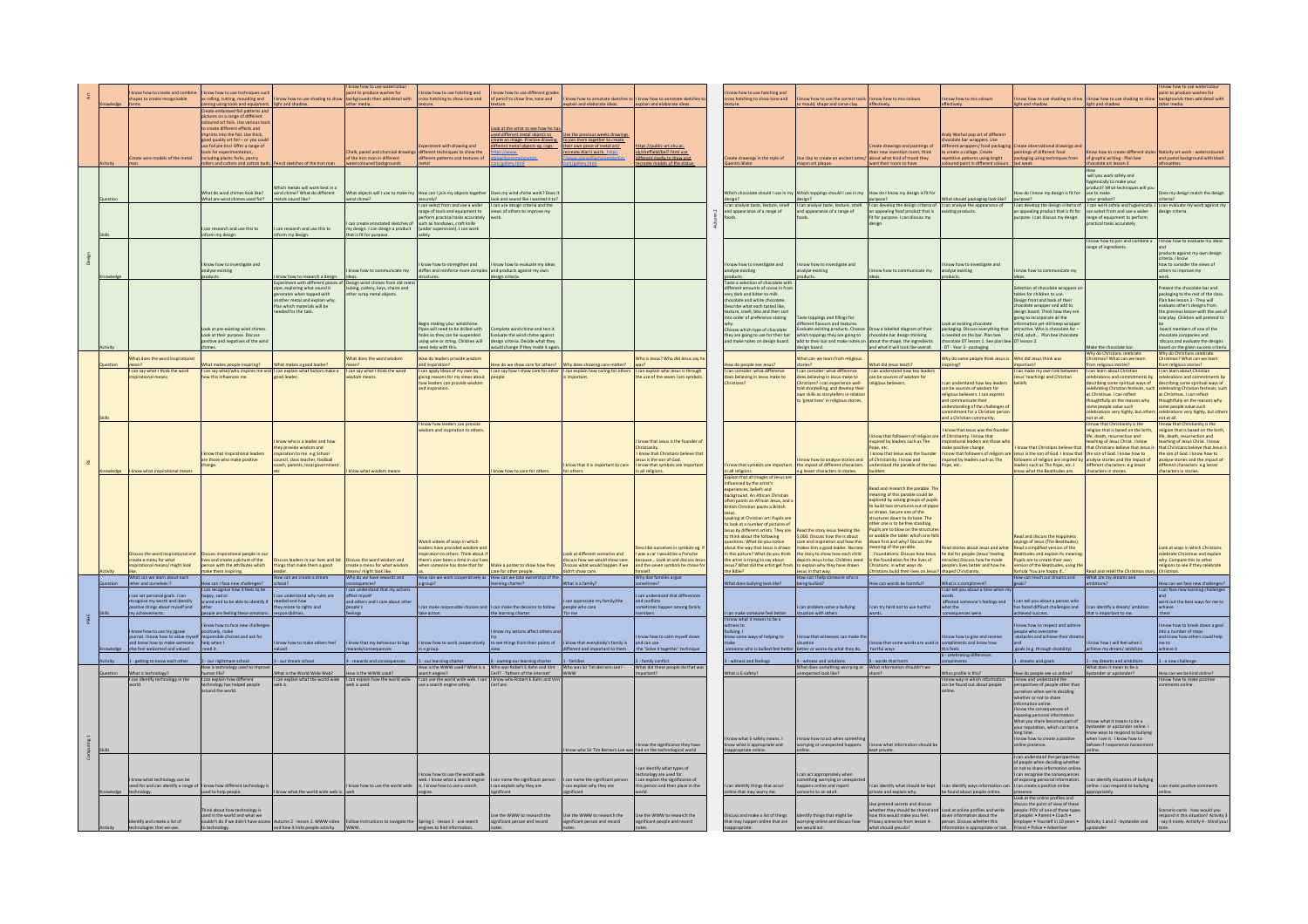| Question        | Can you say numbers 0-10 and<br>establish common letter strings?                                                                                                                | Can you participate in a short<br>ou identify rhyming words in a                                                                                                                              | Can you participate in a short<br>exchange greeting someone? Can exchange greeting someone? Can<br>vou identify rhyming words in a                                                                                                                                             | Can you participate in a short<br>exchange greeting someone? Can<br>you identify rhyming words in a                                                                                                                     | Can you follow simple classroom<br>ditory discrimination between                                                                                                                                    | Can you follow simple classroom<br>mmands? Can you recognise the commands? Can you recognise the<br>auditory discrimination between                             | Can you follow simple classroom Can you introduce yourself by<br>ditory discrimination between                                | mmands? Can you recognise the asking and answering 'What is your<br>ame?'? Can you use different<br>ns of address for adults?                                                                                                               | Can you introduce yourself by<br>ting and answering 'What is you<br>ame?'? Can you use different<br>Satube to address for a                                                                                                                 | Can you count to 15? Can you ask Can you count to 15? Can you ask<br>and answer the question $\lambda$ Cuántos and answer the question $\lambda$ Cuántos performance? Can vou learn a<br>años tienes? (How old are you?)?                                                                                                                                 | años tienes? (How old are you?)? Spanish Christmas carol?                                                                                                                                                                            | Can you join in a class nativity                                                                                                                                                                                                                               | Can you join in a class nativity<br>performance? Can you learn a<br>Spanish Christmas carol?                                                                                                                                                                  | a letter to Father Christmas?                                                                                                                                                                                            | an you understand how Christmas Can you understand how Christma<br>is celebrate in Spain? Can you write is celebrate in Spain? Can you write<br>a letter to Father Christmas? |
|-----------------|---------------------------------------------------------------------------------------------------------------------------------------------------------------------------------|-----------------------------------------------------------------------------------------------------------------------------------------------------------------------------------------------|--------------------------------------------------------------------------------------------------------------------------------------------------------------------------------------------------------------------------------------------------------------------------------|-------------------------------------------------------------------------------------------------------------------------------------------------------------------------------------------------------------------------|-----------------------------------------------------------------------------------------------------------------------------------------------------------------------------------------------------|-----------------------------------------------------------------------------------------------------------------------------------------------------------------|-------------------------------------------------------------------------------------------------------------------------------|---------------------------------------------------------------------------------------------------------------------------------------------------------------------------------------------------------------------------------------------|---------------------------------------------------------------------------------------------------------------------------------------------------------------------------------------------------------------------------------------------|-----------------------------------------------------------------------------------------------------------------------------------------------------------------------------------------------------------------------------------------------------------------------------------------------------------------------------------------------------------|--------------------------------------------------------------------------------------------------------------------------------------------------------------------------------------------------------------------------------------|----------------------------------------------------------------------------------------------------------------------------------------------------------------------------------------------------------------------------------------------------------------|---------------------------------------------------------------------------------------------------------------------------------------------------------------------------------------------------------------------------------------------------------------|--------------------------------------------------------------------------------------------------------------------------------------------------------------------------------------------------------------------------|-------------------------------------------------------------------------------------------------------------------------------------------------------------------------------|
|                 | I can understand and say numbers<br>0-10 with correct pronunciation. I<br>can recognise the letter strings -<br>ua, ie, ei. I can recognise the<br>number of syllables in words | tan say greetings in Spanish.<br>short exchange.                                                                                                                                              | can say greetings in Spanish.<br>sten and respond to rhymes. I can Listen and respond to rhymes. I can Listen and respond to rhymes. I can appropriately. I can revise '¿Qué<br>otice accents. I can participate in a notice accents. I can participate in a<br>hort exchange. | can say greetings in Spanish.<br>notice accents. I can participate in a tal?' and responses. I can follow<br>short exchange.                                                                                            | can answer the register<br>mple classroom commands.                                                                                                                                                 | can answer the register<br>propriately. I can revise '¿Qué<br>al?' and responses. I can follow<br>simple classroom commands.                                    | can answer the register<br>propriately. I can revise '¿Qué<br>tal?' and responses. I can follow<br>simple classroom commands. | can speak confidently with good<br>tonation and pronunciation. I can<br>nderstand the forms of address<br>r adults - Señor, Señora.<br>ñorita. I can perform a short role                                                                   | an speak confidently with good<br>nderstand the forms of address<br>for adults - Señor, Señora,<br>eñorita. I can perform a short role                                                                                                      | can read and revise 0-10, and<br>stend with numbers 11-15 I can<br>articipate in chorusing a finger<br>onation and pronunciation. I can thyme 'Dos pequeños pájaros'. I<br>can understand and respond to the can understand and respond to the<br>question: ¿Cuántos años tienes?<br>(How old are you?). I can rehearse<br>a song to present in assembly. | can read and revise 0-10, and<br>tend with numbers 11-15 I can<br>cipate in chorusing a finger<br>wme 'Dos pequeños pálaros'.<br>Sestion: ¿Cuántos años tienes?<br>low old are you?). I can rehearse<br>song to present in assembly. | can follow a short nativity<br>class nativity play. I can join in<br>singing a Spanish Christmas carol.                                                                                                                                                        | can follow a short nativity<br>alogue. I can perform a role in a la dialogue. I can perform a role in a<br>class nativity play. I can join in<br>singing a Spanish Christmas carol.                                                                           | can write a letter to Father<br>Is celebrated in Spain.                                                                                                                                                                  | can write a letter to Father<br>ristmas. I can say how Christmas   Christmas. I can say how Christmas<br>is celebrated in Spain.                                              |
|                 | I know the links between some<br>sounds and spellings. I know how<br>nowledge lto watch the mouth of the speaker. Jupside down question mark                                    | I know how to imitate<br>pnunciation. I know and can<br>Inotice how punctuation may vary                                                                                                      | I know how to imitate<br>pronunciation. I know and can<br>notice how punctuation may vary<br>etween English and Spanish - e.g. between English and Spanish - e.g<br>pside down question mark                                                                                   | I know how to imitate<br>onunciation. I know and can<br>notice how punctuation may vary   between un/una, I know how to<br>between English and Spanish - e.g. make Spanish sounds and copy<br>upside down question mark | know the auditory discrimination<br>pnation patterns                                                                                                                                                | I know the auditory discrimination I know the auditory discrimination<br>between un/una. I know how to<br>make Spanish sounds and copy<br>stonation patterns    | between un/una. I know how to<br>make Spanish sounds and copy<br>ntonation patterns                                           | onow how to introduce oneself b<br>inderstanding, asking and<br>iswering the question: 'What's<br>your name?'. I know how to use<br>the forms of address for adults -<br>Señor, Señora, Señorita, I know<br>typical Spanish first names and | know how to introduce oneself by<br>inderstanding, asking and<br>nswering the question: 'What's<br>our name?'. I know how to use<br>the forms of address for adults -<br>Señor, Señora, Señorita, I know<br>typical Spanish first names and | now how to say the numbers 0-<br>15. I know how to respond to the<br>uestion ¿Cuántos años tienes?<br>How old are you?).                                                                                                                                                                                                                                  | know how to say the numbers 0<br>15. I know how to respond to the<br>uestion ¿Cuántos años tienes?<br>How old are you?).                                                                                                             | know how to perform simple<br>ommunicative tasks using single<br>words, phrases and short<br>espond to simple stories, finger<br>hymes and songs                                                                                                               | know how to perform simple<br>mmunicative tasks using single<br>words, phrases and short<br>ntences. I know how to listen and sentences. I know how to listen and Chritsmas is celebrated in Spain. I<br>espond to simple stories, finger<br>thymes and songs | I know how to write some short<br>words. I know some details of how<br>ow five typical items of<br>pcabulary for presents.                                                                                               | know how to write some short<br>words. I know some details of how<br>Chritsmas is celebrated in Spain. I<br>know five typical items of<br>vocabulary for presents.            |
| <b>Activity</b> | Recap all lesson 1<br>What is a round?                                                                                                                                          | Lesson 2 Part 1 - Model greetings   Lesson 2 Part 3 - Revise all<br>sing puppets and then allow<br>hildren to copy, Part 2 - Ask and<br>answer the question '/ Qué tal?'<br>What is a melody? | reetings and watch the video clips<br>Part 4 - Revise greetings. Look at a<br>poem containing the greetings.<br>What is a harmony?                                                                                                                                             | Recap all lesson 2.<br>What does internalising mean?                                                                                                                                                                    | Lesson 3 Part 1 - Use cuddly toys<br>or preetings. Use cuddly toys for<br>n/una Part 2 - Recap ask and<br>inswer the question '/Qué tal?'<br>What does a good singing position What is an ensemble? | Lesson 3 Part 3 - Introduce some<br>simple commands, ask children to<br>do and repeat pronunciation. Part<br>4 - Recap commands, play Simon<br>says in Spanish. | Recap lesson 3.<br>How do you give feedback to a                                                                              | lesson 4 Part 1 - Ask and answer<br>the question '/ Cómo te llamas?'<br>Part 2 - Recap and introduce Seño<br>Señora, Señorita and look at<br>mmon names.<br>low do you give feedback to a                                                   | sson 4 Part 3+ 4 -Children draw<br>aginary family and label "iHola!<br>Me llamo + name'<br>What is Chinese new year?                                                                                                                        | Lesson 5 Part 1 - Recap numbers 0   Ask '/ Cuántos años tienes?' and<br>10 and introduce numbers 11-15<br>Part 2 - Children learn and practise Learn a song containing the<br>the finger rhyme.<br>What does improvisation mean?                                                                                                                          | Lesson 5 Part 3 -Recap greetings.<br>answer: 'Tengo 7/8 años.' Part 4 -<br>What does improvisation mean?                                                                                                                             | Christmas Lesson 1 Part 1 - Learn<br>the nativity character's names and <b>Christmas Lesson 1</b> Part 3 -<br>isten to a Spanish carol. Part 2 -<br>Children read and practise saving<br>the dialogue between the<br>characters.<br>What were the notes of the | hildren read the script and role<br>play in small groups. Part 4 -<br>Children practise the nativity and<br>carol and perform them.                                                                                                                           | Christmas Lesson 2 Part 1-<br>ompare English and Spanish<br>hristmas traditions, Part 2 - Lear<br>practise and perform Spanish<br>What is a mnemonic and how does How could I use feedback to help What is a soundscape? | Christmas Lesson 2 Part 3-<br>ntroduce them to new words and<br>look at a written letter. Learn some<br>present words. Part 4 - Write a<br>short letter to Father Christmas.  |
|                 |                                                                                                                                                                                 |                                                                                                                                                                                               |                                                                                                                                                                                                                                                                                |                                                                                                                                                                                                                         |                                                                                                                                                                                                     |                                                                                                                                                                 | performance?                                                                                                                  | erformance?                                                                                                                                                                                                                                 |                                                                                                                                                                                                                                             |                                                                                                                                                                                                                                                                                                                                                           |                                                                                                                                                                                                                                      |                                                                                                                                                                                                                                                                |                                                                                                                                                                                                                                                               |                                                                                                                                                                                                                          |                                                                                                                                                                               |
| Question        |                                                                                                                                                                                 |                                                                                                                                                                                               |                                                                                                                                                                                                                                                                                |                                                                                                                                                                                                                         | Coalil sool                                                                                                                                                                                         |                                                                                                                                                                 |                                                                                                                               |                                                                                                                                                                                                                                             |                                                                                                                                                                                                                                             |                                                                                                                                                                                                                                                                                                                                                           |                                                                                                                                                                                                                                      | pentatonic scale?                                                                                                                                                                                                                                              | it help us with rhythm?                                                                                                                                                                                                                                       | with my performance?                                                                                                                                                                                                     |                                                                                                                                                                               |
| <b>Skille</b>   | I can take part in two sones                                                                                                                                                    | I can identify a melody within a<br>plece of Music                                                                                                                                            | can identify a harmony within a<br>piece of Music                                                                                                                                                                                                                              | can use different strategies to<br>work as part of an ensemble                                                                                                                                                          | can use correct posture to aid my    can perform one part as an<br>nging performance.                                                                                                               |                                                                                                                                                                 | can reflect on my composition<br>using some specific terminology                                                              | can reflect on my composition<br>sing some specific terminology                                                                                                                                                                             | can sing expressively                                                                                                                                                                                                                       | I can compose using the pentatonic II can compose using the pentatonic II can compose patterms                                                                                                                                                                                                                                                            |                                                                                                                                                                                                                                      |                                                                                                                                                                                                                                                                | melodic patterns on an instrument<br>om memory                                                                                                                                                                                                                | It can perform simple rhythms and It can perform simple rhythms and It can perform simple rhythms and<br>m memory                                                                                                        | melodic patterns on an instrument melodic patterns on an instrument<br>vommen mo                                                                                              |
|                 | I know what a round is and can<br>peform my own section.                                                                                                                        | know what a melody is.                                                                                                                                                                        | know what a harmony is in<br>relation to a melody.                                                                                                                                                                                                                             | and give an example                                                                                                                                                                                                     | now what I mean by internalising I know how to show a good singing I know how to perform with others. If                                                                                            |                                                                                                                                                                 | know how to use Music<br>minology to give feedback                                                                            | onow how to use Music<br>minology to give feedback.                                                                                                                                                                                         | <b>PRACTICAL</b>                                                                                                                                                                                                                            | know when the chinese new year II know how to identify the notes of II know how to identify the notes of II know how to dap rhythms using<br>s. I can talk about the chinese new the pentatonic scale and can play<br>them use them on a glockenspiel<br>PRACTICAL                                                                                        | the pentatonic scale and can play<br>them use them on a glockenspiel<br><b>RACTICAL</b>                                                                                                                                              | nemonics, - PRACTICAL                                                                                                                                                                                                                                          | know what a mnemonic is and can II know how to reflect on what<br>use it practically in my<br>omposition.                                                                                                                                                     | others say about my performance<br>and use the feedback to aid my<br>Ausical development                                                                                                                                 | I know how to create sound effects<br>to create a piece of Music using<br>percussion instruments -<br>PRACTICAL                                                               |
| Music Topic     | <b>Rounds</b>                                                                                                                                                                   | Rounds.                                                                                                                                                                                       | chnun <sup>5</sup>                                                                                                                                                                                                                                                             | Rounds:                                                                                                                                                                                                                 | Rounds                                                                                                                                                                                              | <b>about</b>                                                                                                                                                    | Rounds                                                                                                                        | punds                                                                                                                                                                                                                                       | hinese                                                                                                                                                                                                                                      | Chinese                                                                                                                                                                                                                                                                                                                                                   | hinese                                                                                                                                                                                                                               | <b>Chinese</b>                                                                                                                                                                                                                                                 | <b>Chinese</b>                                                                                                                                                                                                                                                | hinese.                                                                                                                                                                                                                  | <b>Chinese</b>                                                                                                                                                                |
| Question        | What is dribbling?                                                                                                                                                              | What is turning?                                                                                                                                                                              | What is passing?                                                                                                                                                                                                                                                               | What is tackling?                                                                                                                                                                                                       | What is shooting?                                                                                                                                                                                   | What is a team?                                                                                                                                                 | How do Ltag?                                                                                                                  | Which way do I pass?                                                                                                                                                                                                                        | How do I play rats and rabbits?                                                                                                                                                                                                             | Can I score a try?                                                                                                                                                                                                                                                                                                                                        | Can I play 1 v 1?                                                                                                                                                                                                                    | How do I dribble in a straight line? How do I perform a push pass?                                                                                                                                                                                             |                                                                                                                                                                                                                                                               | How do Ltackle?                                                                                                                                                                                                          | What are the basic rules of hockey                                                                                                                                            |
|                 | can use my laces, instep and<br>sutstep to move with a football                                                                                                                 | an use the drag back to turn                                                                                                                                                                  | can use the inside of my foot to                                                                                                                                                                                                                                               | can attempt to take the ball off<br>ny partner without commiting a                                                                                                                                                      | can use my laces to shoot at goal                                                                                                                                                                   | It can distinguish between my team<br>and my opponents                                                                                                          |                                                                                                                               |                                                                                                                                                                                                                                             |                                                                                                                                                                                                                                             | can score a try                                                                                                                                                                                                                                                                                                                                           | can attack and defend against a                                                                                                                                                                                                      | can use the open stick technique<br>o move with a ball                                                                                                                                                                                                         | I can use my stick to push a ball                                                                                                                                                                                                                             | an perform a basic stick tackle                                                                                                                                                                                          | I can dribble, pass and tackle<br>rrectiv.                                                                                                                                    |
| nowledge        | I know what dribbling is and which II know what a turn looks like and<br>part of my foot to use                                                                                 | why to turn during a game                                                                                                                                                                     | I know what a short pass is and<br>which part of my foot to use                                                                                                                                                                                                                | onow what a tackle is and the<br>isks involved (foul)                                                                                                                                                                   | mow I need to shoot to score a                                                                                                                                                                      | I know football is a team game<br>played against another team                                                                                                   | can tackle using the tag belts<br>know the rules of tagging (shout<br>ag, hold in the air, place on floor)                    | an pass a ball correctly<br>I know I can only pass backwards /<br>sideways                                                                                                                                                                  | can play rats and rabbits<br>I know I need to attack (run to<br>score) or defend (try and tag)<br>depending on the command                                                                                                                  | know I cannot dive when scoring a                                                                                                                                                                                                                                                                                                                         | know if I have the ball I need to<br>score a try and if I don't I'm trying                                                                                                                                                           | I know how to hold my hockey stick II know to push not hit the ball                                                                                                                                                                                            | owards a parnter                                                                                                                                                                                                                                              | ng the open stick technique<br>know how to tackle safely                                                                                                                                                                 | know I shouldn't use my feet or<br>the back of my stick                                                                                                                       |
|                 | Football                                                                                                                                                                        | Football                                                                                                                                                                                      | indtno <sup>2</sup>                                                                                                                                                                                                                                                            | <b>Iledtoc</b>                                                                                                                                                                                                          | Football                                                                                                                                                                                            | Iledtoo?                                                                                                                                                        | Tag Rugby                                                                                                                     | Tag Rugby                                                                                                                                                                                                                                   | Tag Rugby<br>Drama - CACF musical and film                                                                                                                                                                                                  | Tag Rugby                                                                                                                                                                                                                                                                                                                                                 | Tag Rugby                                                                                                                                                                                                                            | Horkey.                                                                                                                                                                                                                                                        | Horkey                                                                                                                                                                                                                                                        | Hockey                                                                                                                                                                                                                   | Hockey                                                                                                                                                                        |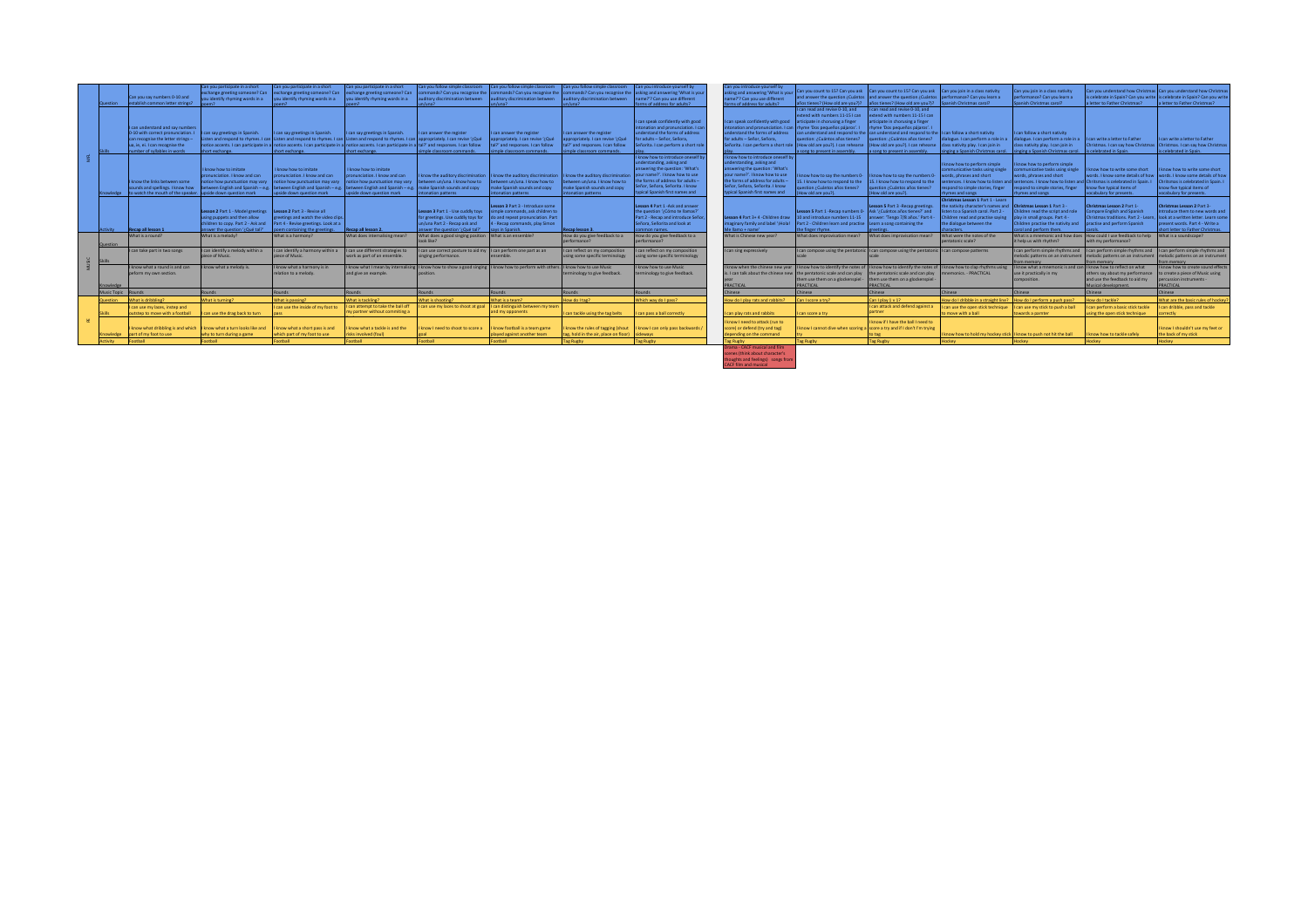| Spring Term                                                                                                                                                                                                                                                                                                         | Week 1                                                                                                                                                                              | Week 2                                                                                                                                                                                                              | Week 3                                                                                                                                                                                                                     | Week 4                                                                                                                                                                                                                   | Week 5                                                                                                                                                                                                              | Week 6                                                                                                                      | Week 1                                                                                                                                                                                                                                                                                                                                                                                                                                                                                                                                                                                                                                                                                                  | Week 2                                                                                                                                                                                                              | Week 3                                                                                                                                                                                                                       | Week 4                                                                                                                                                                                                                                                      | Week 5                                                                                                                                                                                                                                                                                                                                                                                                                                                                        | Week 6                                                                                                                                                                                                                                                                                                                                                                  |
|---------------------------------------------------------------------------------------------------------------------------------------------------------------------------------------------------------------------------------------------------------------------------------------------------------------------|-------------------------------------------------------------------------------------------------------------------------------------------------------------------------------------|---------------------------------------------------------------------------------------------------------------------------------------------------------------------------------------------------------------------|----------------------------------------------------------------------------------------------------------------------------------------------------------------------------------------------------------------------------|--------------------------------------------------------------------------------------------------------------------------------------------------------------------------------------------------------------------------|---------------------------------------------------------------------------------------------------------------------------------------------------------------------------------------------------------------------|-----------------------------------------------------------------------------------------------------------------------------|---------------------------------------------------------------------------------------------------------------------------------------------------------------------------------------------------------------------------------------------------------------------------------------------------------------------------------------------------------------------------------------------------------------------------------------------------------------------------------------------------------------------------------------------------------------------------------------------------------------------------------------------------------------------------------------------------------|---------------------------------------------------------------------------------------------------------------------------------------------------------------------------------------------------------------------|------------------------------------------------------------------------------------------------------------------------------------------------------------------------------------------------------------------------------|-------------------------------------------------------------------------------------------------------------------------------------------------------------------------------------------------------------------------------------------------------------|-------------------------------------------------------------------------------------------------------------------------------------------------------------------------------------------------------------------------------------------------------------------------------------------------------------------------------------------------------------------------------------------------------------------------------------------------------------------------------|-------------------------------------------------------------------------------------------------------------------------------------------------------------------------------------------------------------------------------------------------------------------------------------------------------------------------------------------------------------------------|
| Topic                                                                                                                                                                                                                                                                                                               |                                                                                                                                                                                     |                                                                                                                                                                                                                     |                                                                                                                                                                                                                            | Romans                                                                                                                                                                                                                   |                                                                                                                                                                                                                     |                                                                                                                             |                                                                                                                                                                                                                                                                                                                                                                                                                                                                                                                                                                                                                                                                                                         |                                                                                                                                                                                                                     |                                                                                                                                                                                                                              | Earthquakes and Volcanoes (Terrible Tremors)                                                                                                                                                                                                                |                                                                                                                                                                                                                                                                                                                                                                                                                                                                               |                                                                                                                                                                                                                                                                                                                                                                         |
| Genre                                                                                                                                                                                                                                                                                                               | Non- Chronological report                                                                                                                                                           | Non-Chronological report                                                                                                                                                                                            | Poetry - soliloquy                                                                                                                                                                                                         | Poetry - soliloquy                                                                                                                                                                                                       | Persuasive Writing                                                                                                                                                                                                  | <b>Persuasive Writing</b>                                                                                                   | Narrative (second time)                                                                                                                                                                                                                                                                                                                                                                                                                                                                                                                                                                                                                                                                                 | Narrative (second time)                                                                                                                                                                                             | Newspaper report (second time)                                                                                                                                                                                               | Newspaper report (second time)                                                                                                                                                                                                                              | Fact file                                                                                                                                                                                                                                                                                                                                                                                                                                                                     | <b>Fact file</b>                                                                                                                                                                                                                                                                                                                                                        |
| <b>Skills</b>                                                                                                                                                                                                                                                                                                       | I can write a non-chronological<br>report                                                                                                                                           | I can write a non-chronological<br>report                                                                                                                                                                           | I can write a soliloquy                                                                                                                                                                                                    | can write a soliloquy                                                                                                                                                                                                    | I can write to persuade.                                                                                                                                                                                            | can write to persuade.                                                                                                      | can write a story                                                                                                                                                                                                                                                                                                                                                                                                                                                                                                                                                                                                                                                                                       | I can write a story                                                                                                                                                                                                 | can write a report                                                                                                                                                                                                           | can write a report                                                                                                                                                                                                                                          | can write a fact file                                                                                                                                                                                                                                                                                                                                                                                                                                                         | I can write a fact file                                                                                                                                                                                                                                                                                                                                                 |
|                                                                                                                                                                                                                                                                                                                     |                                                                                                                                                                                     |                                                                                                                                                                                                                     | I know how to use the features of a  I know how to use the features of a  I know how to use the features of a  I know how to use the features of a  I know how to use the features of a  I know how to use the features of |                                                                                                                                                                                                                          |                                                                                                                                                                                                                     | know how to use the features of                                                                                             |                                                                                                                                                                                                                                                                                                                                                                                                                                                                                                                                                                                                                                                                                                         |                                                                                                                                                                                                                     | I know how to use the features of a  I know how to use the features of a  I know how to use the features of a  I know how to use the features of a  I know how to use the features of a  I know how to use the features of a |                                                                                                                                                                                                                                                             |                                                                                                                                                                                                                                                                                                                                                                                                                                                                               | I know how to use the features of a                                                                                                                                                                                                                                                                                                                                     |
| Knowledge                                                                                                                                                                                                                                                                                                           | non-chronological report                                                                                                                                                            | non-chronological report                                                                                                                                                                                            | soliloquy                                                                                                                                                                                                                  | soliloquy                                                                                                                                                                                                                | persuasion.                                                                                                                                                                                                         | ersuasion.                                                                                                                  |                                                                                                                                                                                                                                                                                                                                                                                                                                                                                                                                                                                                                                                                                                         |                                                                                                                                                                                                                     | newspaper report                                                                                                                                                                                                             | newspaper report                                                                                                                                                                                                                                            | fact file                                                                                                                                                                                                                                                                                                                                                                                                                                                                     | fact file                                                                                                                                                                                                                                                                                                                                                               |
|                                                                                                                                                                                                                                                                                                                     | Research Rome. Feature spot and<br>plan a non-chronological report                                                                                                                  | Complete the non-chronological                                                                                                                                                                                      | Feature spot and plan. Listen to<br>and use the celtic soldier version.<br>Write the soliloquy from the point                                                                                                              | Listen to and use the celtic soldier<br>version. Write the soliloguy from                                                                                                                                                | Holiday Brochure to pursuade<br>people to visit ancient Rome. Key                                                                                                                                                   | Holiday Brochure to pursuade<br>people to visit ancient Rome.                                                               | Esape from Pompeii story - Listen<br>to and find the main plot of the<br>story. Feature spot and plan. Write Write the opening, build up,<br>descriptions about the characters<br>and the setting. Use a story<br>mountain to split the story into a 5   children can think of their own                                                                                                                                                                                                                                                                                                                                                                                                                | climax/problem, resolution and<br>ending. Use the same problem but                                                                                                                                                  | Feature spot and plan a newspaper   Write a newspaper retell the real<br>retell the real story of an erupting<br>volcano or earthquake. Reserach a   earthquake. Reserach a natural                                          | story of an erupting volcano or                                                                                                                                                                                                                             | Plan and feature spot. Research<br>other natural disasters, use the                                                                                                                                                                                                                                                                                                                                                                                                           | Research other natural disasters,<br>use the natural disaster as the                                                                                                                                                                                                                                                                                                    |
|                                                                                                                                                                                                                                                                                                                     | about Romans and Roman life                                                                                                                                                         | report about Romans and Roman                                                                                                                                                                                       | of view of the Roman soldier.                                                                                                                                                                                              | the point of view of the Roman                                                                                                                                                                                           | features, superlatives, planning,                                                                                                                                                                                   | lanning, writing, editing,                                                                                                  | part story structure, starting with                                                                                                                                                                                                                                                                                                                                                                                                                                                                                                                                                                                                                                                                     | build up, resolution, characters and natural disaster, find out the facts                                                                                                                                           |                                                                                                                                                                                                                              | disaster, find out the facts and                                                                                                                                                                                                                            |                                                                                                                                                                                                                                                                                                                                                                                                                                                                               | natural disaster as the heading and   heading and write facts about each                                                                                                                                                                                                                                                                                                |
| Acitivity                                                                                                                                                                                                                                                                                                           | using the given headings.                                                                                                                                                           | life using the given headings.                                                                                                                                                                                      | Perfrom the poem.                                                                                                                                                                                                          | soldier. Perfrom the poem.                                                                                                                                                                                               | research.                                                                                                                                                                                                           | esenting                                                                                                                    | the main problem.                                                                                                                                                                                                                                                                                                                                                                                                                                                                                                                                                                                                                                                                                       | ettings                                                                                                                                                                                                             | and write a report about it.                                                                                                                                                                                                 | write a report about it.                                                                                                                                                                                                                                    | write facts about each one.                                                                                                                                                                                                                                                                                                                                                                                                                                                   |                                                                                                                                                                                                                                                                                                                                                                         |
| GPS                                                                                                                                                                                                                                                                                                                 | Paragraphs                                                                                                                                                                          | <b>Headings and Sub-headings</b><br>Adding suffixes beginning with a<br>vowel 'er' 'ed' 'ing' to words with<br>more than one syllable (unstressed with more than one syllable<br>last syllable so do not double the | Headings and Sub-headings<br>Adding suffixes beginning with a<br>vowel 'er' 'ed' 'en' 'ing' to words<br>(stressed last syllable - double the                                                                               |                                                                                                                                                                                                                          | Inverted commas for direct speech   Inverted commas for direct speech   Prefix - dis, mis, un                                                                                                                       |                                                                                                                             | Inverted commas for direct speech   Prefix - super, anti, auto<br>Iomophones and near                                                                                                                                                                                                                                                                                                                                                                                                                                                                                                                                                                                                                   | Homophones and near                                                                                                                                                                                                 | Prefix - re, sub, inter<br>adding the prefix bi- (meaning<br>'two' or 'twice') and Adding the                                                                                                                                | Time conjunctions<br>Words ending in the /g/ sound<br>spelt 'gue' and the /k/ sound spelt                                                                                                                                                                   | Place and cause conjunctions                                                                                                                                                                                                                                                                                                                                                                                                                                                  | Subordinate clause<br>Words with a /sh/ sound spelt with Statutory Spelling Challenge Words                                                                                                                                                                                                                                                                             |
| Spellings<br>$\frac{16}{5}$ $\frac{16}{5}$ $\frac{16}{5}$ $\frac{16}{5}$ $\frac{16}{5}$ $\frac{16}{5}$ $\frac{16}{5}$ $\frac{16}{5}$                                                                                                                                                                                | short 'i' spelt 'y'<br>Spr 3                                                                                                                                                        | final consonant)<br>Spr 3                                                                                                                                                                                           | final consonant)<br>Spr 4                                                                                                                                                                                                  | Prefix mis<br>Spr 4                                                                                                                                                                                                      | Prefix - dis<br>Spr 4                                                                                                                                                                                               | /k/ sound spelt 'ch'<br>Spr 5                                                                                               | homophones<br>Spr 5                                                                                                                                                                                                                                                                                                                                                                                                                                                                                                                                                                                                                                                                                     | homophones<br>Sum 1                                                                                                                                                                                                 | prefix re- (meaning 'again' or back'   'que'<br>Sum 1                                                                                                                                                                        | Sum 1                                                                                                                                                                                                                                                       | Sum <sub>2</sub>                                                                                                                                                                                                                                                                                                                                                                                                                                                              | Sum <sub>2</sub>                                                                                                                                                                                                                                                                                                                                                        |
| $\frac{1}{5}$ $\frac{1}{5}$ $\frac{1}{5}$ $\frac{1}{5}$ $\frac{1}{5}$ $\frac{1}{5}$ $\frac{1}{5}$ $\frac{1}{5}$ $\frac{1}{5}$ $\frac{1}{5}$ $\frac{1}{5}$ $\frac{1}{5}$ $\frac{1}{5}$ $\frac{1}{5}$ $\frac{1}{5}$ $\frac{1}{5}$ $\frac{1}{5}$ $\frac{1}{5}$ $\frac{1}{5}$ $\frac{1}{5}$ $\frac{1}{5}$ $\frac{1}{5}$ | Statistics                                                                                                                                                                          | Statistics                                                                                                                                                                                                          | Measure: Length and Perimeter                                                                                                                                                                                              | Measure: Length and Perimeter                                                                                                                                                                                            | Measure: Length and Perimeter                                                                                                                                                                                       | Fractions                                                                                                                   | Fractions                                                                                                                                                                                                                                                                                                                                                                                                                                                                                                                                                                                                                                                                                               | Fractions                                                                                                                                                                                                           | Fractions                                                                                                                                                                                                                    | Fractions                                                                                                                                                                                                                                                   | Time                                                                                                                                                                                                                                                                                                                                                                                                                                                                          | Time                                                                                                                                                                                                                                                                                                                                                                    |
|                                                                                                                                                                                                                                                                                                                     | What was homelife like in ancient                                                                                                                                                   |                                                                                                                                                                                                                     | What were the different soical                                                                                                                                                                                             | Is it fair that gladiators faught                                                                                                                                                                                        | s it fair that gladiators faught                                                                                                                                                                                    | Who were some of the gods and                                                                                               |                                                                                                                                                                                                                                                                                                                                                                                                                                                                                                                                                                                                                                                                                                         |                                                                                                                                                                                                                     |                                                                                                                                                                                                                              |                                                                                                                                                                                                                                                             |                                                                                                                                                                                                                                                                                                                                                                                                                                                                               |                                                                                                                                                                                                                                                                                                                                                                         |
| Question                                                                                                                                                                                                                                                                                                            | Rome?                                                                                                                                                                               | How did Rome become an empire?   in charge?                                                                                                                                                                         | classes in Ancient Rome? Who was                                                                                                                                                                                           | animals? Would you want to be a                                                                                                                                                                                          | animals? Would you want to be a                                                                                                                                                                                     | godesses in Roman mythology?                                                                                                |                                                                                                                                                                                                                                                                                                                                                                                                                                                                                                                                                                                                                                                                                                         |                                                                                                                                                                                                                     |                                                                                                                                                                                                                              |                                                                                                                                                                                                                                                             |                                                                                                                                                                                                                                                                                                                                                                                                                                                                               |                                                                                                                                                                                                                                                                                                                                                                         |
|                                                                                                                                                                                                                                                                                                                     | I can use a range of different skills    can use a range of historical<br>to communicate information about   sources and evidence to gain a                                         |                                                                                                                                                                                                                     | I can use a wide variety of different  I can use a range of historical<br>sources to find out facts and                                                                                                                    | Roman gladiator?<br>sources and evidence to gain a                                                                                                                                                                       | Roman gladiator?<br>can use a range of historical<br>sources and evidence to gain a                                                                                                                                 | can use a range of different skills<br>o communicate information about                                                      |                                                                                                                                                                                                                                                                                                                                                                                                                                                                                                                                                                                                                                                                                                         |                                                                                                                                                                                                                     |                                                                                                                                                                                                                              |                                                                                                                                                                                                                                                             |                                                                                                                                                                                                                                                                                                                                                                                                                                                                               |                                                                                                                                                                                                                                                                                                                                                                         |
| <b>Skills</b>                                                                                                                                                                                                                                                                                                       | the past.                                                                                                                                                                           | more accurate understanding of<br>history                                                                                                                                                                           | present them in a variety of<br>different ways                                                                                                                                                                             | more accurate understanding of<br>history                                                                                                                                                                                | more accurate understanding of<br>history                                                                                                                                                                           | the past                                                                                                                    |                                                                                                                                                                                                                                                                                                                                                                                                                                                                                                                                                                                                                                                                                                         |                                                                                                                                                                                                                     |                                                                                                                                                                                                                              |                                                                                                                                                                                                                                                             |                                                                                                                                                                                                                                                                                                                                                                                                                                                                               |                                                                                                                                                                                                                                                                                                                                                                         |
| Knowledge                                                                                                                                                                                                                                                                                                           | I know what life was like for an                                                                                                                                                    | I know some of the countries that<br>everyday person in ancient Rome. were ruled by the Roman empire.                                                                                                               | I know about the different classes<br>in Romans society.                                                                                                                                                                   | know about Roman Gladiators                                                                                                                                                                                              | know about Roman Gladiators<br>Write a sky sports style news                                                                                                                                                        | know some of the gods and<br>godesses in Roman mythology.                                                                   |                                                                                                                                                                                                                                                                                                                                                                                                                                                                                                                                                                                                                                                                                                         |                                                                                                                                                                                                                     |                                                                                                                                                                                                                              |                                                                                                                                                                                                                                                             |                                                                                                                                                                                                                                                                                                                                                                                                                                                                               |                                                                                                                                                                                                                                                                                                                                                                         |
| <b>Activity</b>                                                                                                                                                                                                                                                                                                     |                                                                                                                                                                                     |                                                                                                                                                                                                                     | Plan bee - Romans history - Lesson   Plan bee - Romans history - Lesson   Plan bee - Romans history - Lesson                                                                                                               | Plan bee - Romans history - Lesson                                                                                                                                                                                       |                                                                                                                                                                                                                     | commentary for a Roman Gladiator   Plan bee - Romans history - Lesson                                                       |                                                                                                                                                                                                                                                                                                                                                                                                                                                                                                                                                                                                                                                                                                         |                                                                                                                                                                                                                     |                                                                                                                                                                                                                              |                                                                                                                                                                                                                                                             |                                                                                                                                                                                                                                                                                                                                                                                                                                                                               |                                                                                                                                                                                                                                                                                                                                                                         |
|                                                                                                                                                                                                                                                                                                                     |                                                                                                                                                                                     | What bones are part of the humans Why do we have muscles? How do                                                                                                                                                    |                                                                                                                                                                                                                            |                                                                                                                                                                                                                          |                                                                                                                                                                                                                     | How can rocks be grouped? What                                                                                              |                                                                                                                                                                                                                                                                                                                                                                                                                                                                                                                                                                                                                                                                                                         | Are there different light sources?                                                                                                                                                                                  |                                                                                                                                                                                                                              |                                                                                                                                                                                                                                                             |                                                                                                                                                                                                                                                                                                                                                                                                                                                                               |                                                                                                                                                                                                                                                                                                                                                                         |
|                                                                                                                                                                                                                                                                                                                     | skeleton? Why is the skeleton<br>important?                                                                                                                                         | muscles help us to move?                                                                                                                                                                                            |                                                                                                                                                                                                                            |                                                                                                                                                                                                                          |                                                                                                                                                                                                                     | are the three catagories which<br>rocks can be grouped into?                                                                |                                                                                                                                                                                                                                                                                                                                                                                                                                                                                                                                                                                                                                                                                                         | What are the comparisons<br>How do we see objects? Why can't between light sources in terms of                                                                                                                      |                                                                                                                                                                                                                              |                                                                                                                                                                                                                                                             |                                                                                                                                                                                                                                                                                                                                                                                                                                                                               |                                                                                                                                                                                                                                                                                                                                                                         |
|                                                                                                                                                                                                                                                                                                                     |                                                                                                                                                                                     |                                                                                                                                                                                                                     | What are the main body systems                                                                                                                                                                                             | Which organs belong to the main                                                                                                                                                                                          | What is the process of fossil                                                                                                                                                                                       |                                                                                                                             | some people see? How can                                                                                                                                                                                                                                                                                                                                                                                                                                                                                                                                                                                                                                                                                | colour and brightness?                                                                                                                                                                                              |                                                                                                                                                                                                                              |                                                                                                                                                                                                                                                             |                                                                                                                                                                                                                                                                                                                                                                                                                                                                               | Why do shadows take the shape of   How does sound travel? How can                                                                                                                                                                                                                                                                                                       |
| Question                                                                                                                                                                                                                                                                                                            |                                                                                                                                                                                     |                                                                                                                                                                                                                     | (circulatory, respitatory and<br>digestive)?                                                                                                                                                                               | body systems (circulatory,<br>respitatory and digestive)?                                                                                                                                                                | formation? Who was Mary Anning<br>and why was she important?                                                                                                                                                        |                                                                                                                             | technology help improve people<br>see?                                                                                                                                                                                                                                                                                                                                                                                                                                                                                                                                                                                                                                                                  |                                                                                                                                                                                                                     | Why does a volcano erupt?                                                                                                                                                                                                    | How does light travel?                                                                                                                                                                                                                                      | the object that is blocking the<br>light?                                                                                                                                                                                                                                                                                                                                                                                                                                     | technology help improve people's<br>hearing?                                                                                                                                                                                                                                                                                                                            |
|                                                                                                                                                                                                                                                                                                                     | I can identify different bones in the  I can identify the main parts of                                                                                                             |                                                                                                                                                                                                                     |                                                                                                                                                                                                                            |                                                                                                                                                                                                                          |                                                                                                                                                                                                                     |                                                                                                                             |                                                                                                                                                                                                                                                                                                                                                                                                                                                                                                                                                                                                                                                                                                         |                                                                                                                                                                                                                     |                                                                                                                                                                                                                              |                                                                                                                                                                                                                                                             | I can identify that the shape of a                                                                                                                                                                                                                                                                                                                                                                                                                                            |                                                                                                                                                                                                                                                                                                                                                                         |
|                                                                                                                                                                                                                                                                                                                     | skeleton                                                                                                                                                                            | some of the human body systems                                                                                                                                                                                      |                                                                                                                                                                                                                            |                                                                                                                                                                                                                          |                                                                                                                                                                                                                     |                                                                                                                             |                                                                                                                                                                                                                                                                                                                                                                                                                                                                                                                                                                                                                                                                                                         | I can identify a number of light                                                                                                                                                                                    |                                                                                                                                                                                                                              |                                                                                                                                                                                                                                                             | shadow is the shape of object.                                                                                                                                                                                                                                                                                                                                                                                                                                                |                                                                                                                                                                                                                                                                                                                                                                         |
|                                                                                                                                                                                                                                                                                                                     |                                                                                                                                                                                     | such as different bones and<br>muscles in the skeleton and I know                                                                                                                                                   |                                                                                                                                                                                                                            |                                                                                                                                                                                                                          |                                                                                                                                                                                                                     | I can compare and group together                                                                                            | I can explain that objects are seen<br>because they give out or reflect                                                                                                                                                                                                                                                                                                                                                                                                                                                                                                                                                                                                                                 | sources of different kinds<br>I can make comparisons between                                                                                                                                                        |                                                                                                                                                                                                                              |                                                                                                                                                                                                                                                             | I can describe and find patterns in                                                                                                                                                                                                                                                                                                                                                                                                                                           |                                                                                                                                                                                                                                                                                                                                                                         |
|                                                                                                                                                                                                                                                                                                                     |                                                                                                                                                                                     | their function.                                                                                                                                                                                                     |                                                                                                                                                                                                                            |                                                                                                                                                                                                                          |                                                                                                                                                                                                                     | different kinds of rocks on the basis                                                                                       | light into the eye.                                                                                                                                                                                                                                                                                                                                                                                                                                                                                                                                                                                                                                                                                     | light sources in terms of colour and                                                                                                                                                                                |                                                                                                                                                                                                                              |                                                                                                                                                                                                                                                             | the way that the size of shadows                                                                                                                                                                                                                                                                                                                                                                                                                                              | can explain how sound travels in                                                                                                                                                                                                                                                                                                                                        |
|                                                                                                                                                                                                                                                                                                                     |                                                                                                                                                                                     |                                                                                                                                                                                                                     | I can identify the main human body  I can identify which organs belong                                                                                                                                                     |                                                                                                                                                                                                                          |                                                                                                                                                                                                                     | of their appearance and simple                                                                                              | I can explain why some people                                                                                                                                                                                                                                                                                                                                                                                                                                                                                                                                                                                                                                                                           | brightness                                                                                                                                                                                                          | I can explain how magma rises and  I can explain how light travels.                                                                                                                                                          |                                                                                                                                                                                                                                                             | change.                                                                                                                                                                                                                                                                                                                                                                                                                                                                       | waves. I can explain why some                                                                                                                                                                                                                                                                                                                                           |
| Skills                                                                                                                                                                                                                                                                                                              |                                                                                                                                                                                     |                                                                                                                                                                                                                     | systems.                                                                                                                                                                                                                   | o which human body system.                                                                                                                                                                                               | I can explain how fossils form.                                                                                                                                                                                     | physical properties                                                                                                         | can't see.                                                                                                                                                                                                                                                                                                                                                                                                                                                                                                                                                                                                                                                                                              |                                                                                                                                                                                                                     | causes an eruption.                                                                                                                                                                                                          |                                                                                                                                                                                                                                                             |                                                                                                                                                                                                                                                                                                                                                                                                                                                                               | people can't hear.<br>I know that sound waves from a                                                                                                                                                                                                                                                                                                                    |
| Knowledge                                                                                                                                                                                                                                                                                                           | I know that humans have muscles<br>and skeletons for support and<br>movement and protection.                                                                                        | I know that humans have muscles<br>and skeletons for support and<br>movement and protection.                                                                                                                        | I know their function.                                                                                                                                                                                                     | know that our body has organs<br>which help us like the lungs which<br>help us breathe and the heart that<br>is part of the circulatory system<br>which transport blood around our<br>bodies through arteries and veins. | I know how fossils are formed. I<br>know that Mary Anning was a<br>palaeontologist who made<br>significant fossil finds on the<br>southern coast of England                                                         | know the three categories which<br>rocks can be grouped into.                                                               | I know how light reflects into the<br>I know that some people can't see<br>well and wear glasses and that<br>simple technology can help us see<br>such as telescopes, binoculars etc.                                                                                                                                                                                                                                                                                                                                                                                                                                                                                                                   | know there are different light<br>sources.                                                                                                                                                                          | I know the process of an erupting<br>volcano.                                                                                                                                                                                | I know that light travels in straight<br>lines.                                                                                                                                                                                                             | I know when light is blocked by an<br>object it can cause a shadow.                                                                                                                                                                                                                                                                                                                                                                                                           | sound source travel through a<br>medium such as air or water to the<br>I know that some people can't hear<br>and that simple technology can<br>help us hear (such as hearing aids<br>and vibration alerts)                                                                                                                                                              |
| Activity                                                                                                                                                                                                                                                                                                            | Group and classsify bones<br>according to their characteristics<br>can use types of pasta e.g flat<br>bone, irregular bone etc. Practically  Twinkl - KS2 Science: Animals<br>bone. | make the skeleton and label each   Including Humans: Mighty Muscles   explain the main function of each<br>Year 3 Lesson Pack 5                                                                                     | List the main body systems and<br>Can you ask and answer<br>geographical questions about the                                                                                                                               | Label a diagram of the body and<br>create a colour code for the<br>different organs and which body<br>system they belong to. Write what<br>each organ does for it's system.                                              | nttps://www.stem.org.<br>k/resources/elibrary/resource/36<br>611/fossils_Watch video and create<br>replica fossils. Jo got a full<br>presentation about Mary Anning:<br>tps://www.youtube.com/watch?<br>qNOh-85 Dmc | Rock detectives - sort and classify.<br>tps://www.stem.org.<br>/resources/elibrary/resource/26<br>9/rocks-rocks-and-fossils | Explore how we see objects and<br>how different levels of light and<br>coloured light impact on<br>perception (eg looking through<br>blue coloured film to view food)<br>Use binoculars, telescopes and<br>microscopes to show how we use<br>optical equipment to augment our<br>perception of the world<br>Reasearch aids for the blind. 10<br>simple experiements with light - I<br>like the convex lens one, how<br>looiking at an arrow through a<br>bottle of water turns it around,<br>good introduction to telescopes<br>etc. https://www.youtube.<br>com/watch?v=ydfeJQ2cWv0<br>Good videos about how light<br>travels and enters our eyes: https<br>//www.bbc.co.<br>k/bitesize/topics/zbssgk7 | Sort sources of light - natural and<br>artificial, observe brightness and<br>directionality. Determine how they   Make erupting volcano. - link back<br>are suitable for different purposes.   to rocks lesson.     | How do people use natural<br>resources to survive near volcanoes                                                                                                                                                             | Investigate how light travels in a<br>straight line using torches and<br>masks, or lightboxes                                                                                                                                                               | Observation over time - investigate<br>what shadows are and why they<br>are formed. Investigate how the<br>the day (link to knowledge about<br>light travelling in straight lines)<br>Could make sun dial on playground  v=37csXse35YQ<br>and go over at regular intervals to   Research aids for the deaf and<br>chalk reflection on ground.<br>SHADOW PUPPETS IN THE<br>CLASSROOM: https://www.<br><u>eachoutcpd.com/courses/upper-</u><br>rimary/light/light-4/objectives/ | Practical to show how sound<br>travels. Draw diagrams to show the<br>size of shadows change throughout   sound waves entering the ear. Can<br>you see sound experiment https<br>www.youtube.com/watch?<br>write down what can help people.<br>Some really good resources here:<br>ittps://www.reachoutcpd.<br>om/courses/upper-<br>rimary/sound/sound-<br>4/objectives/ |
| Question                                                                                                                                                                                                                                                                                                            | Where are Italy and Rome on a<br>world map?                                                                                                                                         | What mountains and rivers are<br>surrounding Rome and Italy?                                                                                                                                                        | physical and human characteristics<br>of Rome?                                                                                                                                                                             | How is Britain different to Italy?                                                                                                                                                                                       | What would Rome be like as a<br>holiday destination?                                                                                                                                                                | How were Roman roads made?                                                                                                  | What will you find under the<br>Earth's surface?                                                                                                                                                                                                                                                                                                                                                                                                                                                                                                                                                                                                                                                        | How are volcanoes formed?                                                                                                                                                                                           | and what are the challenges of<br>living here?                                                                                                                                                                               | Where do earthquakes happen?                                                                                                                                                                                                                                | What causes earthquakes?                                                                                                                                                                                                                                                                                                                                                                                                                                                      | What are the challenges of living in $ $<br>an earthquake zone?                                                                                                                                                                                                                                                                                                         |
|                                                                                                                                                                                                                                                                                                                     | I can name and locate Italy and                                                                                                                                                     | I can locate counties and cities of                                                                                                                                                                                 | I can ask and answer geographical   I can compare the human and                                                                                                                                                            |                                                                                                                                                                                                                          | I can identify the key features of                                                                                                                                                                                  | I can identify different types and                                                                                          | I can ask and answer geographical                                                                                                                                                                                                                                                                                                                                                                                                                                                                                                                                                                                                                                                                       | I can ask and answer geographical                                                                                                                                                                                   | I can ask and answer geographical                                                                                                                                                                                            | I can ask and answer geographical                                                                                                                                                                                                                           | I can ask and answer geographical                                                                                                                                                                                                                                                                                                                                                                                                                                             | I can ask and answer geographical                                                                                                                                                                                                                                                                                                                                       |
| Skills                                                                                                                                                                                                                                                                                                              | Rome on a map.                                                                                                                                                                      | Italy and Rome and identify their<br>characteristics including hills,<br>mountains, cities, rivers, key<br>topographical features and land-<br>use patterns.                                                        | questions about the physical and<br>human characteristics of a location   Italy.<br>in Italy and Rome.                                                                                                                     | physical features of Britain and                                                                                                                                                                                         | Rome.                                                                                                                                                                                                               | layers of rocks.                                                                                                            | questions about the physical and<br>human characteristics of a location<br>in the UK and the world. I can<br>locate the Equator, Northern<br>Hemisphere, Southern<br>Hemisphere, the Tropics of Cancer   photographs and GIS<br>and Capricorn, Arctic and Antarctic<br>Circle on a given map                                                                                                                                                                                                                                                                                                                                                                                                            | questions about the physical and<br>human characteristics of a location   human characteristics of a location<br>in the UK and the world. I can use a<br>range of sources such as maps,<br>diagrams, globes, aerial | questions about the physical and<br>in the UK and the world. I can<br>describe how people use natural<br>resources to survive.                                                                                               | questions about the physical and<br>human characteristics of a location<br>n the UK and the world. I can use a<br>range of sources such as maps,<br>diagrams, globes, aerial<br>photographs and GIS. I can use 8<br>points of a compass to locate<br>places | questions about the physical and<br>n the UK and the world. I can use a  in the UK and the world. I can<br>range of sources such as maps,<br>diagrams, globes, aerial<br>photographs and GIS                                                                                                                                                                                                                                                                                  | questions about the physical and<br>human characteristics of a location   human characteristics of a location<br>describe how people use natural<br>resources to survive.                                                                                                                                                                                               |
|                                                                                                                                                                                                                                                                                                                     | I know that Rome is the capital of<br>Italy and where in the world Italy is<br>Knowledge   located on a map                                                                         | rivers surround Italy                                                                                                                                                                                               | I know which cities, mountains and  I know which key features of Rome<br>are physcial and human.                                                                                                                           | I know the similrities and<br>differences of Britian and Italy                                                                                                                                                           | know the main tourist attractions<br>of Rome.                                                                                                                                                                       | know how rocks played a<br>significant role in making Roman<br>roads.                                                       | Know the earth is made up of<br>different layers.                                                                                                                                                                                                                                                                                                                                                                                                                                                                                                                                                                                                                                                       | know how a volcano is formed.                                                                                                                                                                                       | know how volcanoes effect<br>peoples lives.                                                                                                                                                                                  |                                                                                                                                                                                                                                                             | know where earthquakes happen. I know what causes earthquakes.                                                                                                                                                                                                                                                                                                                                                                                                                | know the effects of earthquakes<br>on the people living in these areas.                                                                                                                                                                                                                                                                                                 |
| Activity                                                                                                                                                                                                                                                                                                            | Identify and label on a map. Plan<br>bee - Romans Geography - Lesson 1   1C.                                                                                                        | Children to use an atlas to identify   Look at the previous weeks<br>and label the cities, mountains and   learning and the key features of<br>rivers listed. Plan bee - Romans<br>Geography - Lesson 1 worksheet   | Rome. List them under the correct<br>heading of human or physcial and   Plan bee - Romans Geography<br>explain how they know.                                                                                              | Lesson 3                                                                                                                                                                                                                 | Plan bee - Romans Geography -<br>Lesson 2                                                                                                                                                                           | Practically make a roman road<br>using food as the different rock<br>layers.                                                | Make a large edible Earth and cut<br>into it so children can see the<br>different layers. Children use<br>plastic see through cups to make<br>their own edible layers.                                                                                                                                                                                                                                                                                                                                                                                                                                                                                                                                  | Planbee - extreme earth - lesson 6.<br>Create a layered picture flap book<br>and label and write about each<br>layer.                                                                                               | Planbee - extreme earth - lesson 6.<br>Create a survival guide.                                                                                                                                                              | Planbee - extreme earth - lesson 4.<br>Create a labelled map with a key to  Planbee - extreme earth - lesson 4.   reporter and an earthquake<br>locate active earthquakes today.                                                                            | Write a fact file.                                                                                                                                                                                                                                                                                                                                                                                                                                                            | Planbee - extreme earth - lesson 4<br>Create a staged interview of a news<br>survivor.                                                                                                                                                                                                                                                                                  |
|                                                                                                                                                                                                                                                                                                                     |                                                                                                                                                                                     |                                                                                                                                                                                                                     | Can you create a background and                                                                                                                                                                                            |                                                                                                                                                                                                                          | Can you use observations to create                                                                                                                                                                                  |                                                                                                                             |                                                                                                                                                                                                                                                                                                                                                                                                                                                                                                                                                                                                                                                                                                         |                                                                                                                                                                                                                     |                                                                                                                                                                                                                              |                                                                                                                                                                                                                                                             |                                                                                                                                                                                                                                                                                                                                                                                                                                                                               |                                                                                                                                                                                                                                                                                                                                                                         |
| Question                                                                                                                                                                                                                                                                                                            | Can you create a collage of a<br>Roman mosaic?                                                                                                                                      | Can you use clay to make a Roman   then add detail? Can you create<br>artefact?                                                                                                                                     | mood with colour?                                                                                                                                                                                                          | How can you draw Boudica to<br>represent her personality?                                                                                                                                                                | pictures of Romes tourist<br>attractions?                                                                                                                                                                           | Can you paint a Roman God or<br>Goddess?                                                                                    | Can you use watercolour correctly? Who is Christina Balit?                                                                                                                                                                                                                                                                                                                                                                                                                                                                                                                                                                                                                                              |                                                                                                                                                                                                                     | Can you experiment with colour<br>and blending?                                                                                                                                                                              | Can you create a wire sculpture?                                                                                                                                                                                                                            | Can you use an image for<br>inspiration?                                                                                                                                                                                                                                                                                                                                                                                                                                      | Can you use different media to<br>show texture and pattern?                                                                                                                                                                                                                                                                                                             |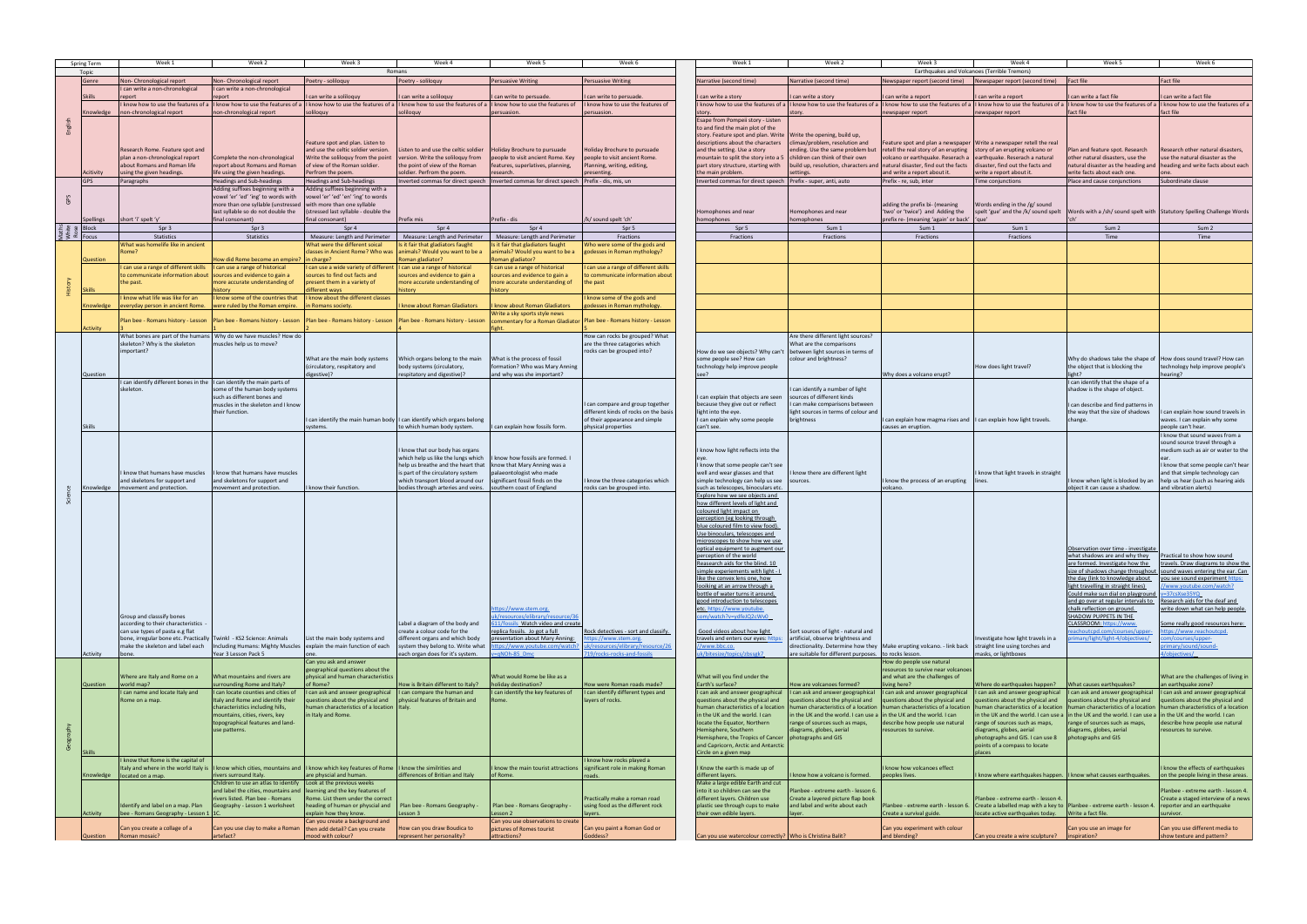| <b>Skills</b>             | I can use materials to provide<br>interesting detail.                                                                                                                                                            | I can mould, shape and carve clay,<br>adding materials to provide<br>interesting detail.                                                                                                               | I can use watercolour paint to<br>produce washes for backgrounds<br>then add detail. I can experiment<br>with creating mood with colour.                                                                                                                                                                                                    | can use a number of brush<br>echniques using thick and thin<br>brushes to produce shapes,<br>textures, patterns and lines                                                                            | I can use different grades of pencil $\vert$ I can use a number of brush<br>to show line, tone and texture.                                                                                                                                                                                                                                                                                                                                                                                                                                                                                                                                                                                                                                                                                                                                                                   | techniques using thick and thin<br>brushes to produce shapes,<br>textures, patterns and lines                                                                                                                                                                                | I can use a number of brush<br>techniques using thick and thin<br>brushes to produce shapes,<br>textures, patterns and lines.                                                                                                                                                                                                                                                             | I can draw in the style of Christina<br><b>Balit</b>                                                                                                                                                     | shadow. I can use a number of<br>brush techniques using thick and<br>thin brushes to produce shapes,<br>textures, patterns and lines.                                                                                                 | I can use shading to show light and  I can create and combine shapes to  I can use different grades of pencil  I can experiment with creating<br>create recognisable forms (e.g.<br>shapes made from nets or solid<br>materials).                                                                                                                                                                     | to show line, tone and texture.                                                                                                                                                                                                                                                                     | mood with colour.                                                                                                                                                                                                                                                                                    |
|---------------------------|------------------------------------------------------------------------------------------------------------------------------------------------------------------------------------------------------------------|--------------------------------------------------------------------------------------------------------------------------------------------------------------------------------------------------------|---------------------------------------------------------------------------------------------------------------------------------------------------------------------------------------------------------------------------------------------------------------------------------------------------------------------------------------------|------------------------------------------------------------------------------------------------------------------------------------------------------------------------------------------------------|-------------------------------------------------------------------------------------------------------------------------------------------------------------------------------------------------------------------------------------------------------------------------------------------------------------------------------------------------------------------------------------------------------------------------------------------------------------------------------------------------------------------------------------------------------------------------------------------------------------------------------------------------------------------------------------------------------------------------------------------------------------------------------------------------------------------------------------------------------------------------------|------------------------------------------------------------------------------------------------------------------------------------------------------------------------------------------------------------------------------------------------------------------------------|-------------------------------------------------------------------------------------------------------------------------------------------------------------------------------------------------------------------------------------------------------------------------------------------------------------------------------------------------------------------------------------------|----------------------------------------------------------------------------------------------------------------------------------------------------------------------------------------------------------|---------------------------------------------------------------------------------------------------------------------------------------------------------------------------------------------------------------------------------------|-------------------------------------------------------------------------------------------------------------------------------------------------------------------------------------------------------------------------------------------------------------------------------------------------------------------------------------------------------------------------------------------------------|-----------------------------------------------------------------------------------------------------------------------------------------------------------------------------------------------------------------------------------------------------------------------------------------------------|------------------------------------------------------------------------------------------------------------------------------------------------------------------------------------------------------------------------------------------------------------------------------------------------------|
|                           | know how to combine materials<br>Knowledge   to create a collage.                                                                                                                                                | know how to use the correct tools<br>to mould, shape and carve clay.                                                                                                                                   | I know how to use watercolour<br>paint to produce washes for<br>backgrounds then add detail with<br>other media.                                                                                                                                                                                                                            | know how to mix colours<br>effectively.                                                                                                                                                              | know how to use shading to show<br>light and shadow.                                                                                                                                                                                                                                                                                                                                                                                                                                                                                                                                                                                                                                                                                                                                                                                                                          | I know how to mix colours<br>effectively.<br>Choose one of the Roman gods or                                                                                                                                                                                                 | I know how to use watercolour<br>paint to produce washes for<br>backgrounds then add detail.                                                                                                                                                                                                                                                                                              | know how to use hatching and<br>cross hatching to show tone and<br>texture.                                                                                                                              | know how to mix colours<br>effectively.                                                                                                                                                                                               | know how to include textures by<br>interesting detail                                                                                                                                                                                                                                                                                                                                                 | adding painted materials to provide  I know how to use shading to show  thin brushes to produce shapes,<br>light and shadow.                                                                                                                                                                        | I know how to use a number of<br>brush techniques using thick and<br>textures, patterns and lines.<br>Paintings and drawings of other                                                                                                                                                                |
| Activity                  | Create a Roman mosaic using<br>collage techniques. Plan bee -<br>Romans Art - Lesson 1                                                                                                                           | Clay to make an<br>ancient Roman artefact. Plan bee<br>Romans Art - Lesson 3                                                                                                                           | Create a background wash using<br>dark colours. Pain a Roman solider<br>on top in vibrant colours.                                                                                                                                                                                                                                          | Sketches and paintings of Boudica.   landscapes and tourist attractions.                                                                                                                             | Sketches of the main Roman                                                                                                                                                                                                                                                                                                                                                                                                                                                                                                                                                                                                                                                                                                                                                                                                                                                    | goddesses to<br>portray in a painting. Plan bee -<br>Romans Art - Lesson 2                                                                                                                                                                                                   | Watercolour paintings of the earth. the book 'Escape from Pompeii"                                                                                                                                                                                                                                                                                                                        | Pastel drawings of artwork from                                                                                                                                                                          | Charcoal, pastel and paintings of<br>erupting volcanoes.<br>Can you choose an appropriate                                                                                                                                             | Wire nylon sculpture of fire to<br>represent the lava.<br>Can you choose an appropriate                                                                                                                                                                                                                                                                                                               | Sketches of earthquake art work<br>using inspiration from Earthquake<br><b>Fissures by David Parker</b><br>Can you choose an appropriate                                                                                                                                                            | natural disasters eg. tsunamis,<br>tornadoes. Plan bee - extreme<br>earth art - lesson 1 and 2                                                                                                                                                                                                       |
| Question                  | Can you design a product for a<br>specific purpose and user?                                                                                                                                                     | Can you choose an appropriate<br>technique from a range of options<br>to join your materials and justify<br>why you have chosen this?                                                                  | Can you test your design and say if<br>it is fit for purpose?                                                                                                                                                                                                                                                                               | Can you design and create a<br>prototype of your product? Can<br>you de-construct a product, explain<br>how it works and use this to<br>influence your own design?                                   | Can you redraft your design after<br>discussions with others?                                                                                                                                                                                                                                                                                                                                                                                                                                                                                                                                                                                                                                                                                                                                                                                                                 | Can you test your design and say if<br>it is fit for purpose?                                                                                                                                                                                                                | Can you research existing<br>products?                                                                                                                                                                                                                                                                                                                                                    | Can you design a product for a<br>specific purpose and user? Can you<br>redraft your design after<br>discussions with others?                                                                            | technique from a range of options<br>to join your materials and justify<br>why you have chosen this? Can you<br>incorporate a circuit into your<br>design, where appropriate?                                                         | technique from a range of options<br>to join your materials and justify<br>why you have chosen this? Can you<br>incorporate a circuit into your<br>design, where appropriate?                                                                                                                                                                                                                         | technique from a range of options<br>to join your materials and justify<br>why you have chosen this? Can you<br>incorporate a circuit into your<br>design, where appropriate?                                                                                                                       | Can you redraft your design after<br>discussions with others?                                                                                                                                                                                                                                        |
| <b>Skills</b>             | I can research and use this to<br>inform my design. I<br>can create annotated sketches of<br>my design. I can<br>design a product that is fit for<br>purpose                                                     | I can create a shell or frame<br>structure, strengthening with<br>diagonal struts.                                                                                                                     | I can think of a solution to a<br>problem and consider the<br>practicality of my design. I can<br>describe my idea and how it solves<br>the problem                                                                                                                                                                                         | can research and use this to<br>inform my design. I can create<br>annotated sketches of my design. I<br>can design a product that is fit for<br>purpose. I can create a prototype                    | I can generate and communicate<br>my ideas through discussion,<br>sketches and diagrams. I can think<br>of a solution to a problem and<br>consider the practicality of my<br>design. I can label all parts of my<br>design                                                                                                                                                                                                                                                                                                                                                                                                                                                                                                                                                                                                                                                    | I can use lolly sticks/ card to make<br>levers and linkages. I can work<br>safely.                                                                                                                                                                                           | I can research to support my design I can generate and communicate<br>criteria.                                                                                                                                                                                                                                                                                                           | my ideas through discussion,<br>sketches and diagrams.<br>I can consider the practicality of<br>my design.<br>I can design my idea and improve                                                           | I can use a glue gun with close<br>supervision.<br>I can cut slots.<br>I can cut internal shapes.                                                                                                                                     | can use lolly sticks/ card to make<br>levers and linkages.<br>I can select from and use a wider<br>range of tools and equipment to<br>perform practical tasks accurately<br>such as handsaws, craft knife<br>(under supervision)<br>I can work safely.<br>I can use a simple circuit in a<br>model                                                                                                    | can use lolly sticks/ card to make<br>levers and linkages.<br>can select from and use a wider<br>range of tools and equipment to<br>perform practical tasks accurately<br>such as handsaws, craft knife<br>(under supervision)<br>. I can work safely.<br>I can use a simple circuit in a<br>model. | can use design criteria and the<br>views of others to improve my                                                                                                                                                                                                                                     |
| Knowledge                 | know how to research a design.<br>I know how to communicate my<br>lideas                                                                                                                                         | I know how to strengthen and<br>stiffen and reinforce structures.                                                                                                                                      | know how to consider the views<br>of others to improve my work.                                                                                                                                                                                                                                                                             | know how to research a design.<br>I know how to communicate my<br>ideas.                                                                                                                             | I know how to investigate and<br>analyse existing products.                                                                                                                                                                                                                                                                                                                                                                                                                                                                                                                                                                                                                                                                                                                                                                                                                   | know how to strengthen and<br>stiffen and reinforce more comple><br>structures. I know how to evaluate<br>my ideas and products against my<br>own design criteria.                                                                                                           | I know how to research a design                                                                                                                                                                                                                                                                                                                                                           | I know how to communicate my<br>ideas.                                                                                                                                                                   | know how to use a variety of<br>different construction techniques.                                                                                                                                                                    | know how to use a variety of<br>different construction techniques.                                                                                                                                                                                                                                                                                                                                    | know how to use a variety of<br>different construction techniques.                                                                                                                                                                                                                                  | I know how to evaluate my ideas<br>products against my own design<br>criteria. I know<br>how to consider the views of<br>others to improve my<br>work                                                                                                                                                |
| Activity                  | Look at different Roman shields.<br>Discuss the purpose of the shield.<br>Design their shield.                                                                                                                   | Make the Roman shield.                                                                                                                                                                                 | Play a game of dodgeball using a<br>soft ball to test the shield and see if and use construction equipment<br>ball. Evaluate their design to deicde   prototypes. Children explain how<br>whether it gave suitable protection   their catapult works using terms<br>and what they would change about   such as force, push, pull, etc. Test | Plan a Roman Catapult. Research<br>catapults. Children work in pairs<br>the design protects them from the   (Lego* etc) to build simple catapult   force is applied and then how an<br>the Catapult. | Design the catapult. Give them<br>some designs, e.g. the Ballistae,<br>magnum, etc (see websites: session<br>resources) to look at to help them.<br>Show the chn a range of equipment<br>they will have access to: art straws<br>wooden sticks, wooden<br>construction DT equipment,<br>balsawood, card, rubber bands,<br>junk modelling equipment, wheels,<br>etc. Explain to chn that when they<br>draw their design they should label<br>the parts so they know what each<br>part will be made from. Show the<br>class a basic catapult: a 'Y' frame<br>with a rubber band between the<br>top of the 'Y'. Show how this works   Make the catapult. Test the<br>very well and discuss where the<br>opposing force acts to fling the<br>counter. Explain to chn that their<br>catapult should stand-alone and be note if they would change<br>able to fling a small counter. | catapult by flinging the same object<br>to see whose catapult sends the<br>object the furthest. Evaluate the<br>catapult to see if it worked and<br>anything.                                                                                                                | Look at an interactive info-box.<br>Discuss it's purpose. Look at the<br>different ways you can present<br>your information. Re-cap from last<br>year and discuss how you do the<br>different components.                                                                                                                                                                                 | Design an interactive info-box.                                                                                                                                                                          | Make the interactive info-box.                                                                                                                                                                                                        | Make the interactive info-box.                                                                                                                                                                                                                                                                                                                                                                        | Make the interactive info-box.                                                                                                                                                                                                                                                                      | Present the interactive info-box<br>Get feedback from peers and<br>decide how you might change your<br>design to improve it.                                                                                                                                                                         |
| Question<br><b>Skills</b> | What can we learn from religious<br>stories? How do Christians believe<br>Earth was created?<br>can describe and understand the<br>ink between the Bible story of<br>creation and other theories of<br>creation. | What other theories of creation are What can we learn from religious<br>there?<br>I can describe and understand the<br>Tiink between the Bible story of<br>creation and other theories of<br>creation. | stories?<br>i can experience well-told<br>storytelling, and develop my own<br>skills as a storyteller in relation to<br>'great lives' in religious stories.                                                                                                                                                                                 | What is reincarnation?<br>can explain what reincarnation is   can understand how key leaders<br>nd explain how this links to<br>creation.                                                            | Who is the leader of Islam?<br>can be sources of wisdom for<br>religious believers.                                                                                                                                                                                                                                                                                                                                                                                                                                                                                                                                                                                                                                                                                                                                                                                           | Who is the leader of Judaism?<br>I can understand how key leaders<br>can be sources of wisdom for<br>religious believers.                                                                                                                                                    | What are the main Christian<br>celebrations?<br>I can learn about Christian<br>elebrations and commitments by<br>describing some spiritual ways of<br>celebrating Christian festivals,<br>including Christmas, Easter and<br>Pentecost. I can reflect thoughtfully others not at all.<br>on the reasons why some people<br>value such celebrations very highly,<br>but others not at all. | What are the main Islamic<br>celebrations?<br>I can learn about Islamic<br>celebrations and co<br>can reflect thoughtfully on the<br>reasons why some people value<br>such celebrations very highly, but | What are the main Jewish<br>celebrations?<br>I can learn about Jewish<br>elebrations and commitments.<br>can reflect thoughtfully on the<br>reasons why some people value<br>such celebrations very highly, but<br>others not at all. | How and why are Holy Week and<br>Easter an expression of Christian<br>beliefs about Jesus?<br>I can learn about Christian<br>elebrations and commitments by Tsee Jesus as inspirational. I can<br>celebrating Christian festivals, such such as, Easter.<br>as Easter. I can reflect thoughtfully<br>on the reasons why some people<br>value such celebrations very highly,<br>but others not at all. | How can I celebrate the life and<br>teachings of Jesus?<br>I can reflect on why some people<br>describing some spiritual ways of   learn about Christian celebrations                                                                                                                               | How can I celebrate the life and<br>teachings of Jesus?<br>I can reflect on why some people<br>see Jesus as Inspirational. I can<br>learn about Christian celebrations<br>such as, Easter.                                                                                                           |
| Knowledge                 | know the Christian story of<br>creation and other theories of<br>creation.                                                                                                                                       | I know other theories of creation.                                                                                                                                                                     | know the story of Noah and how<br>this relates to creation and starting<br>again. I know how to analyse<br>stories and the impact of different<br>characters. e.g lesser characters in<br>stories.                                                                                                                                          | know about reincarnation in<br>Buddhism and how this links to<br>creation.                                                                                                                           | <b>know that inspirational leaders</b><br>are those who make positive<br>change. I know that followers of<br>religion are inspired by leaders<br>such as The Pope, etc.I know that<br>whatever your colour, religion,<br>race, ethnicity, gender,<br>background, etc, we are equal.                                                                                                                                                                                                                                                                                                                                                                                                                                                                                                                                                                                           | know that inspirational leaders<br>are those who make positive<br>change. I know that followers of<br>religion are inspired by leaders<br>such as The Pope, etc.I know that<br>whatever your colour, religion,<br>race, ethnicity, gender,<br>background, etc, we are equal. | I know the difference between<br>practising Christians and their<br>views and the cultural traditions<br>involved.                                                                                                                                                                                                                                                                        | know the views and the cultural<br>traditions involved in Islam.                                                                                                                                         | know the views and the cultural<br>traditions involved in Judaism.                                                                                                                                                                    | know that Christianity is the<br>eligion that is based on the birth,<br>life, death, resurrection and<br>teaching of Jesus Christ                                                                                                                                                                                                                                                                     | know that Christianity is the<br>religion that is based on the birth,<br>life, death, resurrection and<br>teaching of Jesus Christ<br>Pupils are to imagine that they<br>have been asked by a local Church                                                                                          | know that Christianity is the<br>religion that is based on the birth,<br>life, death, resurrection and<br>teaching of Jesus Christ<br>Pupils are to imagine that they<br>have been asked by a local Church                                                                                           |
| Activity                  | Research and find out the Christian Recap last weeks learning.<br>story and beliefs of creation. Retell Compare this to other theories of<br>the story.                                                          | creation.                                                                                                                                                                                              | Read and retell the story of Noah.<br>Discuss how this links to creation.                                                                                                                                                                                                                                                                   | Research reincarnation and create<br>a poster to show how this links to<br>creation.                                                                                                                 | Research the leader/s of Islam and<br>compare to God and Jesus.                                                                                                                                                                                                                                                                                                                                                                                                                                                                                                                                                                                                                                                                                                                                                                                                               | Research the leader/s of Judaism<br>and compare to God and Jesus.                                                                                                                                                                                                            | Create a picture timeline of the<br>main Christian celebrations.                                                                                                                                                                                                                                                                                                                          | Create a picture timeline of the<br>main Islamic celebrations.                                                                                                                                           | Create a picture timeline of the<br>main Jewish celebrations.                                                                                                                                                                         | Identify key events from holy week   window, which celebrates the life<br>and learn what Christians believe<br>happened to Jesus. Understand key   festival of Easter. Their design<br>words such as 'resurrection'<br>miracle' 'palm sunday' 'last supper' and informative and show the<br>'betrayal' etc. Sequence and retell<br>the story.<br>What are the roles and                               | to design a new stained glass<br>and teachings of Jesus or the<br>importance of Jesus for Christians                                                                                                                                                                                                | to design a new stained glass<br>window, which celebrates the life<br>and teachings of Jesus or the<br>festival of Easter. Their design<br>needs to be eye catching, inspiring   needs to be eye catching, inspiring<br>and informative and show the<br>importance of Jesus for Christians<br>today. |
| Question                  | How can we work together to<br>complete a challenge?                                                                                                                                                             | How can we overcome obstacles?<br>I can recognise obstacles which<br>might hinder my                                                                                                                   | How can we celebrate our success?   healthy?                                                                                                                                                                                                                                                                                                | What does it mean to be fit and                                                                                                                                                                      | How can I be fit and healthy?                                                                                                                                                                                                                                                                                                                                                                                                                                                                                                                                                                                                                                                                                                                                                                                                                                                 | What are drugs?                                                                                                                                                                                                                                                              | low can I stay safe?                                                                                                                                                                                                                                                                                                                                                                      | What is the difference between<br>safe and unsafe?                                                                                                                                                       | Why is our body important to us?   family?                                                                                                                                                                                            | responsibilities of members of my                                                                                                                                                                                                                                                                                                                                                                     | How can I be a good friend?<br>I can identify and put into practice                                                                                                                                                                                                                                 | How can I stay safe online?                                                                                                                                                                                                                                                                          |
| Skills                    | I can be motivated and enthusiastic overcome<br>about achieving our new challenge. them.                                                                                                                         | achievement and take steps to                                                                                                                                                                          | I can evaluate my own learning<br>process and identify how it can be<br>better next time.                                                                                                                                                                                                                                                   | can set myself a fitness challenge   I can make a healthy choice.                                                                                                                                    |                                                                                                                                                                                                                                                                                                                                                                                                                                                                                                                                                                                                                                                                                                                                                                                                                                                                               | I can tell you my knowledge and<br>attitude towards drugs.                                                                                                                                                                                                                   | scared feels                                                                                                                                                                                                                                                                                                                                                                              | I can express how being anxious or    can take responsibility for keeping   appreciate what it<br>myself and others safe                                                                                 | I can respect my body and<br>does for me                                                                                                                                                                                              | I can describe how taking some<br>responsibility in my family makes<br>me feel<br>I know the roles and                                                                                                                                                                                                                                                                                                | of the skills of friendship eg. taking<br>being a good listener                                                                                                                                                                                                                                     | I can use some strategies for<br>keeping myself safe online.                                                                                                                                                                                                                                         |
|                           | know that am responsible for my<br>learning and that I can use my<br>strengths as a                                                                                                                              | of frustration that may arise when   how to store my feelings in my                                                                                                                                    | I know how to be confident in<br>I know how to manage the feelings   sharing my success with others and   I know how exercise affects my                                                                                                                                                                                                    | body and know why my heart and   put into my body will affect my                                                                                                                                     | I know what it feels like to make a<br>healthy choice. I know that the<br>amount of calories, fat and sugar I                                                                                                                                                                                                                                                                                                                                                                                                                                                                                                                                                                                                                                                                                                                                                                 |                                                                                                                                                                                                                                                                              | know things, people and places<br>that I need to keep safe from, and<br>can tell<br>you some strategies for keeping<br>myself                                                                                                                                                                                                                                                             | I know when something feels safe                                                                                                                                                                         | know how complex my body is<br>how important it is to take care of                                                                                                                                                                    | responsibilities<br>of each member of my family and<br>reflect on the expectations for<br>males and                                                                                                                                                                                                                                                                                                   | situations to try to find a win-win                                                                                                                                                                                                                                                                 | I know how to negotiate in conflict   I know who to ask for help if I am<br>worried                                                                                                                                                                                                                  |
| Activity                  | Knowledge   learner to achieve the challenge<br>$4 - our new challenge$                                                                                                                                          | obstacles occur<br>5 - overcoming obstacles                                                                                                                                                            | internal treasure chest.<br>6 - celebrating my learning                                                                                                                                                                                                                                                                                     | lungs are such important organs.<br>1 - being fit and healthy                                                                                                                                        | health.<br>2 - being fit and healthy                                                                                                                                                                                                                                                                                                                                                                                                                                                                                                                                                                                                                                                                                                                                                                                                                                          | I know how I feel about drugs.<br>3 - what do I know about drugs?                                                                                                                                                                                                            | safe including who to go to for help or unsafe<br>4 - being safe - keeping safe                                                                                                                                                                                                                                                                                                           | 5 - safe or unsafe                                                                                                                                                                                       | 6 - my amazing body                                                                                                                                                                                                                   | females<br>1 - family roles and responsibilities 2 - friendship                                                                                                                                                                                                                                                                                                                                       | solution                                                                                                                                                                                                                                                                                            | or concerned about anything online<br>3 - keeping myself safe online                                                                                                                                                                                                                                 |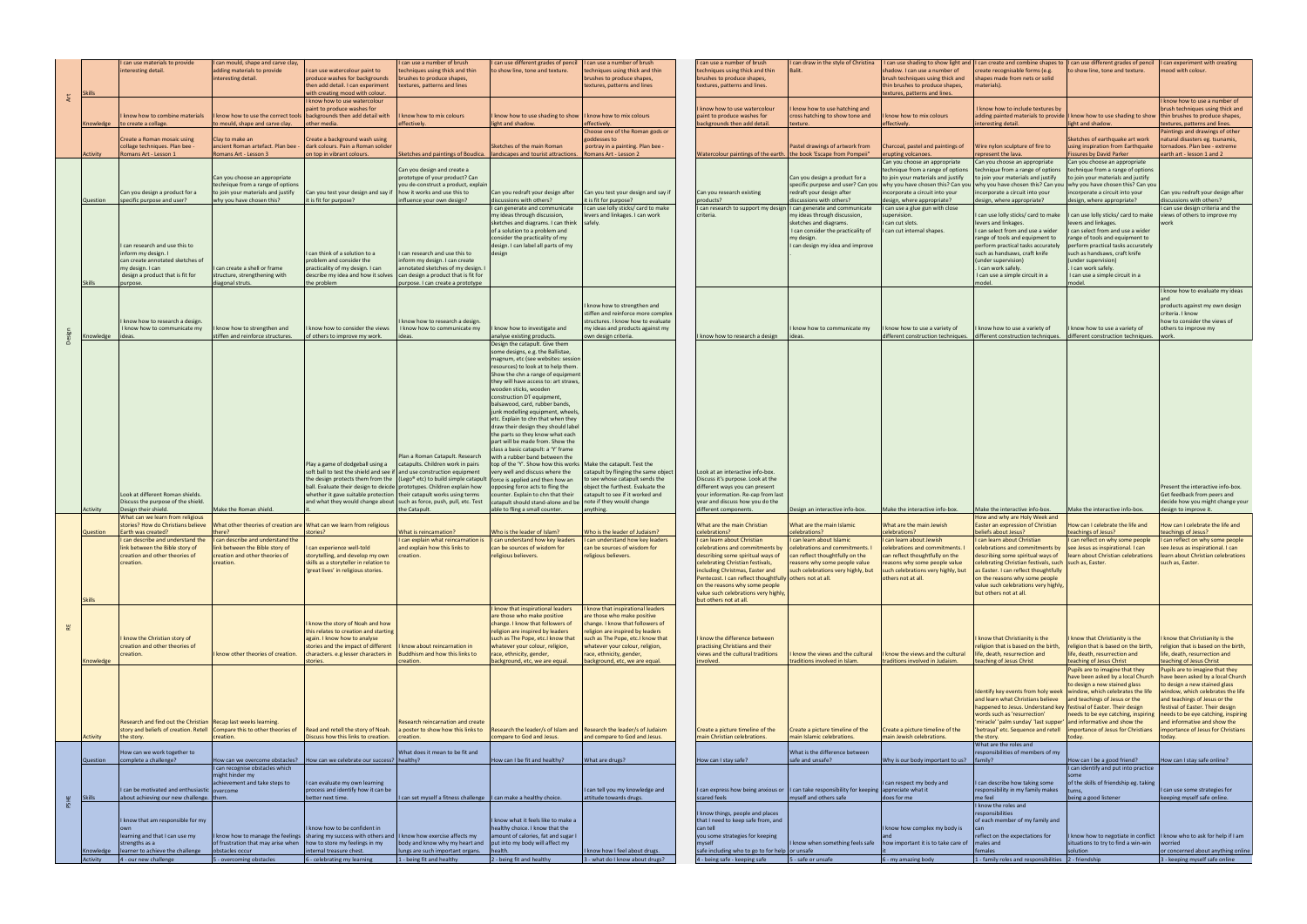|   |                     | What is coding? What is a                                              |                                                                    | How can we start and end a                                                                                                                                                                                                                                                        |                                                                    |                                                                                           |                                                                                                                                                                                                                                | How can I change the speed of my                                    |                                                                                                                                       | How can I add sound to my                                                                                 |                                                                          | How can I use programming to tell   How can I use programming to tell   How can I use programming to tell                                                                         |                                                                                                                                                                                                                                |
|---|---------------------|------------------------------------------------------------------------|--------------------------------------------------------------------|-----------------------------------------------------------------------------------------------------------------------------------------------------------------------------------------------------------------------------------------------------------------------------------|--------------------------------------------------------------------|-------------------------------------------------------------------------------------------|--------------------------------------------------------------------------------------------------------------------------------------------------------------------------------------------------------------------------------|---------------------------------------------------------------------|---------------------------------------------------------------------------------------------------------------------------------------|-----------------------------------------------------------------------------------------------------------|--------------------------------------------------------------------------|-----------------------------------------------------------------------------------------------------------------------------------------------------------------------------------|--------------------------------------------------------------------------------------------------------------------------------------------------------------------------------------------------------------------------------|
|   | Question            | command?                                                               |                                                                    | What is a sequence of commands?   sequence for a specific character?   How can I create a background?                                                                                                                                                                             |                                                                    | How can I create a program?                                                               | How can I create a program?                                                                                                                                                                                                    | charcater?                                                          | How can I repeat a sequence?                                                                                                          | program?                                                                                                  | a story?                                                                 | a story?                                                                                                                                                                          | a story?                                                                                                                                                                                                                       |
|   |                     | I can put programming commands                                         | I can create sequences of the same I can use the start and end     |                                                                                                                                                                                                                                                                                   | can create a background. I can                                     | I can create a background. I can                                                          | can retrieve and open my                                                                                                                                                                                                       | I can use the speed block. I can                                    | I can use repeat and loop                                                                                                             | I can use the Speech Bubbles,                                                                             | I can create the beginning of the                                        | I can create the middle of the story $ 1$ can create the end of the story                                                                                                         |                                                                                                                                                                                                                                |
|   |                     | into a sequence to achieve a                                           | motion block. I can create                                         | programming blocks. I can choose a program multiple characters at                                                                                                                                                                                                                 |                                                                    | create a sprite. I can save my                                                            | previous work. I can use previous                                                                                                                                                                                              | change the speed of my character. commands.                         |                                                                                                                                       | Sounds, Pages, and Wait For blocks. story using programming. I can                                        |                                                                          |                                                                                                                                                                                   | using programming. I can create an using programming. I can create an                                                                                                                                                          |
|   |                     | specific outcome. I can give and<br>follow instructions.               | sequences using a variety of<br>different motion blocks. I can put | character from the character<br>library.                                                                                                                                                                                                                                          | lonce.                                                             | program.                                                                                  | learned blocks to create a<br>sequence. I can make my sprite                                                                                                                                                                   |                                                                     |                                                                                                                                       | I can add sound to my project.                                                                            | simple program. I can identify the                                       | create an algorithm I will need for a algorithm I will need for a simple<br>$\vert$ program. I can identify the error in $\vert$ program. I can identify the error in             | algorithm I will need for a simple                                                                                                                                                                                             |
|   |                     |                                                                        | programming commands into a                                        |                                                                                                                                                                                                                                                                                   |                                                                    |                                                                                           | move                                                                                                                                                                                                                           |                                                                     |                                                                                                                                       |                                                                                                           | error in an algorithm.                                                   | an algorithm.                                                                                                                                                                     | an algorithm.                                                                                                                                                                                                                  |
|   |                     |                                                                        | sequence to achieve a specific                                     |                                                                                                                                                                                                                                                                                   |                                                                    |                                                                                           |                                                                                                                                                                                                                                |                                                                     |                                                                                                                                       |                                                                                                           |                                                                          |                                                                                                                                                                                   |                                                                                                                                                                                                                                |
|   | Skills              |                                                                        | outcome.                                                           |                                                                                                                                                                                                                                                                                   |                                                                    |                                                                                           |                                                                                                                                                                                                                                |                                                                     |                                                                                                                                       |                                                                                                           |                                                                          |                                                                                                                                                                                   |                                                                                                                                                                                                                                |
|   |                     |                                                                        |                                                                    | I know a green flag goes at the                                                                                                                                                                                                                                                   |                                                                    |                                                                                           |                                                                                                                                                                                                                                | I know how to use the speed block.                                  |                                                                                                                                       |                                                                                                           |                                                                          |                                                                                                                                                                                   |                                                                                                                                                                                                                                |
|   |                     |                                                                        |                                                                    | beginning of a sequence of                                                                                                                                                                                                                                                        |                                                                    |                                                                                           |                                                                                                                                                                                                                                | I know how to change the speed of                                   |                                                                                                                                       |                                                                                                           |                                                                          |                                                                                                                                                                                   |                                                                                                                                                                                                                                |
|   |                     |                                                                        |                                                                    | programming blocks                                                                                                                                                                                                                                                                |                                                                    |                                                                                           | know how to retrieve and open                                                                                                                                                                                                  | my character.                                                       |                                                                                                                                       |                                                                                                           |                                                                          |                                                                                                                                                                                   |                                                                                                                                                                                                                                |
|   |                     | know what programming is. I                                            | I know how to put programming                                      | I know a red end block goes at the  I know how to create a<br>end of a sequence of programming background. I know how to                                                                                                                                                          |                                                                    | know how to create a<br>background. I know how to create   use previous learned blocks to | my previous work. I know how to                                                                                                                                                                                                |                                                                     |                                                                                                                                       | I know how to use the Speech<br>Bubbles, Sounds, Pages, and Wait                                          | of the story using programming. $I$ the story using programming. $I$     | I know how to create the beginning I know how to create the middle of $\vert$ I know how to create the end of                                                                     | the story using programming. I                                                                                                                                                                                                 |
|   |                     | know how to create a sequence of commands into a sequence to           |                                                                    | blocks                                                                                                                                                                                                                                                                            | program multiple characters at                                     | a sprite. I know how to save my                                                           | create a sequence. I know how to                                                                                                                                                                                               |                                                                     | I know how to use repeat and loop   For blocks. I know how to add                                                                     |                                                                                                           |                                                                          | $\vert$ know how to create an algorithm $\vert \vert$ know how to create an algorithm $\vert \vert$ know how to create an algorithm i                                             |                                                                                                                                                                                                                                |
|   | Knowledge commands. |                                                                        | achieve a specific outcome.                                        |                                                                                                                                                                                                                                                                                   |                                                                    | program.                                                                                  | make my sprite move.                                                                                                                                                                                                           |                                                                     | commands.                                                                                                                             | sound to my project.                                                                                      | will need for a simple program.                                          | will need for a simple program.                                                                                                                                                   | will need for a simple program.                                                                                                                                                                                                |
|   | Activity            |                                                                        |                                                                    |                                                                                                                                                                                                                                                                                   |                                                                    |                                                                                           | Scratch Jr full curriculum - lesson 1 Scratch Jr full curriculum - lesson 2 Scratch Jr full curriculum - lesson 3 Scratch Jr full curriculum - lesson 3 Scratch Jr full curriculum - lesson 4 Scratch Jr full curriculum - pro |                                                                     |                                                                                                                                       |                                                                                                           |                                                                          |                                                                                                                                                                                   | Scratch Jr full curriculum - lesson 5  Scratch Jr full curriculum - lesson 6  Scratch Jr full curriculum - lesson 7  Scratch Jr full curriculum - project 2  Scratch Jr full curriculum - project 2  Scratch Jr full curriculu |
|   |                     |                                                                        | Can you perform the actions to a                                   | Can you perform the actions to a                                                                                                                                                                                                                                                  | Can you perform the actions to a                                   |                                                                                           |                                                                                                                                                                                                                                |                                                                     | Can you encounter the phrase '¿Te   Can you encounter the phrase '¿Te                                                                 |                                                                                                           |                                                                          |                                                                                                                                                                                   |                                                                                                                                                                                                                                |
|   |                     |                                                                        | Spanish song? Can you say the                                      | Spanish song? Can you say the                                                                                                                                                                                                                                                     | Spanish song? Can you say the                                      |                                                                                           |                                                                                                                                                                                                                                |                                                                     | gusta/te gustan?'? Can you say the   gusta/te gustan?'? Can you say the                                                               |                                                                                                           |                                                                          |                                                                                                                                                                                   |                                                                                                                                                                                                                                |
|   |                     |                                                                        |                                                                    | Can you count to 15? Can you ask   names of eight colours in Spanish?   names of eight colours in Spanish?                                                                                                                                                                        | names of eight colours in Spanish? Can you say the names of eleven |                                                                                           | Can you say the names of eleven                                                                                                                                                                                                | Can you say the names of eleven                                     |                                                                                                                                       | names of six fruits in Spanish?Can   names of six fruits in Spanish?Can                                   |                                                                          | Can you understand how Easter is   Can you understand how Easter is                                                                                                               |                                                                                                                                                                                                                                |
|   |                     | and answer the question ¿Cuántos $ $ Can you pronounce the letter j    |                                                                    | Can you pronounce the letter j                                                                                                                                                                                                                                                    | Can you pronounce the letter j                                     |                                                                                           | colours in Spanish? Can you write a colours in Spanish? Can you write a                                                                                                                                                        |                                                                     | olours in Spanish? Can you write a Vou understand and respond to the vou understand and respond to the<br>question '¿Es bueno para la | auestion '¿Es bueno para la                                                                               |                                                                          | celebrated in Spain? Can you learn   celebrated in Spain? Can you learn   Can you produce a Spanish Easter                                                                        |                                                                                                                                                                                                                                |
|   | Question            | $ a\tilde{a}$ años tienes? (How old are you?)? $ correct $             |                                                                    | orrectly?                                                                                                                                                                                                                                                                         | orrectly?                                                          | hort Spanish sentence?                                                                    | hort Spanish sentence?                                                                                                                                                                                                         | hort Spanish sentence?                                              |                                                                                                                                       |                                                                                                           | about the weather in Spain?                                              | about the weather in Spain?                                                                                                                                                       | lcard?                                                                                                                                                                                                                         |
|   |                     | I can read and revise 0-10, and<br>extend with numbers 11-15 I can     |                                                                    |                                                                                                                                                                                                                                                                                   |                                                                    |                                                                                           |                                                                                                                                                                                                                                |                                                                     |                                                                                                                                       |                                                                                                           |                                                                          |                                                                                                                                                                                   |                                                                                                                                                                                                                                |
|   |                     | articipate in chorusing a finger                                       |                                                                    |                                                                                                                                                                                                                                                                                   |                                                                    |                                                                                           |                                                                                                                                                                                                                                |                                                                     | I can encounter the phrase '¿Te                                                                                                       | I can encounter the phrase '¿Te                                                                           |                                                                          |                                                                                                                                                                                   |                                                                                                                                                                                                                                |
|   |                     | rhyme 'Dos pequeños pájaros'. I                                        |                                                                    |                                                                                                                                                                                                                                                                                   |                                                                    |                                                                                           |                                                                                                                                                                                                                                |                                                                     |                                                                                                                                       | gusta/te gustan?'. I can understand  gusta/te gustan?'. I can understand  I can learn and recite a finger |                                                                          | can learn and recite a finger                                                                                                                                                     |                                                                                                                                                                                                                                |
|   |                     | can understand and respond to the $ I $ can warm up for a PE lesson by |                                                                    | I can warm up for a PE lesson by                                                                                                                                                                                                                                                  | I can warm up for a PE lesson by                                   | I can understand and say 11                                                               | I can understand and say 11                                                                                                                                                                                                    | can understand and say 11                                           | and say the names of six fruits in                                                                                                    | and say the names of six fruits in                                                                        | rhyme from memory. I can learn                                           | rhyme from memory. I can learn                                                                                                                                                    |                                                                                                                                                                                                                                |
|   |                     | question: ¿Cuántos años tienes?                                        |                                                                    | performing the actions to Spanish performing the actions to Spanish performing the actions to Spanish colours in Spanish. I can write a                                                                                                                                           |                                                                    |                                                                                           | colours in Spanish. I can write a                                                                                                                                                                                              | olours in Spanish. I can write a                                    | Spanish. I can understand and                                                                                                         | Spanish. I can understand and                                                                             | three weather conditions and                                             | three weather conditions and                                                                                                                                                      | I can recognise some familiar words                                                                                                                                                                                            |
|   |                     | (How old are you?). I can rehearse                                     |                                                                    | song. I can understand and say the song. I can understand and say the song. I can understand and say the short sentence in Spanish to                                                                                                                                             |                                                                    |                                                                                           | short sentence in Spanish to                                                                                                                                                                                                   | hort sentence in Spanish to                                         |                                                                                                                                       | respond to the question '¿Es bueno respond to the question '¿Es bueno associate these with musical        |                                                                          | associate these with musical                                                                                                                                                      | in written form. I can experiment                                                                                                                                                                                              |
|   | <b>Skills</b>       | a song to present in assembly.                                         |                                                                    | names of eight colours in Spanish. names of eight colours in Spanish. names of eight colours in Spanish. accompany display work                                                                                                                                                   |                                                                    |                                                                                           | accompany display work                                                                                                                                                                                                         | ccompany display work                                               | para la salud?'                                                                                                                       | para la salud?'                                                                                           | sounds.                                                                  | ounds.                                                                                                                                                                            | with the writing of short words.                                                                                                                                                                                               |
|   |                     |                                                                        |                                                                    |                                                                                                                                                                                                                                                                                   |                                                                    |                                                                                           |                                                                                                                                                                                                                                |                                                                     |                                                                                                                                       |                                                                                                           | know and understand that<br>lifferent countries have different           | know and understand that<br>different countries have different                                                                                                                    |                                                                                                                                                                                                                                |
| 5 |                     |                                                                        |                                                                    |                                                                                                                                                                                                                                                                                   |                                                                    |                                                                                           |                                                                                                                                                                                                                                |                                                                     |                                                                                                                                       |                                                                                                           | ways of celebrating events such as                                       | ways of celebrating events such as                                                                                                                                                |                                                                                                                                                                                                                                |
|   |                     |                                                                        |                                                                    |                                                                                                                                                                                                                                                                                   |                                                                    |                                                                                           |                                                                                                                                                                                                                                |                                                                     |                                                                                                                                       |                                                                                                           | <b>Easter and Christmas</b>                                              | Easter and Christmas                                                                                                                                                              |                                                                                                                                                                                                                                |
|   |                     | know how to say the numbers 0                                          |                                                                    |                                                                                                                                                                                                                                                                                   |                                                                    |                                                                                           |                                                                                                                                                                                                                                |                                                                     |                                                                                                                                       | I know how to say the names of six II know how to say the names of six                                    | I know and understand that for                                           | know and understand that for                                                                                                                                                      |                                                                                                                                                                                                                                |
|   |                     | 15. I know how to respond to the                                       |                                                                    | I know how to pronounce the letter  I know how to pronounce the letter  I know how to pronounce the letter  I know how to say 11 colours in                                                                                                                                       |                                                                    |                                                                                           | I know how to say 11 colours in                                                                                                                                                                                                | know how to say 11 colours in                                       | fruits in Spanish. I know how to                                                                                                      | fruits in Spanish. I know how to                                                                          | Christians Easter is a significant                                       | Christians Easter is a significant                                                                                                                                                |                                                                                                                                                                                                                                |
|   |                     | (uestion ¿Cuántos años tienes<br>Knowledge (How old are you?).         |                                                                    | j in Spanish. I know how to say the iin Spanish. I know how to say the ij in Spanish. I know how to say the Spanish. I know how to write a<br>names of eight colours in Spanish. names of eight colours in Spanish. names of eight colours in Spanish. short sentence in Spanish. |                                                                    |                                                                                           | Spanish. I know how to write a<br>short sentence in Spanish.                                                                                                                                                                   | panish. I know how to write a<br>hort sentence in Spanish.          | para la salud?'.                                                                                                                      | vara la salud?'                                                                                           |                                                                          | respond to the question '¿Es bueno respond to the question '¿Es bueno festival, widely celebrated in Spain festival, widely celebrated in Spain   I know how to write a greetings | verse in Spanish.                                                                                                                                                                                                              |
|   |                     |                                                                        |                                                                    |                                                                                                                                                                                                                                                                                   |                                                                    |                                                                                           |                                                                                                                                                                                                                                |                                                                     |                                                                                                                                       |                                                                                                           | with regional variations                                                 | with regional variations                                                                                                                                                          |                                                                                                                                                                                                                                |
|   |                     |                                                                        |                                                                    |                                                                                                                                                                                                                                                                                   |                                                                    |                                                                                           |                                                                                                                                                                                                                                |                                                                     | Lesson 8 Part 1 - Listen to and                                                                                                       |                                                                                                           |                                                                          |                                                                                                                                                                                   |                                                                                                                                                                                                                                |
|   |                     |                                                                        |                                                                    |                                                                                                                                                                                                                                                                                   |                                                                    |                                                                                           |                                                                                                                                                                                                                                |                                                                     | respond to a song. Look at the<br>difference between gusta and                                                                        |                                                                                                           |                                                                          |                                                                                                                                                                                   |                                                                                                                                                                                                                                |
|   |                     |                                                                        |                                                                    |                                                                                                                                                                                                                                                                                   |                                                                    |                                                                                           | Lesson 7 Parts 3 + 4 - Look at Elme                                                                                                                                                                                            |                                                                     | gustan. Part 2 - Listen to a song                                                                                                     |                                                                                                           |                                                                          | Easter Lesson 1 - Part 3 - Learn                                                                                                                                                  |                                                                                                                                                                                                                                |
|   |                     |                                                                        | Lesson 6 Part 1 - Listen to the song                               |                                                                                                                                                                                                                                                                                   |                                                                    | Lesson 7 Part 1 - Recap colours.                                                          | and answer the question '¿De qué                                                                                                                                                                                               |                                                                     | and identify food and drink items.   Lesson 8 Part 3 - Listen and                                                                     |                                                                                                           |                                                                          | <b>Easter Lesson 1</b> - Part $1$ - Compare about the pronunciation rule 'h'.                                                                                                     | Easter Lesson 2 - Create an Easter                                                                                                                                                                                             |
|   |                     |                                                                        | and respond with appropriate                                       | Lesson 6 Part 3 - Recap colours.                                                                                                                                                                                                                                                  |                                                                    | ntroduce 3 new colours. Part 2 -                                                          | color es Elmer?'. Answer in full                                                                                                                                                                                               |                                                                     | Discuss wheter they are healthy or $ $ respond to a sequence of words.                                                                |                                                                                                           | Easter celebrations around the                                           | Learn a song about festivals. Part $4 \vert$ card with drawings labelled in                                                                                                       |                                                                                                                                                                                                                                |
|   |                     | Lesson 5 Recap all greetings and                                       | actions. Part 2 - Learn the colours                                | Practise the sounds for j, z, II Part                                                                                                                                                                                                                                             |                                                                    | Play the corners game using                                                               | sentences. Write the short                                                                                                                                                                                                     | ecap all colours from lessons 6                                     | unhealthy and state Es bueno or Es Part 4 - Play games using the                                                                      |                                                                                                           | world. Learn a new rhyme. Part 2 -                                       | Play a game to recall all phrases                                                                                                                                                 | Spanish and verse written in                                                                                                                                                                                                   |
|   | Activity            | numbers learnt so far.                                                 | in Spanish.                                                        | 4 - Recap colours. Sing the song.                                                                                                                                                                                                                                                 | Recap lesson 6                                                     | different Spanish colours.                                                                | sentence they reply with.                                                                                                                                                                                                      | nd7                                                                 | malo                                                                                                                                  | names of the fruits.                                                                                      | Learn three weather conditions.                                          | and words learned so far.                                                                                                                                                         | Snanich.                                                                                                                                                                                                                       |
|   |                     | What is a sea shanty?<br>What is a shantyman?                          | What was the role of the<br>shantyman?                             | How could we structure our shanty What words could we link to the<br>song?                                                                                                                                                                                                        | songs we have sung previously?                                     | What is the beat in Music?                                                                | How could you improve your<br>performance?                                                                                                                                                                                     | How does this song make you feel? What does this song make you      | think of?                                                                                                                             | Does this song tell a story?                                                                              | How old is this piece of Music?                                          | Is the Music fast or slow?                                                                                                                                                        | What are the dynamic of this piece<br>of Music?                                                                                                                                                                                |
|   | Question            |                                                                        |                                                                    |                                                                                                                                                                                                                                                                                   |                                                                    |                                                                                           |                                                                                                                                                                                                                                |                                                                     |                                                                                                                                       |                                                                                                           |                                                                          |                                                                                                                                                                                   |                                                                                                                                                                                                                                |
|   |                     | I can can sing expressively using                                      | I can lead a group in a small                                      | I can perform to school peers using  I can identify the strong beat in                                                                                                                                                                                                            |                                                                    | I can develop my performance                                                              | I can develop my performance                                                                                                                                                                                                   | I can identify the purpose of the                                   | I can identify the elements of Music I can identify the purpose of the                                                                |                                                                                                           | I can identify the elements of Music   I can identify the purpose of the |                                                                                                                                                                                   | I can compose a rhythmic and                                                                                                                                                                                                   |
|   |                     | Dynamics.                                                              | performance.                                                       | vocal and/or physical expression.                                                                                                                                                                                                                                                 | different pieces of Music.                                         | hrough practice and feedback.                                                             | hrough practice and feedback.                                                                                                                                                                                                  | Music                                                               | in different pieces of Music and<br>compare similarities and                                                                          | <b>Music</b>                                                                                              | in different pieces of Music and<br>compare similarities and             | <b>Music</b>                                                                                                                                                                      | melodic piece.                                                                                                                                                                                                                 |
|   | Skills              |                                                                        |                                                                    |                                                                                                                                                                                                                                                                                   |                                                                    |                                                                                           |                                                                                                                                                                                                                                |                                                                     | lifferences.                                                                                                                          |                                                                                                           | fferences                                                                |                                                                                                                                                                                   |                                                                                                                                                                                                                                |
|   |                     | I know what a sea shanty is.                                           | I know the role of a shantyman.                                    | I know different ways to structure                                                                                                                                                                                                                                                |                                                                    | I am able to identify words that are  I know how to identify the beat in                  | I know how to improve my                                                                                                                                                                                                       | I can identify a Reggae style                                       | I will be able to show what a good                                                                                                    | I will be able to show what a good                                                                        | I will be able to perform to my                                          | will be able to use percussion                                                                                                                                                    | I will be able to use percussion                                                                                                                                                                                               |
|   |                     | I know who a shantyman is.                                             |                                                                    | our shanty song.                                                                                                                                                                                                                                                                  | associated with shanty songs.                                      | Music.                                                                                    | performance.                                                                                                                                                                                                                   | through learning the song -                                         | singing position looks like -                                                                                                         | breathing excersise looks like. -                                                                         | fellow peers - PRACTICAL                                                 | instruments to aid my                                                                                                                                                             | instruments to aid my                                                                                                                                                                                                          |
|   |                     |                                                                        |                                                                    |                                                                                                                                                                                                                                                                                   |                                                                    |                                                                                           |                                                                                                                                                                                                                                | PRACTICAL                                                           | <b>PRACTICAL</b>                                                                                                                      | PRACTICAL                                                                                                 |                                                                          | erformance. This will be                                                                                                                                                          | performance. This will be                                                                                                                                                                                                      |
|   | Knowledge           |                                                                        |                                                                    |                                                                                                                                                                                                                                                                                   |                                                                    |                                                                                           |                                                                                                                                                                                                                                |                                                                     |                                                                                                                                       |                                                                                                           |                                                                          | rhythmical to the song we are                                                                                                                                                     | rhythmical to the song we are                                                                                                                                                                                                  |
|   |                     | Music Topic Sea Shanties                                               | Sea Shanties                                                       | Sea Shanties                                                                                                                                                                                                                                                                      | Sea Shanties                                                       | Sea Shanties                                                                              | Sea Shanties                                                                                                                                                                                                                   | Three Little Birds                                                  | Three Little Birds                                                                                                                    | Three Little Birds                                                                                        | Three Little Birds                                                       | <b>Three Little Birds</b>                                                                                                                                                         | Three Little Birds                                                                                                                                                                                                             |
|   | Question            | What is the difference between a What is a sideways bunny jump?        |                                                                    | How do I make a sequence with $a$ What is a headstand?                                                                                                                                                                                                                            |                                                                    | How do I jump off apparatus?                                                              | What is a low level pairs sequence?                                                                                                                                                                                            | What are arm motions?                                               | What is a cannon?                                                                                                                     | How to we land a jump?                                                                                    | Can i perform a stunt with my                                            | What 4 areas can be put into a                                                                                                                                                    | What is a chest pass?                                                                                                                                                                                                          |
|   |                     |                                                                        | can perform a sideways bunny                                       | I can link my gymnastics moves<br>cogether with a partner to create a $\vert$ I can perform a safe headstand                                                                                                                                                                      |                                                                    | I can perform a variety of differer                                                       | I can make a sequence with a<br>partner at a low level (small                                                                                                                                                                  | can attempt to link arm motions                                     | I can attempt to perform a cannon                                                                                                     | I can attempt to perform a straight                                                                       | I can attemp a thigh stand with my                                       | I can put a routine together with<br>my group including the main 4                                                                                                                | I can perform a chest pass with a<br>Inethall                                                                                                                                                                                  |
|   | <b>Skills</b>       | can perform all 3 actions safely                                       | jump safely                                                        |                                                                                                                                                                                                                                                                                   |                                                                    | safe jumps off small apparatus<br>know the correct technique for                          |                                                                                                                                                                                                                                | to a cheer                                                          | within my group                                                                                                                       | or star jump with the jump prep                                                                           | group                                                                    |                                                                                                                                                                                   |                                                                                                                                                                                                                                |
| 置 |                     |                                                                        | I know a sideways bunny jump is a                                  | I know how to start and finish a                                                                                                                                                                                                                                                  |                                                                    | vaulting and the difference                                                               |                                                                                                                                                                                                                                |                                                                     | i know cannon means to move one                                                                                                       |                                                                                                           |                                                                          | know the 4 areas that need to be                                                                                                                                                  |                                                                                                                                                                                                                                |
|   |                     | know how to differentiate                                              | progression towards a safe                                         | sequence and what is needed in                                                                                                                                                                                                                                                    | know the correct technique to                                      | between vaulting through and                                                              | know how to mount / dismount                                                                                                                                                                                                   | know 6 different arm motions and after another, not all at the same |                                                                                                                                       | know how to land a jump safely                                                                            | I know the teaching points for the                                       |                                                                                                                                                                                   | n a routine and what makes a good   I know I need to 'push' the ball to                                                                                                                                                        |
|   | Knowledge           | between the 3                                                          | cartwheel                                                          | hetween                                                                                                                                                                                                                                                                           | perform a safe headstand                                           | umping onto apparatus                                                                     | apparatus safely with a partner                                                                                                                                                                                                | which 'E' should be facing the front time                           |                                                                                                                                       | and can name 3 different jumps                                                                            | flyer in a thigh stand                                                   | erformer                                                                                                                                                                          | perform a chest pass                                                                                                                                                                                                           |
|   | Activity            | Gymnastics                                                             | Gymnastics                                                         | Gymnastics                                                                                                                                                                                                                                                                        | <b>Gymnastics</b>                                                  | Gymnastics                                                                                | Gymnastics                                                                                                                                                                                                                     | Cheerleading                                                        | Cheerleading                                                                                                                          | Cheerleading                                                                                              | Cheerleading                                                             | Cheerleading                                                                                                                                                                      | Netball                                                                                                                                                                                                                        |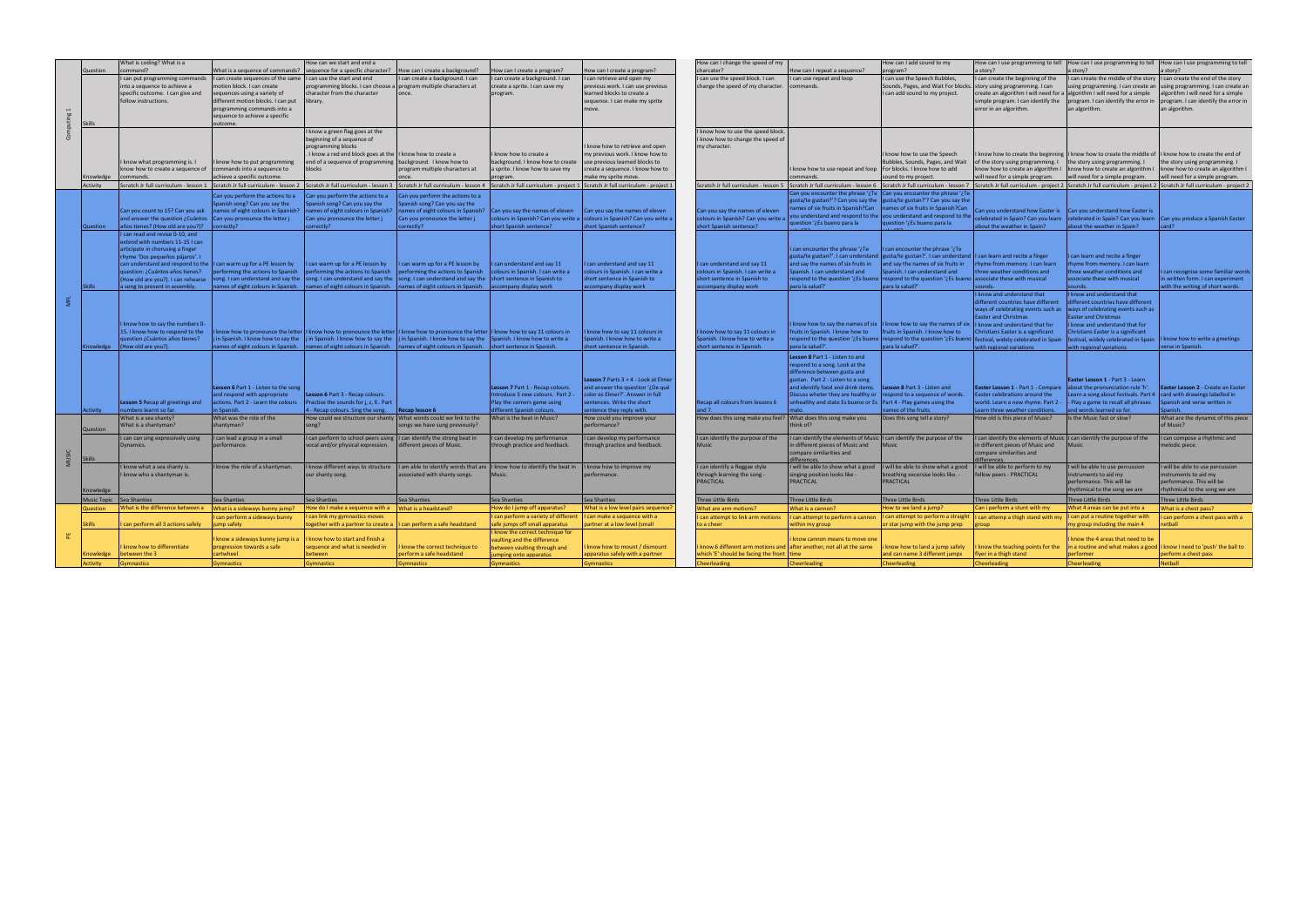| on-chronological report (second Non-chronological report (second<br>omic Stric<br>omic Strip<br>inish stories then Poetry<br>haracter profile<br>haracter profile<br>ary entry (second time)<br>liary entry (second time)<br>Persuasion Letter<br>etter<br>Genre<br><b>xtcard</b><br>can write an acrostic poem.<br>can describe the setting and<br>I can describe the setting and<br>can write a letter.<br>can write a non-chronological<br>I can write a non-chronological<br>I can write to persaude<br>an write a comic strip<br>can write a comic strip<br>aracters of a story.<br>aracters of a story.<br>an write a diary entry<br>can write a diary entry<br>can write a postcard<br>know how to use the features of a<br>I know how to use the features of a<br>I know how to use the features of a I know how to use the features of a I know how to write an acrostic<br>know how to use descriptive<br>know how to use descriptive<br>know how to use the features of a I know how to use the features of a<br>I know how to use the features of a<br>I know how to use the features of<br>know how to use the features of<br>non-chornologcail report.<br>on-chornologcail report.<br>omic strip<br>mic strip<br>language effectively.<br>inguage effectively.<br>iary entry.<br>diary entry.<br>ostcard<br>persuasion in a letter.<br>tter<br>tps://www.youtube.c<br>ttps://www.youtube.c<br>English<br>on-chronological report about<br>on-chronological report about<br>1YVhasgNnOM_"Duffy's Lucky<br>=1YVhasgNnOM Duffy's Lucky<br>eature soot and plan. Create an<br>Create an interesting description<br>issues there are in the world. Write<br>issues there are in the world. Write Escape" by Ellie Jackson. Retell the<br>Escape" by Ellie Jackson, Retell the<br>teresting description for the story<br>or the story setting. (based on how<br>down the headings and describe<br>down the headings and describe<br>story, use a different sea creature<br>story, use a different sea creature<br>setting. (based on how to train<br>what those issues are and what<br>what those issues are and what<br>and a different problem still using<br>and a different problem still using<br>your dragon). Create a mythical<br>to train your dragon). Create a<br>/rite a new letter as a different<br>roblems they are causing.<br>reature with strengths and<br>wthical creature with strengths<br>Write a new letter to one of the<br>problems they are causing.<br>plastic in the ocean as the main<br>plastic in the ocean as the main<br>Acrostic poems using one of the<br>iece of stationary found in the<br>words we've learned eg. recycle,<br>crayons telling them not to quit<br>Recycling/sustainablitly/ global<br>Recycling/sustainablitly/ global<br>focus. Retell in the form of a comic<br>focus. Retell in the form of a comic<br>eaknesses then write a characte<br>d weaknesses then write a<br>ature spot and plan. Write a<br>ature spot and plan. Write a<br>room saying why they quit. eg<br>warming/pollution/litter/water<br>warming/ pollution/ litter/ water<br>strip. Feature spot and plan comic<br>strip. Feature spot and plan comic<br>rubbish, green, waste, environn<br>profile. Use literacy shed myths<br>character profile. Use literacy shed<br>diary entry in the role of a viking<br>diary entry in the role of a viking<br>Write a postcard from a viking to<br>and thanking them for what they<br>lue stick, pencil, rubber, ruler,<br>videos for help.<br>wths videos for help.<br>do. Refer to their letter.<br>ctivity<br>eople today.<br>ook etc.<br>raste<br>nd synonyms for different colou<br>(e.g. Red = Crimson, maroon, rose<br>cherry). Make a colour thesaurus<br>ent perfect verb instead of<br>sent perfect verb instead of<br>that you can refer to in your owr<br>GPS<br>lime, place, cause adverbs<br>bordinate Clause<br>onted adverbials<br>onted adverbials<br>cpanded noun phrases<br>GPS<br>ime, place, cause adverbs<br>repositions<br>positions<br>imple past<br>simple past<br>writing.<br>Words ending in -arv<br>Words with a short /u/ sound spelt Words with a short /u/ sound spelt Word families based on common<br>Word families based on common<br>Words ending in the suffix -al<br>Words ending with a /zhuh/ sound<br>Words ending with a /chuh/ sound Words ending with a /cher/ sound Words with Silent Letters<br>with 'o'<br>rith 'ou'<br>words, showing how words are<br>words, showing how words are<br>elt with 'sure<br>pelt with 'ture'<br>spelt as 'ture<br>created in form and meaning.<br>created in form and meaning.<br>Y2 common exception words<br>Y2 common exception word:<br>$\frac{25}{36}$ $\frac{8}{36}$ $\frac{18 \text{lock}}{50 \text{crit}}$<br>Sum 2<br>Sum 3<br>Sum 3<br>Sum 4<br>Sum 4<br>Sum 4<br>Y2 Aut 1<br>Y2 Aut 1<br>Measure: Mass and Capacity<br>Consolidation<br>Time<br>Shape<br>Shape<br>Measure: Mass and Capacity<br>Measure: Mass and Capacity<br>Consolidation<br>Consolidation<br>Consolidation<br>Place Value<br>Place Value<br>Who was Alfred the great and why<br>ho were the anglo-saxon kings<br>hat was homelife like in viking<br>Is it fair that the Vikings invaded<br>ho were the vikings and why<br>nd how did they rule?<br>ere they important?<br>nes and how does it compare t<br>ind conquered parts of Britain?<br>ras he important?<br>can use a range of different skills<br>can place key events on a timeli<br>can use appropriate historical<br>can use evidence to ask questio<br>can use evidence to ask question<br>nd find answers to questions<br>nd find answers to questions<br>ing precise dates<br>cabulary to communicate my<br>communicate information abou<br>leas/knowledge<br>bout the past<br>the past<br>bout the past<br>know when and where the Viking<br>know the key aspects of viking<br>know how the legal system<br>know the significance of<br>know King Alfred is credited with<br>eing the first Anglo-Saxon king to<br>me from and why they raided<br>ngloSaxon kings during the Viking<br>orked in Anglo-Saxon Britain<br>can describe what the bomelife<br>can describe the Vikings invasion<br>defeat the Vikings in battle and but<br><b>Aritain</b><br>hoiv<br>can identify that the Viking period<br>and debate the fairness and impact<br>can describe who was in charge<br>vas like for the Vikings in<br>the people of Britain some peace<br>was 793 - 1066 AD. I can identify<br>luring the Viking period and why<br>andanavia. I can identify and<br>on the people of Britain.<br>where the Viking period is on a<br>ev where important. (King Cnut)<br>milarities between vikings and<br>torical timeline. I can describe<br>can use diffent sources to<br>cient Greece.<br>the Viking's journey from place to<br>escribe who was in charge during<br>can describe the conflicts and<br>he Viking period and why they<br>vasions during the Viking period<br>can describe the impact of Viking<br>here important. (Erik the Red)<br>ssions on others<br>Draw a nicture and description of<br>king house, person etc and<br>Place important dates linked to the Draw a picture of one of the kings<br>mpare to today. Write the<br>Hold a debate for and against why<br>Create a fact file about Alfred the<br>ctivity<br>vikings on a timeline.<br>and brain storm key facts around it<br>ilarities and differences.<br>they think it was fair.<br>What are the planets in our solar<br>ow is day and night created?<br>What order do they go in starting<br>Why is it daytime and nighttime is<br>How do plants live and grow? Doe<br>rom the sun? Do planets float<br>different parts of the world at the<br>this vary from plant to plant?<br>Who is Greta Thunberg? When did<br>around in space or do they orbit<br>me time?<br>low is water transported within<br>What is the difference between<br>they live? Why were they<br>omething? Why does the sun<br>Where does the sun rise and set?<br>How can living things be grouped? What are the functions of different<br>Sztnak<br>What do young animals look like as parts of flowering plants?<br>What is the life cycle of flowering<br>What happens when materials<br>volume, pitch and tone and echo?<br>low do seasons effect the length<br>What happens when materials<br>appear to move across the sky<br>important?<br>What can we use sound for?<br>during the day?<br>What is the structure of the Earth?<br>adults? Can these be matched?<br>What are soils made from?<br>Question<br>f days?<br>plants?<br>change?<br>change?<br>can explore the part that flowers<br>play in the life cycle of flowering<br>plants, including pollination, se<br>can explore the requirements of<br>plants for life and growth (air, light,<br>formation and seed dispersal see<br>water, nutrients from soil, and<br>pollination game with balloons'<br>oom to grow) and how they vary<br>http://sciencemadefunsg.<br>I can explain how day and night is<br>om plant to plant<br>net/downloads/bee pollination g<br>can explore everyday materials<br>can explore everyday materials.<br>I can make observations of sound<br>created as the Earth spins on its<br>can identify and describe the<br>can investigate the way in which<br>and develp simple descriptions of<br>and develp simple descriptions of<br>me.pdf<br>by listening carefully and disinguish<br>axis every 24 hours<br>unctions of different parts of<br>ater is transported within plants<br>the states of matter such as solids<br>the states of matter such as solids<br>I can match young and adults of the flowering plants: roots, stem/trun<br>between volume, pitch and tone<br>I can name and order the planets in<br>I can describe what happens during<br>ee below.<br>can recognise that soils are made<br>hold their shape. liquids form a<br>hold their shape, liquids form a<br>and echo<br>can explain who Greta Thunberg is our solar system.<br>same animals (look at classifying<br>a solar eclipse and say why this<br>can describe the structure of the<br>eaves and flowers<br>om rocks and organic matter.see<br>pool not a pile, gases escape from a pool not a pile, gases escape from<br>and why she is significant.<br>features to help match)<br>ontaine<br>appen<br>I know that it is daytime in the nart<br>of the Earth facing the Sun and<br>Science<br>night-time in the part of the Earth<br>way from the Sun<br>know that the sun appears to rise<br>I know that the Earth has a core.<br>know the planets orbit the Sun. I<br>know who Greta Thunberg is<br>mow that the sun appears to move<br>in the East and set in the West. I<br>inner core, mantel and crust.<br>I know that sound can be used for<br>know that the Earth has an<br>know what plants need to survive. I know the life cycle of a flowering<br>I know why she became famous<br>across the sky over the course of a<br>know that day length changes<br>different purposes such as alarms.<br>I know how she campaigns to<br>day but it is the Earth that is<br>depending on the season<br>atmosphere which contains<br>know that living things can be<br>know the importance of the<br>know how water is transported<br>mow what soils are made from.<br>know materials can change states    know materials can change states<br>communication and entertainme<br>address climate change<br>different gases<br>grouped in a variety of ways<br>different parts of a plant.<br>vithin plants.<br>of matter<br>of matter.<br>Identify different sounds by<br>conducting a sound walk. Talk<br>Re-cap nocturnal/ dirunal from Y2.<br>about pitch, tone, volume, echo.<br>Matching activity of the young and<br>adult. Group and classify based on<br>Use magnifiers to observe the<br>Discuss which items have higher/<br>lower. Investigate pitch using<br>Use a range of secondary resource<br>characteristics-leading to sorting<br>Carrying out comparative and fair<br>composition of different soils,<br>tighter/slacker strings on stringed<br>to research planets and their<br>animals into the different<br>tests to observe the amount<br>httns://www.bhc.co.<br>Make ping pong ball models on<br>of roots that grow<br>instruments<br>position My children love this song<br>vertebrate and invertebrate<br>uk/bitesize/topics/zitv4wx/articles<br>string and use a torch to shine on<br>create a table to show the<br>nvestigate pitch using bottles wit<br>groups. Create branching diagram<br>tvbk2p<br>is://www.youtube.c<br>different amounts of water - small<br><b>PCxiuDePdCI</b><br>the ball whilst rotating ball to show<br>from the various animal groups.<br>ncrease in roots over a set<br>umber of days bulb in water<br>the part of ping pong ball facing the<br>Match X-rays to the correspondir<br>create a fact file on a chosen planet<br>Sieve to separate particles in the<br>amount of water =lower pitch,<br>fuller bottle gives higher pitch,<br>orch is in daylight etc. Or use torch<br>Plan and carry out an observa<br>Model of the solar system - do play<br>animal, explaining reasons of<br>using art straws of different length<br>round example https://www.<br>shining on globe with figure<br>physiology for match<br>on how plants transport<br>Explore sound waves using a tuning Greta Thunberg - BBC Newsround:<br>atatched to it - see link above.<br>ater - ink dye experiment Celery<br>Draw conclusions from<br>Draw conclusions from<br>ttps://www.youtube.com/watch<br>ps://www.bbc.co.<br>/earth-and-space/ea<br>Watch video sources to find out<br>Draw a labelled colour coded<br>vestigatory work.<br>sect a flowering plant - create a<br>vestigatory work.<br>Melt crayons - change from a solic<br>Create Top Trumps cards for<br>Draw conclusions from<br>k/newsround/47467038 Write a<br>nd-space-4/objectives/ Show<br>about eclipses and present as an<br>diagram to show the different<br>labelled flap book to show the<br>=Klug9Foou3s<br>Practically demonstrate the life<br>to a liquid. - create artwork with<br>Make crayons - change from a<br>ifferent parts and write their job<br>Write up to findings.<br>act file about Greta and her work.<br>practically how the planets orbi<br>avers of the earth.<br>cycle through drama.<br>liquid to a solid<br>ctivity<br>various animals<br>melted crayons.<br>nvestigatory work.<br>planation<br>What issues is the environ<br>facing? How can we look after ou<br>Can you locate Scandinavia's<br>an you compare and contrast an<br>What steps are being used to<br>Mat is the weather like in<br>What are the physical features of<br>What are the human geographical<br>How have humans changed the<br>What problems are caused by<br>What is sustainable energy? Why i<br>area in the UK with an area in<br>nent and why do we need<br>untries and<br>to do this?<br>landscape we are studying?<br>pollution?<br>rotect the environment in the UK? it important?<br>major cities on a world map?<br>Scandinavia?<br>Scandinavia?<br>features of Scandinavia?<br>Scandinavia?<br>I can ask and answer geographical<br>I can ask and answer geographical   I can describe how people use<br>I can suggest ways of looking after   I can suggest ways of looking after<br>I can locate the world's continents<br>I can ask and answer geographical<br>I can ask and answer geographical<br>I can use 8 points of a compass to<br>can locate the world's contine<br>questions about the physical and<br>questions about the physical and<br>uestions about the physical and<br>natural resources to survive.<br>and oceans on a given map.<br>nd oceans on a given map.<br>estions about the physical and<br>ocate places<br>man characteristics of a location<br>nan characteristics of a location<br>nan characteristics of a location<br>man characteristics of a locatio<br>in the UK and the world. Lcan<br>in the UK and the world Lcan<br>in the LIK and the world<br>in the LIK and the world<br>describe how people use natural<br>collect, analyse and communicate<br>sources to survive.<br>range of data gathered through<br>fieldwork<br>know how to use a range of<br>know why it is important to look<br>jources such as maps, diagrams<br>after the environment and how I<br>know different types of<br>globes, aerial photographs and GIS.<br>I know what the weather is like in<br>know how to collect, analyse and<br>can help do this. I know the impact<br>know what is being done to<br>know what the physcial features<br>know what the human features of<br>know how humans have changed<br>I know what problems pollution<br>candinavia and why it is like that<br>sustainable energy and why it is<br>mmunicate a range of data<br>know why Scandinavia is<br>of humans on the environ<br>the landscape in my local area.<br>protect the environment in the uk. important<br>important to the Vikings.<br>ased on it's location.<br>of Scandinavia are.<br>Scandinavia are.<br>gathered through fieldworl<br>causes. | Summer Term<br>Topic | Week 1 | Week 7 | Week 3<br>Going Green | Week 4 | Week 5 | Week 1 | Week 2 | Week 3<br>Vikings | Week 4 | Week 5 | Week 1 | Week 2<br>Transition - The Day the Crayons Quit |
|---------------------------------------------------------------------------------------------------------------------------------------------------------------------------------------------------------------------------------------------------------------------------------------------------------------------------------------------------------------------------------------------------------------------------------------------------------------------------------------------------------------------------------------------------------------------------------------------------------------------------------------------------------------------------------------------------------------------------------------------------------------------------------------------------------------------------------------------------------------------------------------------------------------------------------------------------------------------------------------------------------------------------------------------------------------------------------------------------------------------------------------------------------------------------------------------------------------------------------------------------------------------------------------------------------------------------------------------------------------------------------------------------------------------------------------------------------------------------------------------------------------------------------------------------------------------------------------------------------------------------------------------------------------------------------------------------------------------------------------------------------------------------------------------------------------------------------------------------------------------------------------------------------------------------------------------------------------------------------------------------------------------------------------------------------------------------------------------------------------------------------------------------------------------------------------------------------------------------------------------------------------------------------------------------------------------------------------------------------------------------------------------------------------------------------------------------------------------------------------------------------------------------------------------------------------------------------------------------------------------------------------------------------------------------------------------------------------------------------------------------------------------------------------------------------------------------------------------------------------------------------------------------------------------------------------------------------------------------------------------------------------------------------------------------------------------------------------------------------------------------------------------------------------------------------------------------------------------------------------------------------------------------------------------------------------------------------------------------------------------------------------------------------------------------------------------------------------------------------------------------------------------------------------------------------------------------------------------------------------------------------------------------------------------------------------------------------------------------------------------------------------------------------------------------------------------------------------------------------------------------------------------------------------------------------------------------------------------------------------------------------------------------------------------------------------------------------------------------------------------------------------------------------------------------------------------------------------------------------------------------------------------------------------------------------------------------------------------------------------------------------------------------------------------------------------------------------------------------------------------------------------------------------------------------------------------------------------------------------------------------------------------------------------------------------------------------------------------------------------------------------------------------------------------------------------------------------------------------------------------------------------------------------------------------------------------------------------------------------------------------------------------------------------------------------------------------------------------------------------------------------------------------------------------------------------------------------------------------------------------------------------------------------------------------------------------------------------------------------------------------------------------------------------------------------------------------------------------------------------------------------------------------------------------------------------------------------------------------------------------------------------------------------------------------------------------------------------------------------------------------------------------------------------------------------------------------------------------------------------------------------------------------------------------------------------------------------------------------------------------------------------------------------------------------------------------------------------------------------------------------------------------------------------------------------------------------------------------------------------------------------------------------------------------------------------------------------------------------------------------------------------------------------------------------------------------------------------------------------------------------------------------------------------------------------------------------------------------------------------------------------------------------------------------------------------------------------------------------------------------------------------------------------------------------------------------------------------------------------------------------------------------------------------------------------------------------------------------------------------------------------------------------------------------------------------------------------------------------------------------------------------------------------------------------------------------------------------------------------------------------------------------------------------------------------------------------------------------------------------------------------------------------------------------------------------------------------------------------------------------------------------------------------------------------------------------------------------------------------------------------------------------------------------------------------------------------------------------------------------------------------------------------------------------------------------------------------------------------------------------------------------------------------------------------------------------------------------------------------------------------------------------------------------------------------------------------------------------------------------------------------------------------------------------------------------------------------------------------------------------------------------------------------------------------------------------------------------------------------------------------------------------------------------------------------------------------------------------------------------------------------------------------------------------------------------------------------------------------------------------------------------------------------------------------------------------------------------------------------------------------------------------------------------------------------------------------------------------------------------------------------------------------------------------------------------------------------------------------------------------------------------------------------------------------------------------------------------------------------------------------------------------------------------------------------------------------------------------------------------------------------------------------------------------------------------------------------------------------------------------------------------------------------------------------------------------------------------------------------------------------------------------------------------------------------------------------------------------------------------------------------------------------------------------------------------------------------------------------------------------------------------------------------------------------------------------------------------------------------------------------------------------------------------------------------------------------------------------------------------------------------------------------------------------------------------------------------------------------------------------------------------------------------------------------------------------------------------------------------------------------------------------------------------------------------------------------------------------------------------------------------------------------------------------------------------------------------------------------------------------------------------------------------------------------------------------------------------------------------------------------------------------------------------------------------------------------------------------------------------------------------------------------------------------------------------------------------------------------------------------------------------------------------------------------------------------------------------------------------------------------------------------------------------------------------------------------------------------------------------------------------------------------------------------------------------------------------------------------------------------------------------------------------------------------------------------------------------------------------------------------------------------------------------------------------------------------------------------------------------------------------------------------------------------------------------------------------------------------------------------------------------------------------------------------------------------------------------------------------------------------------------------------------------------------------------------------------------------------------------------------------------------------------------------------------------------------------------------------------------------------------------------------------------------------------------------------------------------------------------------------------------------------------------------------------------------------------------------------------------------------------------------------------------------------------------------------------------------------------------------------------------------------------------------------------------------------------------------------------------------------------------------------------------------------------------------------------------------------------------------------------------------------------------------------------------------------------------------------------------------------------------------------------------------------------------------------------------------------------------------------------------------------------------------------------------------------------------------------------------------------------------------------------------------------------------------------------------------------------------------------------------------------------------------------------------------------------------------------------------------------------------------------------------------------------------------------------------------------------------------------------------------------------------------------------------------------------------------------------------------------------------------------------------------------------------------------------------------------------------------------------------------------------------------------------------------------------------------------------------------------------------------------------------------------------------------------------------------------------------------------------------------------------------------------------------------------------------------------------------------------------------------------------------------------------------------------------------------------------------------------------------------------------------------------------------------------------------------------------------------------------------------------------------------------------------------------------------------------------------------------------------------------------------------------------------------------------------------------------------------------------------------------------------------------------------------------------------------------------------------------------------------------------------------------------------------------------------------------------------------------------------------------------------------------------------------------------------------------------------------------------------------------------------------------------------------------------------------------------------------------------------------------------------------------------------------------------------------------------------------------------------------------------------------------------------------------------------------------------------------------------------------------------------------------------------------------------------------------------------------------------------------------------------------------------------------------------------------------------------------------------------------------------------------------------------------------------------------------------------------------------------------------------------------------------------------------------------------------------------------------------------------------------------------------------------------------------------------------------------------------------------------------------------------------------------------------------------------------------------------------------------------------------------------------------------------------------------------------------------------------------------------------------------------------------------------------------------------------------------------------------------------------------------------------------------------------------------------------------------------------------------------------------------------------------------------------------------------------------------------------------------------------------------------------------------------------------------------------------------------------------------------------------------------------------------------------------------------------------------------------------------------------------------------------------------------------------------------------------------------------------------------------------------------------------------------------------------------------------------------------------------------------------------------------------------------------------------------------------------------|----------------------|--------|--------|-----------------------|--------|--------|--------|--------|-------------------|--------|--------|--------|-------------------------------------------------|
|                                                                                                                                                                                                                                                                                                                                                                                                                                                                                                                                                                                                                                                                                                                                                                                                                                                                                                                                                                                                                                                                                                                                                                                                                                                                                                                                                                                                                                                                                                                                                                                                                                                                                                                                                                                                                                                                                                                                                                                                                                                                                                                                                                                                                                                                                                                                                                                                                                                                                                                                                                                                                                                                                                                                                                                                                                                                                                                                                                                                                                                                                                                                                                                                                                                                                                                                                                                                                                                                                                                                                                                                                                                                                                                                                                                                                                                                                                                                                                                                                                                                                                                                                                                                                                                                                                                                                                                                                                                                                                                                                                                                                                                                                                                                                                                                                                                                                                                                                                                                                                                                                                                                                                                                                                                                                                                                                                                                                                                                                                                                                                                                                                                                                                                                                                                                                                                                                                                                                                                                                                                                                                                                                                                                                                                                                                                                                                                                                                                                                                                                                                                                                                                                                                                                                                                                                                                                                                                                                                                                                                                                                                                                                                                                                                                                                                                                                                                                                                                                                                                                                                                                                                                                                                                                                                                                                                                                                                                                                                                                                                                                                                                                                                                                                                                                                                                                                                                                                                                                                                                                                                                                                                                                                                                                                                                                                                                                                                                                                                                                                                                                                                                                                                                                                                                                                                                                                                                                                                                                                                                                                                                                                                                                                                                                                                                                                                                                                                                                                                                                                                                                                                                                                                                                                                                                                                                                                                                                                                                                                                                                                                                                                                                                                                                                                                                                                                                                                                                                                                                                                                                                                                                                                                                                                                                                                                                                                                                                                                                                                                                                                                                                                                                                                                                                                                                                                                                                                                                                                                                                                                                                                                                                                                                                                                                                                                                                                                                                                                                                                                                                                                                                                                                                                                                                                                                                                                                                                                                                                                                                                                                                                                                                                                                                                                                                                                                                                                                                                                                                                                                                                                                                                                                                                                                                                                                                                                                                                                                                                                                                                                                                                                                                                                                                                                                                                                                                                                                                                                                                                                                                                                                                                                                                                                                                                                                                                                                                                                                                                                                                                                                                                                                                                                                                                                                                                                                                                                                                                                                                                                                                                                                                                                                                                                                                                                                                                                                                                                                                                                                                                                                                                                                                                                                                                                                                                                                                                                                                                                                                                                                                                                                                                                                                                                                                                                                                                                                                                                                                                                                                                                                                                                                     |                      |        |        |                       |        |        |        |        |                   |        |        |        |                                                 |
|                                                                                                                                                                                                                                                                                                                                                                                                                                                                                                                                                                                                                                                                                                                                                                                                                                                                                                                                                                                                                                                                                                                                                                                                                                                                                                                                                                                                                                                                                                                                                                                                                                                                                                                                                                                                                                                                                                                                                                                                                                                                                                                                                                                                                                                                                                                                                                                                                                                                                                                                                                                                                                                                                                                                                                                                                                                                                                                                                                                                                                                                                                                                                                                                                                                                                                                                                                                                                                                                                                                                                                                                                                                                                                                                                                                                                                                                                                                                                                                                                                                                                                                                                                                                                                                                                                                                                                                                                                                                                                                                                                                                                                                                                                                                                                                                                                                                                                                                                                                                                                                                                                                                                                                                                                                                                                                                                                                                                                                                                                                                                                                                                                                                                                                                                                                                                                                                                                                                                                                                                                                                                                                                                                                                                                                                                                                                                                                                                                                                                                                                                                                                                                                                                                                                                                                                                                                                                                                                                                                                                                                                                                                                                                                                                                                                                                                                                                                                                                                                                                                                                                                                                                                                                                                                                                                                                                                                                                                                                                                                                                                                                                                                                                                                                                                                                                                                                                                                                                                                                                                                                                                                                                                                                                                                                                                                                                                                                                                                                                                                                                                                                                                                                                                                                                                                                                                                                                                                                                                                                                                                                                                                                                                                                                                                                                                                                                                                                                                                                                                                                                                                                                                                                                                                                                                                                                                                                                                                                                                                                                                                                                                                                                                                                                                                                                                                                                                                                                                                                                                                                                                                                                                                                                                                                                                                                                                                                                                                                                                                                                                                                                                                                                                                                                                                                                                                                                                                                                                                                                                                                                                                                                                                                                                                                                                                                                                                                                                                                                                                                                                                                                                                                                                                                                                                                                                                                                                                                                                                                                                                                                                                                                                                                                                                                                                                                                                                                                                                                                                                                                                                                                                                                                                                                                                                                                                                                                                                                                                                                                                                                                                                                                                                                                                                                                                                                                                                                                                                                                                                                                                                                                                                                                                                                                                                                                                                                                                                                                                                                                                                                                                                                                                                                                                                                                                                                                                                                                                                                                                                                                                                                                                                                                                                                                                                                                                                                                                                                                                                                                                                                                                                                                                                                                                                                                                                                                                                                                                                                                                                                                                                                                                                                                                                                                                                                                                                                                                                                                                                                                                                                                                                                                                     |                      |        |        |                       |        |        |        |        |                   |        |        |        |                                                 |
|                                                                                                                                                                                                                                                                                                                                                                                                                                                                                                                                                                                                                                                                                                                                                                                                                                                                                                                                                                                                                                                                                                                                                                                                                                                                                                                                                                                                                                                                                                                                                                                                                                                                                                                                                                                                                                                                                                                                                                                                                                                                                                                                                                                                                                                                                                                                                                                                                                                                                                                                                                                                                                                                                                                                                                                                                                                                                                                                                                                                                                                                                                                                                                                                                                                                                                                                                                                                                                                                                                                                                                                                                                                                                                                                                                                                                                                                                                                                                                                                                                                                                                                                                                                                                                                                                                                                                                                                                                                                                                                                                                                                                                                                                                                                                                                                                                                                                                                                                                                                                                                                                                                                                                                                                                                                                                                                                                                                                                                                                                                                                                                                                                                                                                                                                                                                                                                                                                                                                                                                                                                                                                                                                                                                                                                                                                                                                                                                                                                                                                                                                                                                                                                                                                                                                                                                                                                                                                                                                                                                                                                                                                                                                                                                                                                                                                                                                                                                                                                                                                                                                                                                                                                                                                                                                                                                                                                                                                                                                                                                                                                                                                                                                                                                                                                                                                                                                                                                                                                                                                                                                                                                                                                                                                                                                                                                                                                                                                                                                                                                                                                                                                                                                                                                                                                                                                                                                                                                                                                                                                                                                                                                                                                                                                                                                                                                                                                                                                                                                                                                                                                                                                                                                                                                                                                                                                                                                                                                                                                                                                                                                                                                                                                                                                                                                                                                                                                                                                                                                                                                                                                                                                                                                                                                                                                                                                                                                                                                                                                                                                                                                                                                                                                                                                                                                                                                                                                                                                                                                                                                                                                                                                                                                                                                                                                                                                                                                                                                                                                                                                                                                                                                                                                                                                                                                                                                                                                                                                                                                                                                                                                                                                                                                                                                                                                                                                                                                                                                                                                                                                                                                                                                                                                                                                                                                                                                                                                                                                                                                                                                                                                                                                                                                                                                                                                                                                                                                                                                                                                                                                                                                                                                                                                                                                                                                                                                                                                                                                                                                                                                                                                                                                                                                                                                                                                                                                                                                                                                                                                                                                                                                                                                                                                                                                                                                                                                                                                                                                                                                                                                                                                                                                                                                                                                                                                                                                                                                                                                                                                                                                                                                                                                                                                                                                                                                                                                                                                                                                                                                                                                                                                                                                                     |                      |        |        |                       |        |        |        |        |                   |        |        |        |                                                 |
|                                                                                                                                                                                                                                                                                                                                                                                                                                                                                                                                                                                                                                                                                                                                                                                                                                                                                                                                                                                                                                                                                                                                                                                                                                                                                                                                                                                                                                                                                                                                                                                                                                                                                                                                                                                                                                                                                                                                                                                                                                                                                                                                                                                                                                                                                                                                                                                                                                                                                                                                                                                                                                                                                                                                                                                                                                                                                                                                                                                                                                                                                                                                                                                                                                                                                                                                                                                                                                                                                                                                                                                                                                                                                                                                                                                                                                                                                                                                                                                                                                                                                                                                                                                                                                                                                                                                                                                                                                                                                                                                                                                                                                                                                                                                                                                                                                                                                                                                                                                                                                                                                                                                                                                                                                                                                                                                                                                                                                                                                                                                                                                                                                                                                                                                                                                                                                                                                                                                                                                                                                                                                                                                                                                                                                                                                                                                                                                                                                                                                                                                                                                                                                                                                                                                                                                                                                                                                                                                                                                                                                                                                                                                                                                                                                                                                                                                                                                                                                                                                                                                                                                                                                                                                                                                                                                                                                                                                                                                                                                                                                                                                                                                                                                                                                                                                                                                                                                                                                                                                                                                                                                                                                                                                                                                                                                                                                                                                                                                                                                                                                                                                                                                                                                                                                                                                                                                                                                                                                                                                                                                                                                                                                                                                                                                                                                                                                                                                                                                                                                                                                                                                                                                                                                                                                                                                                                                                                                                                                                                                                                                                                                                                                                                                                                                                                                                                                                                                                                                                                                                                                                                                                                                                                                                                                                                                                                                                                                                                                                                                                                                                                                                                                                                                                                                                                                                                                                                                                                                                                                                                                                                                                                                                                                                                                                                                                                                                                                                                                                                                                                                                                                                                                                                                                                                                                                                                                                                                                                                                                                                                                                                                                                                                                                                                                                                                                                                                                                                                                                                                                                                                                                                                                                                                                                                                                                                                                                                                                                                                                                                                                                                                                                                                                                                                                                                                                                                                                                                                                                                                                                                                                                                                                                                                                                                                                                                                                                                                                                                                                                                                                                                                                                                                                                                                                                                                                                                                                                                                                                                                                                                                                                                                                                                                                                                                                                                                                                                                                                                                                                                                                                                                                                                                                                                                                                                                                                                                                                                                                                                                                                                                                                                                                                                                                                                                                                                                                                                                                                                                                                                                                                                                                                     |                      |        |        |                       |        |        |        |        |                   |        |        |        |                                                 |
|                                                                                                                                                                                                                                                                                                                                                                                                                                                                                                                                                                                                                                                                                                                                                                                                                                                                                                                                                                                                                                                                                                                                                                                                                                                                                                                                                                                                                                                                                                                                                                                                                                                                                                                                                                                                                                                                                                                                                                                                                                                                                                                                                                                                                                                                                                                                                                                                                                                                                                                                                                                                                                                                                                                                                                                                                                                                                                                                                                                                                                                                                                                                                                                                                                                                                                                                                                                                                                                                                                                                                                                                                                                                                                                                                                                                                                                                                                                                                                                                                                                                                                                                                                                                                                                                                                                                                                                                                                                                                                                                                                                                                                                                                                                                                                                                                                                                                                                                                                                                                                                                                                                                                                                                                                                                                                                                                                                                                                                                                                                                                                                                                                                                                                                                                                                                                                                                                                                                                                                                                                                                                                                                                                                                                                                                                                                                                                                                                                                                                                                                                                                                                                                                                                                                                                                                                                                                                                                                                                                                                                                                                                                                                                                                                                                                                                                                                                                                                                                                                                                                                                                                                                                                                                                                                                                                                                                                                                                                                                                                                                                                                                                                                                                                                                                                                                                                                                                                                                                                                                                                                                                                                                                                                                                                                                                                                                                                                                                                                                                                                                                                                                                                                                                                                                                                                                                                                                                                                                                                                                                                                                                                                                                                                                                                                                                                                                                                                                                                                                                                                                                                                                                                                                                                                                                                                                                                                                                                                                                                                                                                                                                                                                                                                                                                                                                                                                                                                                                                                                                                                                                                                                                                                                                                                                                                                                                                                                                                                                                                                                                                                                                                                                                                                                                                                                                                                                                                                                                                                                                                                                                                                                                                                                                                                                                                                                                                                                                                                                                                                                                                                                                                                                                                                                                                                                                                                                                                                                                                                                                                                                                                                                                                                                                                                                                                                                                                                                                                                                                                                                                                                                                                                                                                                                                                                                                                                                                                                                                                                                                                                                                                                                                                                                                                                                                                                                                                                                                                                                                                                                                                                                                                                                                                                                                                                                                                                                                                                                                                                                                                                                                                                                                                                                                                                                                                                                                                                                                                                                                                                                                                                                                                                                                                                                                                                                                                                                                                                                                                                                                                                                                                                                                                                                                                                                                                                                                                                                                                                                                                                                                                                                                                                                                                                                                                                                                                                                                                                                                                                                                                                                                                                                                     |                      |        |        |                       |        |        |        |        |                   |        |        |        |                                                 |
|                                                                                                                                                                                                                                                                                                                                                                                                                                                                                                                                                                                                                                                                                                                                                                                                                                                                                                                                                                                                                                                                                                                                                                                                                                                                                                                                                                                                                                                                                                                                                                                                                                                                                                                                                                                                                                                                                                                                                                                                                                                                                                                                                                                                                                                                                                                                                                                                                                                                                                                                                                                                                                                                                                                                                                                                                                                                                                                                                                                                                                                                                                                                                                                                                                                                                                                                                                                                                                                                                                                                                                                                                                                                                                                                                                                                                                                                                                                                                                                                                                                                                                                                                                                                                                                                                                                                                                                                                                                                                                                                                                                                                                                                                                                                                                                                                                                                                                                                                                                                                                                                                                                                                                                                                                                                                                                                                                                                                                                                                                                                                                                                                                                                                                                                                                                                                                                                                                                                                                                                                                                                                                                                                                                                                                                                                                                                                                                                                                                                                                                                                                                                                                                                                                                                                                                                                                                                                                                                                                                                                                                                                                                                                                                                                                                                                                                                                                                                                                                                                                                                                                                                                                                                                                                                                                                                                                                                                                                                                                                                                                                                                                                                                                                                                                                                                                                                                                                                                                                                                                                                                                                                                                                                                                                                                                                                                                                                                                                                                                                                                                                                                                                                                                                                                                                                                                                                                                                                                                                                                                                                                                                                                                                                                                                                                                                                                                                                                                                                                                                                                                                                                                                                                                                                                                                                                                                                                                                                                                                                                                                                                                                                                                                                                                                                                                                                                                                                                                                                                                                                                                                                                                                                                                                                                                                                                                                                                                                                                                                                                                                                                                                                                                                                                                                                                                                                                                                                                                                                                                                                                                                                                                                                                                                                                                                                                                                                                                                                                                                                                                                                                                                                                                                                                                                                                                                                                                                                                                                                                                                                                                                                                                                                                                                                                                                                                                                                                                                                                                                                                                                                                                                                                                                                                                                                                                                                                                                                                                                                                                                                                                                                                                                                                                                                                                                                                                                                                                                                                                                                                                                                                                                                                                                                                                                                                                                                                                                                                                                                                                                                                                                                                                                                                                                                                                                                                                                                                                                                                                                                                                                                                                                                                                                                                                                                                                                                                                                                                                                                                                                                                                                                                                                                                                                                                                                                                                                                                                                                                                                                                                                                                                                                                                                                                                                                                                                                                                                                                                                                                                                                                                                                                                                     |                      |        |        |                       |        |        |        |        |                   |        |        |        |                                                 |
|                                                                                                                                                                                                                                                                                                                                                                                                                                                                                                                                                                                                                                                                                                                                                                                                                                                                                                                                                                                                                                                                                                                                                                                                                                                                                                                                                                                                                                                                                                                                                                                                                                                                                                                                                                                                                                                                                                                                                                                                                                                                                                                                                                                                                                                                                                                                                                                                                                                                                                                                                                                                                                                                                                                                                                                                                                                                                                                                                                                                                                                                                                                                                                                                                                                                                                                                                                                                                                                                                                                                                                                                                                                                                                                                                                                                                                                                                                                                                                                                                                                                                                                                                                                                                                                                                                                                                                                                                                                                                                                                                                                                                                                                                                                                                                                                                                                                                                                                                                                                                                                                                                                                                                                                                                                                                                                                                                                                                                                                                                                                                                                                                                                                                                                                                                                                                                                                                                                                                                                                                                                                                                                                                                                                                                                                                                                                                                                                                                                                                                                                                                                                                                                                                                                                                                                                                                                                                                                                                                                                                                                                                                                                                                                                                                                                                                                                                                                                                                                                                                                                                                                                                                                                                                                                                                                                                                                                                                                                                                                                                                                                                                                                                                                                                                                                                                                                                                                                                                                                                                                                                                                                                                                                                                                                                                                                                                                                                                                                                                                                                                                                                                                                                                                                                                                                                                                                                                                                                                                                                                                                                                                                                                                                                                                                                                                                                                                                                                                                                                                                                                                                                                                                                                                                                                                                                                                                                                                                                                                                                                                                                                                                                                                                                                                                                                                                                                                                                                                                                                                                                                                                                                                                                                                                                                                                                                                                                                                                                                                                                                                                                                                                                                                                                                                                                                                                                                                                                                                                                                                                                                                                                                                                                                                                                                                                                                                                                                                                                                                                                                                                                                                                                                                                                                                                                                                                                                                                                                                                                                                                                                                                                                                                                                                                                                                                                                                                                                                                                                                                                                                                                                                                                                                                                                                                                                                                                                                                                                                                                                                                                                                                                                                                                                                                                                                                                                                                                                                                                                                                                                                                                                                                                                                                                                                                                                                                                                                                                                                                                                                                                                                                                                                                                                                                                                                                                                                                                                                                                                                                                                                                                                                                                                                                                                                                                                                                                                                                                                                                                                                                                                                                                                                                                                                                                                                                                                                                                                                                                                                                                                                                                                                                                                                                                                                                                                                                                                                                                                                                                                                                                                                                                                                     |                      |        |        |                       |        |        |        |        |                   |        |        |        |                                                 |
|                                                                                                                                                                                                                                                                                                                                                                                                                                                                                                                                                                                                                                                                                                                                                                                                                                                                                                                                                                                                                                                                                                                                                                                                                                                                                                                                                                                                                                                                                                                                                                                                                                                                                                                                                                                                                                                                                                                                                                                                                                                                                                                                                                                                                                                                                                                                                                                                                                                                                                                                                                                                                                                                                                                                                                                                                                                                                                                                                                                                                                                                                                                                                                                                                                                                                                                                                                                                                                                                                                                                                                                                                                                                                                                                                                                                                                                                                                                                                                                                                                                                                                                                                                                                                                                                                                                                                                                                                                                                                                                                                                                                                                                                                                                                                                                                                                                                                                                                                                                                                                                                                                                                                                                                                                                                                                                                                                                                                                                                                                                                                                                                                                                                                                                                                                                                                                                                                                                                                                                                                                                                                                                                                                                                                                                                                                                                                                                                                                                                                                                                                                                                                                                                                                                                                                                                                                                                                                                                                                                                                                                                                                                                                                                                                                                                                                                                                                                                                                                                                                                                                                                                                                                                                                                                                                                                                                                                                                                                                                                                                                                                                                                                                                                                                                                                                                                                                                                                                                                                                                                                                                                                                                                                                                                                                                                                                                                                                                                                                                                                                                                                                                                                                                                                                                                                                                                                                                                                                                                                                                                                                                                                                                                                                                                                                                                                                                                                                                                                                                                                                                                                                                                                                                                                                                                                                                                                                                                                                                                                                                                                                                                                                                                                                                                                                                                                                                                                                                                                                                                                                                                                                                                                                                                                                                                                                                                                                                                                                                                                                                                                                                                                                                                                                                                                                                                                                                                                                                                                                                                                                                                                                                                                                                                                                                                                                                                                                                                                                                                                                                                                                                                                                                                                                                                                                                                                                                                                                                                                                                                                                                                                                                                                                                                                                                                                                                                                                                                                                                                                                                                                                                                                                                                                                                                                                                                                                                                                                                                                                                                                                                                                                                                                                                                                                                                                                                                                                                                                                                                                                                                                                                                                                                                                                                                                                                                                                                                                                                                                                                                                                                                                                                                                                                                                                                                                                                                                                                                                                                                                                                                                                                                                                                                                                                                                                                                                                                                                                                                                                                                                                                                                                                                                                                                                                                                                                                                                                                                                                                                                                                                                                                                                                                                                                                                                                                                                                                                                                                                                                                                                                                                                                                                     |                      |        |        |                       |        |        |        |        |                   |        |        |        |                                                 |
|                                                                                                                                                                                                                                                                                                                                                                                                                                                                                                                                                                                                                                                                                                                                                                                                                                                                                                                                                                                                                                                                                                                                                                                                                                                                                                                                                                                                                                                                                                                                                                                                                                                                                                                                                                                                                                                                                                                                                                                                                                                                                                                                                                                                                                                                                                                                                                                                                                                                                                                                                                                                                                                                                                                                                                                                                                                                                                                                                                                                                                                                                                                                                                                                                                                                                                                                                                                                                                                                                                                                                                                                                                                                                                                                                                                                                                                                                                                                                                                                                                                                                                                                                                                                                                                                                                                                                                                                                                                                                                                                                                                                                                                                                                                                                                                                                                                                                                                                                                                                                                                                                                                                                                                                                                                                                                                                                                                                                                                                                                                                                                                                                                                                                                                                                                                                                                                                                                                                                                                                                                                                                                                                                                                                                                                                                                                                                                                                                                                                                                                                                                                                                                                                                                                                                                                                                                                                                                                                                                                                                                                                                                                                                                                                                                                                                                                                                                                                                                                                                                                                                                                                                                                                                                                                                                                                                                                                                                                                                                                                                                                                                                                                                                                                                                                                                                                                                                                                                                                                                                                                                                                                                                                                                                                                                                                                                                                                                                                                                                                                                                                                                                                                                                                                                                                                                                                                                                                                                                                                                                                                                                                                                                                                                                                                                                                                                                                                                                                                                                                                                                                                                                                                                                                                                                                                                                                                                                                                                                                                                                                                                                                                                                                                                                                                                                                                                                                                                                                                                                                                                                                                                                                                                                                                                                                                                                                                                                                                                                                                                                                                                                                                                                                                                                                                                                                                                                                                                                                                                                                                                                                                                                                                                                                                                                                                                                                                                                                                                                                                                                                                                                                                                                                                                                                                                                                                                                                                                                                                                                                                                                                                                                                                                                                                                                                                                                                                                                                                                                                                                                                                                                                                                                                                                                                                                                                                                                                                                                                                                                                                                                                                                                                                                                                                                                                                                                                                                                                                                                                                                                                                                                                                                                                                                                                                                                                                                                                                                                                                                                                                                                                                                                                                                                                                                                                                                                                                                                                                                                                                                                                                                                                                                                                                                                                                                                                                                                                                                                                                                                                                                                                                                                                                                                                                                                                                                                                                                                                                                                                                                                                                                                                                                                                                                                                                                                                                                                                                                                                                                                                                                                                                                                                     |                      |        |        |                       |        |        |        |        |                   |        |        |        |                                                 |
|                                                                                                                                                                                                                                                                                                                                                                                                                                                                                                                                                                                                                                                                                                                                                                                                                                                                                                                                                                                                                                                                                                                                                                                                                                                                                                                                                                                                                                                                                                                                                                                                                                                                                                                                                                                                                                                                                                                                                                                                                                                                                                                                                                                                                                                                                                                                                                                                                                                                                                                                                                                                                                                                                                                                                                                                                                                                                                                                                                                                                                                                                                                                                                                                                                                                                                                                                                                                                                                                                                                                                                                                                                                                                                                                                                                                                                                                                                                                                                                                                                                                                                                                                                                                                                                                                                                                                                                                                                                                                                                                                                                                                                                                                                                                                                                                                                                                                                                                                                                                                                                                                                                                                                                                                                                                                                                                                                                                                                                                                                                                                                                                                                                                                                                                                                                                                                                                                                                                                                                                                                                                                                                                                                                                                                                                                                                                                                                                                                                                                                                                                                                                                                                                                                                                                                                                                                                                                                                                                                                                                                                                                                                                                                                                                                                                                                                                                                                                                                                                                                                                                                                                                                                                                                                                                                                                                                                                                                                                                                                                                                                                                                                                                                                                                                                                                                                                                                                                                                                                                                                                                                                                                                                                                                                                                                                                                                                                                                                                                                                                                                                                                                                                                                                                                                                                                                                                                                                                                                                                                                                                                                                                                                                                                                                                                                                                                                                                                                                                                                                                                                                                                                                                                                                                                                                                                                                                                                                                                                                                                                                                                                                                                                                                                                                                                                                                                                                                                                                                                                                                                                                                                                                                                                                                                                                                                                                                                                                                                                                                                                                                                                                                                                                                                                                                                                                                                                                                                                                                                                                                                                                                                                                                                                                                                                                                                                                                                                                                                                                                                                                                                                                                                                                                                                                                                                                                                                                                                                                                                                                                                                                                                                                                                                                                                                                                                                                                                                                                                                                                                                                                                                                                                                                                                                                                                                                                                                                                                                                                                                                                                                                                                                                                                                                                                                                                                                                                                                                                                                                                                                                                                                                                                                                                                                                                                                                                                                                                                                                                                                                                                                                                                                                                                                                                                                                                                                                                                                                                                                                                                                                                                                                                                                                                                                                                                                                                                                                                                                                                                                                                                                                                                                                                                                                                                                                                                                                                                                                                                                                                                                                                                                                                                                                                                                                                                                                                                                                                                                                                                                                                                                                                                                                     |                      |        |        |                       |        |        |        |        |                   |        |        |        |                                                 |
|                                                                                                                                                                                                                                                                                                                                                                                                                                                                                                                                                                                                                                                                                                                                                                                                                                                                                                                                                                                                                                                                                                                                                                                                                                                                                                                                                                                                                                                                                                                                                                                                                                                                                                                                                                                                                                                                                                                                                                                                                                                                                                                                                                                                                                                                                                                                                                                                                                                                                                                                                                                                                                                                                                                                                                                                                                                                                                                                                                                                                                                                                                                                                                                                                                                                                                                                                                                                                                                                                                                                                                                                                                                                                                                                                                                                                                                                                                                                                                                                                                                                                                                                                                                                                                                                                                                                                                                                                                                                                                                                                                                                                                                                                                                                                                                                                                                                                                                                                                                                                                                                                                                                                                                                                                                                                                                                                                                                                                                                                                                                                                                                                                                                                                                                                                                                                                                                                                                                                                                                                                                                                                                                                                                                                                                                                                                                                                                                                                                                                                                                                                                                                                                                                                                                                                                                                                                                                                                                                                                                                                                                                                                                                                                                                                                                                                                                                                                                                                                                                                                                                                                                                                                                                                                                                                                                                                                                                                                                                                                                                                                                                                                                                                                                                                                                                                                                                                                                                                                                                                                                                                                                                                                                                                                                                                                                                                                                                                                                                                                                                                                                                                                                                                                                                                                                                                                                                                                                                                                                                                                                                                                                                                                                                                                                                                                                                                                                                                                                                                                                                                                                                                                                                                                                                                                                                                                                                                                                                                                                                                                                                                                                                                                                                                                                                                                                                                                                                                                                                                                                                                                                                                                                                                                                                                                                                                                                                                                                                                                                                                                                                                                                                                                                                                                                                                                                                                                                                                                                                                                                                                                                                                                                                                                                                                                                                                                                                                                                                                                                                                                                                                                                                                                                                                                                                                                                                                                                                                                                                                                                                                                                                                                                                                                                                                                                                                                                                                                                                                                                                                                                                                                                                                                                                                                                                                                                                                                                                                                                                                                                                                                                                                                                                                                                                                                                                                                                                                                                                                                                                                                                                                                                                                                                                                                                                                                                                                                                                                                                                                                                                                                                                                                                                                                                                                                                                                                                                                                                                                                                                                                                                                                                                                                                                                                                                                                                                                                                                                                                                                                                                                                                                                                                                                                                                                                                                                                                                                                                                                                                                                                                                                                                                                                                                                                                                                                                                                                                                                                                                                                                                                                                                                                     |                      |        |        |                       |        |        |        |        |                   |        |        |        |                                                 |
|                                                                                                                                                                                                                                                                                                                                                                                                                                                                                                                                                                                                                                                                                                                                                                                                                                                                                                                                                                                                                                                                                                                                                                                                                                                                                                                                                                                                                                                                                                                                                                                                                                                                                                                                                                                                                                                                                                                                                                                                                                                                                                                                                                                                                                                                                                                                                                                                                                                                                                                                                                                                                                                                                                                                                                                                                                                                                                                                                                                                                                                                                                                                                                                                                                                                                                                                                                                                                                                                                                                                                                                                                                                                                                                                                                                                                                                                                                                                                                                                                                                                                                                                                                                                                                                                                                                                                                                                                                                                                                                                                                                                                                                                                                                                                                                                                                                                                                                                                                                                                                                                                                                                                                                                                                                                                                                                                                                                                                                                                                                                                                                                                                                                                                                                                                                                                                                                                                                                                                                                                                                                                                                                                                                                                                                                                                                                                                                                                                                                                                                                                                                                                                                                                                                                                                                                                                                                                                                                                                                                                                                                                                                                                                                                                                                                                                                                                                                                                                                                                                                                                                                                                                                                                                                                                                                                                                                                                                                                                                                                                                                                                                                                                                                                                                                                                                                                                                                                                                                                                                                                                                                                                                                                                                                                                                                                                                                                                                                                                                                                                                                                                                                                                                                                                                                                                                                                                                                                                                                                                                                                                                                                                                                                                                                                                                                                                                                                                                                                                                                                                                                                                                                                                                                                                                                                                                                                                                                                                                                                                                                                                                                                                                                                                                                                                                                                                                                                                                                                                                                                                                                                                                                                                                                                                                                                                                                                                                                                                                                                                                                                                                                                                                                                                                                                                                                                                                                                                                                                                                                                                                                                                                                                                                                                                                                                                                                                                                                                                                                                                                                                                                                                                                                                                                                                                                                                                                                                                                                                                                                                                                                                                                                                                                                                                                                                                                                                                                                                                                                                                                                                                                                                                                                                                                                                                                                                                                                                                                                                                                                                                                                                                                                                                                                                                                                                                                                                                                                                                                                                                                                                                                                                                                                                                                                                                                                                                                                                                                                                                                                                                                                                                                                                                                                                                                                                                                                                                                                                                                                                                                                                                                                                                                                                                                                                                                                                                                                                                                                                                                                                                                                                                                                                                                                                                                                                                                                                                                                                                                                                                                                                                                                                                                                                                                                                                                                                                                                                                                                                                                                                                                                                                                                     |                      |        |        |                       |        |        |        |        |                   |        |        |        |                                                 |
|                                                                                                                                                                                                                                                                                                                                                                                                                                                                                                                                                                                                                                                                                                                                                                                                                                                                                                                                                                                                                                                                                                                                                                                                                                                                                                                                                                                                                                                                                                                                                                                                                                                                                                                                                                                                                                                                                                                                                                                                                                                                                                                                                                                                                                                                                                                                                                                                                                                                                                                                                                                                                                                                                                                                                                                                                                                                                                                                                                                                                                                                                                                                                                                                                                                                                                                                                                                                                                                                                                                                                                                                                                                                                                                                                                                                                                                                                                                                                                                                                                                                                                                                                                                                                                                                                                                                                                                                                                                                                                                                                                                                                                                                                                                                                                                                                                                                                                                                                                                                                                                                                                                                                                                                                                                                                                                                                                                                                                                                                                                                                                                                                                                                                                                                                                                                                                                                                                                                                                                                                                                                                                                                                                                                                                                                                                                                                                                                                                                                                                                                                                                                                                                                                                                                                                                                                                                                                                                                                                                                                                                                                                                                                                                                                                                                                                                                                                                                                                                                                                                                                                                                                                                                                                                                                                                                                                                                                                                                                                                                                                                                                                                                                                                                                                                                                                                                                                                                                                                                                                                                                                                                                                                                                                                                                                                                                                                                                                                                                                                                                                                                                                                                                                                                                                                                                                                                                                                                                                                                                                                                                                                                                                                                                                                                                                                                                                                                                                                                                                                                                                                                                                                                                                                                                                                                                                                                                                                                                                                                                                                                                                                                                                                                                                                                                                                                                                                                                                                                                                                                                                                                                                                                                                                                                                                                                                                                                                                                                                                                                                                                                                                                                                                                                                                                                                                                                                                                                                                                                                                                                                                                                                                                                                                                                                                                                                                                                                                                                                                                                                                                                                                                                                                                                                                                                                                                                                                                                                                                                                                                                                                                                                                                                                                                                                                                                                                                                                                                                                                                                                                                                                                                                                                                                                                                                                                                                                                                                                                                                                                                                                                                                                                                                                                                                                                                                                                                                                                                                                                                                                                                                                                                                                                                                                                                                                                                                                                                                                                                                                                                                                                                                                                                                                                                                                                                                                                                                                                                                                                                                                                                                                                                                                                                                                                                                                                                                                                                                                                                                                                                                                                                                                                                                                                                                                                                                                                                                                                                                                                                                                                                                                                                                                                                                                                                                                                                                                                                                                                                                                                                                                                                                                                     |                      |        |        |                       |        |        |        |        |                   |        |        |        |                                                 |
|                                                                                                                                                                                                                                                                                                                                                                                                                                                                                                                                                                                                                                                                                                                                                                                                                                                                                                                                                                                                                                                                                                                                                                                                                                                                                                                                                                                                                                                                                                                                                                                                                                                                                                                                                                                                                                                                                                                                                                                                                                                                                                                                                                                                                                                                                                                                                                                                                                                                                                                                                                                                                                                                                                                                                                                                                                                                                                                                                                                                                                                                                                                                                                                                                                                                                                                                                                                                                                                                                                                                                                                                                                                                                                                                                                                                                                                                                                                                                                                                                                                                                                                                                                                                                                                                                                                                                                                                                                                                                                                                                                                                                                                                                                                                                                                                                                                                                                                                                                                                                                                                                                                                                                                                                                                                                                                                                                                                                                                                                                                                                                                                                                                                                                                                                                                                                                                                                                                                                                                                                                                                                                                                                                                                                                                                                                                                                                                                                                                                                                                                                                                                                                                                                                                                                                                                                                                                                                                                                                                                                                                                                                                                                                                                                                                                                                                                                                                                                                                                                                                                                                                                                                                                                                                                                                                                                                                                                                                                                                                                                                                                                                                                                                                                                                                                                                                                                                                                                                                                                                                                                                                                                                                                                                                                                                                                                                                                                                                                                                                                                                                                                                                                                                                                                                                                                                                                                                                                                                                                                                                                                                                                                                                                                                                                                                                                                                                                                                                                                                                                                                                                                                                                                                                                                                                                                                                                                                                                                                                                                                                                                                                                                                                                                                                                                                                                                                                                                                                                                                                                                                                                                                                                                                                                                                                                                                                                                                                                                                                                                                                                                                                                                                                                                                                                                                                                                                                                                                                                                                                                                                                                                                                                                                                                                                                                                                                                                                                                                                                                                                                                                                                                                                                                                                                                                                                                                                                                                                                                                                                                                                                                                                                                                                                                                                                                                                                                                                                                                                                                                                                                                                                                                                                                                                                                                                                                                                                                                                                                                                                                                                                                                                                                                                                                                                                                                                                                                                                                                                                                                                                                                                                                                                                                                                                                                                                                                                                                                                                                                                                                                                                                                                                                                                                                                                                                                                                                                                                                                                                                                                                                                                                                                                                                                                                                                                                                                                                                                                                                                                                                                                                                                                                                                                                                                                                                                                                                                                                                                                                                                                                                                                                                                                                                                                                                                                                                                                                                                                                                                                                                                                                                                                                     |                      |        |        |                       |        |        |        |        |                   |        |        |        |                                                 |
|                                                                                                                                                                                                                                                                                                                                                                                                                                                                                                                                                                                                                                                                                                                                                                                                                                                                                                                                                                                                                                                                                                                                                                                                                                                                                                                                                                                                                                                                                                                                                                                                                                                                                                                                                                                                                                                                                                                                                                                                                                                                                                                                                                                                                                                                                                                                                                                                                                                                                                                                                                                                                                                                                                                                                                                                                                                                                                                                                                                                                                                                                                                                                                                                                                                                                                                                                                                                                                                                                                                                                                                                                                                                                                                                                                                                                                                                                                                                                                                                                                                                                                                                                                                                                                                                                                                                                                                                                                                                                                                                                                                                                                                                                                                                                                                                                                                                                                                                                                                                                                                                                                                                                                                                                                                                                                                                                                                                                                                                                                                                                                                                                                                                                                                                                                                                                                                                                                                                                                                                                                                                                                                                                                                                                                                                                                                                                                                                                                                                                                                                                                                                                                                                                                                                                                                                                                                                                                                                                                                                                                                                                                                                                                                                                                                                                                                                                                                                                                                                                                                                                                                                                                                                                                                                                                                                                                                                                                                                                                                                                                                                                                                                                                                                                                                                                                                                                                                                                                                                                                                                                                                                                                                                                                                                                                                                                                                                                                                                                                                                                                                                                                                                                                                                                                                                                                                                                                                                                                                                                                                                                                                                                                                                                                                                                                                                                                                                                                                                                                                                                                                                                                                                                                                                                                                                                                                                                                                                                                                                                                                                                                                                                                                                                                                                                                                                                                                                                                                                                                                                                                                                                                                                                                                                                                                                                                                                                                                                                                                                                                                                                                                                                                                                                                                                                                                                                                                                                                                                                                                                                                                                                                                                                                                                                                                                                                                                                                                                                                                                                                                                                                                                                                                                                                                                                                                                                                                                                                                                                                                                                                                                                                                                                                                                                                                                                                                                                                                                                                                                                                                                                                                                                                                                                                                                                                                                                                                                                                                                                                                                                                                                                                                                                                                                                                                                                                                                                                                                                                                                                                                                                                                                                                                                                                                                                                                                                                                                                                                                                                                                                                                                                                                                                                                                                                                                                                                                                                                                                                                                                                                                                                                                                                                                                                                                                                                                                                                                                                                                                                                                                                                                                                                                                                                                                                                                                                                                                                                                                                                                                                                                                                                                                                                                                                                                                                                                                                                                                                                                                                                                                                                                                                                     |                      |        |        |                       |        |        |        |        |                   |        |        |        |                                                 |
|                                                                                                                                                                                                                                                                                                                                                                                                                                                                                                                                                                                                                                                                                                                                                                                                                                                                                                                                                                                                                                                                                                                                                                                                                                                                                                                                                                                                                                                                                                                                                                                                                                                                                                                                                                                                                                                                                                                                                                                                                                                                                                                                                                                                                                                                                                                                                                                                                                                                                                                                                                                                                                                                                                                                                                                                                                                                                                                                                                                                                                                                                                                                                                                                                                                                                                                                                                                                                                                                                                                                                                                                                                                                                                                                                                                                                                                                                                                                                                                                                                                                                                                                                                                                                                                                                                                                                                                                                                                                                                                                                                                                                                                                                                                                                                                                                                                                                                                                                                                                                                                                                                                                                                                                                                                                                                                                                                                                                                                                                                                                                                                                                                                                                                                                                                                                                                                                                                                                                                                                                                                                                                                                                                                                                                                                                                                                                                                                                                                                                                                                                                                                                                                                                                                                                                                                                                                                                                                                                                                                                                                                                                                                                                                                                                                                                                                                                                                                                                                                                                                                                                                                                                                                                                                                                                                                                                                                                                                                                                                                                                                                                                                                                                                                                                                                                                                                                                                                                                                                                                                                                                                                                                                                                                                                                                                                                                                                                                                                                                                                                                                                                                                                                                                                                                                                                                                                                                                                                                                                                                                                                                                                                                                                                                                                                                                                                                                                                                                                                                                                                                                                                                                                                                                                                                                                                                                                                                                                                                                                                                                                                                                                                                                                                                                                                                                                                                                                                                                                                                                                                                                                                                                                                                                                                                                                                                                                                                                                                                                                                                                                                                                                                                                                                                                                                                                                                                                                                                                                                                                                                                                                                                                                                                                                                                                                                                                                                                                                                                                                                                                                                                                                                                                                                                                                                                                                                                                                                                                                                                                                                                                                                                                                                                                                                                                                                                                                                                                                                                                                                                                                                                                                                                                                                                                                                                                                                                                                                                                                                                                                                                                                                                                                                                                                                                                                                                                                                                                                                                                                                                                                                                                                                                                                                                                                                                                                                                                                                                                                                                                                                                                                                                                                                                                                                                                                                                                                                                                                                                                                                                                                                                                                                                                                                                                                                                                                                                                                                                                                                                                                                                                                                                                                                                                                                                                                                                                                                                                                                                                                                                                                                                                                                                                                                                                                                                                                                                                                                                                                                                                                                                                                                                                     |                      |        |        |                       |        |        |        |        |                   |        |        |        |                                                 |
|                                                                                                                                                                                                                                                                                                                                                                                                                                                                                                                                                                                                                                                                                                                                                                                                                                                                                                                                                                                                                                                                                                                                                                                                                                                                                                                                                                                                                                                                                                                                                                                                                                                                                                                                                                                                                                                                                                                                                                                                                                                                                                                                                                                                                                                                                                                                                                                                                                                                                                                                                                                                                                                                                                                                                                                                                                                                                                                                                                                                                                                                                                                                                                                                                                                                                                                                                                                                                                                                                                                                                                                                                                                                                                                                                                                                                                                                                                                                                                                                                                                                                                                                                                                                                                                                                                                                                                                                                                                                                                                                                                                                                                                                                                                                                                                                                                                                                                                                                                                                                                                                                                                                                                                                                                                                                                                                                                                                                                                                                                                                                                                                                                                                                                                                                                                                                                                                                                                                                                                                                                                                                                                                                                                                                                                                                                                                                                                                                                                                                                                                                                                                                                                                                                                                                                                                                                                                                                                                                                                                                                                                                                                                                                                                                                                                                                                                                                                                                                                                                                                                                                                                                                                                                                                                                                                                                                                                                                                                                                                                                                                                                                                                                                                                                                                                                                                                                                                                                                                                                                                                                                                                                                                                                                                                                                                                                                                                                                                                                                                                                                                                                                                                                                                                                                                                                                                                                                                                                                                                                                                                                                                                                                                                                                                                                                                                                                                                                                                                                                                                                                                                                                                                                                                                                                                                                                                                                                                                                                                                                                                                                                                                                                                                                                                                                                                                                                                                                                                                                                                                                                                                                                                                                                                                                                                                                                                                                                                                                                                                                                                                                                                                                                                                                                                                                                                                                                                                                                                                                                                                                                                                                                                                                                                                                                                                                                                                                                                                                                                                                                                                                                                                                                                                                                                                                                                                                                                                                                                                                                                                                                                                                                                                                                                                                                                                                                                                                                                                                                                                                                                                                                                                                                                                                                                                                                                                                                                                                                                                                                                                                                                                                                                                                                                                                                                                                                                                                                                                                                                                                                                                                                                                                                                                                                                                                                                                                                                                                                                                                                                                                                                                                                                                                                                                                                                                                                                                                                                                                                                                                                                                                                                                                                                                                                                                                                                                                                                                                                                                                                                                                                                                                                                                                                                                                                                                                                                                                                                                                                                                                                                                                                                                                                                                                                                                                                                                                                                                                                                                                                                                                                                                                                                     |                      |        |        |                       |        |        |        |        |                   |        |        |        |                                                 |
|                                                                                                                                                                                                                                                                                                                                                                                                                                                                                                                                                                                                                                                                                                                                                                                                                                                                                                                                                                                                                                                                                                                                                                                                                                                                                                                                                                                                                                                                                                                                                                                                                                                                                                                                                                                                                                                                                                                                                                                                                                                                                                                                                                                                                                                                                                                                                                                                                                                                                                                                                                                                                                                                                                                                                                                                                                                                                                                                                                                                                                                                                                                                                                                                                                                                                                                                                                                                                                                                                                                                                                                                                                                                                                                                                                                                                                                                                                                                                                                                                                                                                                                                                                                                                                                                                                                                                                                                                                                                                                                                                                                                                                                                                                                                                                                                                                                                                                                                                                                                                                                                                                                                                                                                                                                                                                                                                                                                                                                                                                                                                                                                                                                                                                                                                                                                                                                                                                                                                                                                                                                                                                                                                                                                                                                                                                                                                                                                                                                                                                                                                                                                                                                                                                                                                                                                                                                                                                                                                                                                                                                                                                                                                                                                                                                                                                                                                                                                                                                                                                                                                                                                                                                                                                                                                                                                                                                                                                                                                                                                                                                                                                                                                                                                                                                                                                                                                                                                                                                                                                                                                                                                                                                                                                                                                                                                                                                                                                                                                                                                                                                                                                                                                                                                                                                                                                                                                                                                                                                                                                                                                                                                                                                                                                                                                                                                                                                                                                                                                                                                                                                                                                                                                                                                                                                                                                                                                                                                                                                                                                                                                                                                                                                                                                                                                                                                                                                                                                                                                                                                                                                                                                                                                                                                                                                                                                                                                                                                                                                                                                                                                                                                                                                                                                                                                                                                                                                                                                                                                                                                                                                                                                                                                                                                                                                                                                                                                                                                                                                                                                                                                                                                                                                                                                                                                                                                                                                                                                                                                                                                                                                                                                                                                                                                                                                                                                                                                                                                                                                                                                                                                                                                                                                                                                                                                                                                                                                                                                                                                                                                                                                                                                                                                                                                                                                                                                                                                                                                                                                                                                                                                                                                                                                                                                                                                                                                                                                                                                                                                                                                                                                                                                                                                                                                                                                                                                                                                                                                                                                                                                                                                                                                                                                                                                                                                                                                                                                                                                                                                                                                                                                                                                                                                                                                                                                                                                                                                                                                                                                                                                                                                                                                                                                                                                                                                                                                                                                                                                                                                                                                                                                                                                                     |                      |        |        |                       |        |        |        |        |                   |        |        |        |                                                 |
|                                                                                                                                                                                                                                                                                                                                                                                                                                                                                                                                                                                                                                                                                                                                                                                                                                                                                                                                                                                                                                                                                                                                                                                                                                                                                                                                                                                                                                                                                                                                                                                                                                                                                                                                                                                                                                                                                                                                                                                                                                                                                                                                                                                                                                                                                                                                                                                                                                                                                                                                                                                                                                                                                                                                                                                                                                                                                                                                                                                                                                                                                                                                                                                                                                                                                                                                                                                                                                                                                                                                                                                                                                                                                                                                                                                                                                                                                                                                                                                                                                                                                                                                                                                                                                                                                                                                                                                                                                                                                                                                                                                                                                                                                                                                                                                                                                                                                                                                                                                                                                                                                                                                                                                                                                                                                                                                                                                                                                                                                                                                                                                                                                                                                                                                                                                                                                                                                                                                                                                                                                                                                                                                                                                                                                                                                                                                                                                                                                                                                                                                                                                                                                                                                                                                                                                                                                                                                                                                                                                                                                                                                                                                                                                                                                                                                                                                                                                                                                                                                                                                                                                                                                                                                                                                                                                                                                                                                                                                                                                                                                                                                                                                                                                                                                                                                                                                                                                                                                                                                                                                                                                                                                                                                                                                                                                                                                                                                                                                                                                                                                                                                                                                                                                                                                                                                                                                                                                                                                                                                                                                                                                                                                                                                                                                                                                                                                                                                                                                                                                                                                                                                                                                                                                                                                                                                                                                                                                                                                                                                                                                                                                                                                                                                                                                                                                                                                                                                                                                                                                                                                                                                                                                                                                                                                                                                                                                                                                                                                                                                                                                                                                                                                                                                                                                                                                                                                                                                                                                                                                                                                                                                                                                                                                                                                                                                                                                                                                                                                                                                                                                                                                                                                                                                                                                                                                                                                                                                                                                                                                                                                                                                                                                                                                                                                                                                                                                                                                                                                                                                                                                                                                                                                                                                                                                                                                                                                                                                                                                                                                                                                                                                                                                                                                                                                                                                                                                                                                                                                                                                                                                                                                                                                                                                                                                                                                                                                                                                                                                                                                                                                                                                                                                                                                                                                                                                                                                                                                                                                                                                                                                                                                                                                                                                                                                                                                                                                                                                                                                                                                                                                                                                                                                                                                                                                                                                                                                                                                                                                                                                                                                                                                                                                                                                                                                                                                                                                                                                                                                                                                                                                                                                                                     |                      |        |        |                       |        |        |        |        |                   |        |        |        |                                                 |
|                                                                                                                                                                                                                                                                                                                                                                                                                                                                                                                                                                                                                                                                                                                                                                                                                                                                                                                                                                                                                                                                                                                                                                                                                                                                                                                                                                                                                                                                                                                                                                                                                                                                                                                                                                                                                                                                                                                                                                                                                                                                                                                                                                                                                                                                                                                                                                                                                                                                                                                                                                                                                                                                                                                                                                                                                                                                                                                                                                                                                                                                                                                                                                                                                                                                                                                                                                                                                                                                                                                                                                                                                                                                                                                                                                                                                                                                                                                                                                                                                                                                                                                                                                                                                                                                                                                                                                                                                                                                                                                                                                                                                                                                                                                                                                                                                                                                                                                                                                                                                                                                                                                                                                                                                                                                                                                                                                                                                                                                                                                                                                                                                                                                                                                                                                                                                                                                                                                                                                                                                                                                                                                                                                                                                                                                                                                                                                                                                                                                                                                                                                                                                                                                                                                                                                                                                                                                                                                                                                                                                                                                                                                                                                                                                                                                                                                                                                                                                                                                                                                                                                                                                                                                                                                                                                                                                                                                                                                                                                                                                                                                                                                                                                                                                                                                                                                                                                                                                                                                                                                                                                                                                                                                                                                                                                                                                                                                                                                                                                                                                                                                                                                                                                                                                                                                                                                                                                                                                                                                                                                                                                                                                                                                                                                                                                                                                                                                                                                                                                                                                                                                                                                                                                                                                                                                                                                                                                                                                                                                                                                                                                                                                                                                                                                                                                                                                                                                                                                                                                                                                                                                                                                                                                                                                                                                                                                                                                                                                                                                                                                                                                                                                                                                                                                                                                                                                                                                                                                                                                                                                                                                                                                                                                                                                                                                                                                                                                                                                                                                                                                                                                                                                                                                                                                                                                                                                                                                                                                                                                                                                                                                                                                                                                                                                                                                                                                                                                                                                                                                                                                                                                                                                                                                                                                                                                                                                                                                                                                                                                                                                                                                                                                                                                                                                                                                                                                                                                                                                                                                                                                                                                                                                                                                                                                                                                                                                                                                                                                                                                                                                                                                                                                                                                                                                                                                                                                                                                                                                                                                                                                                                                                                                                                                                                                                                                                                                                                                                                                                                                                                                                                                                                                                                                                                                                                                                                                                                                                                                                                                                                                                                                                                                                                                                                                                                                                                                                                                                                                                                                                                                                                                                                                     |                      |        |        |                       |        |        |        |        |                   |        |        |        |                                                 |
|                                                                                                                                                                                                                                                                                                                                                                                                                                                                                                                                                                                                                                                                                                                                                                                                                                                                                                                                                                                                                                                                                                                                                                                                                                                                                                                                                                                                                                                                                                                                                                                                                                                                                                                                                                                                                                                                                                                                                                                                                                                                                                                                                                                                                                                                                                                                                                                                                                                                                                                                                                                                                                                                                                                                                                                                                                                                                                                                                                                                                                                                                                                                                                                                                                                                                                                                                                                                                                                                                                                                                                                                                                                                                                                                                                                                                                                                                                                                                                                                                                                                                                                                                                                                                                                                                                                                                                                                                                                                                                                                                                                                                                                                                                                                                                                                                                                                                                                                                                                                                                                                                                                                                                                                                                                                                                                                                                                                                                                                                                                                                                                                                                                                                                                                                                                                                                                                                                                                                                                                                                                                                                                                                                                                                                                                                                                                                                                                                                                                                                                                                                                                                                                                                                                                                                                                                                                                                                                                                                                                                                                                                                                                                                                                                                                                                                                                                                                                                                                                                                                                                                                                                                                                                                                                                                                                                                                                                                                                                                                                                                                                                                                                                                                                                                                                                                                                                                                                                                                                                                                                                                                                                                                                                                                                                                                                                                                                                                                                                                                                                                                                                                                                                                                                                                                                                                                                                                                                                                                                                                                                                                                                                                                                                                                                                                                                                                                                                                                                                                                                                                                                                                                                                                                                                                                                                                                                                                                                                                                                                                                                                                                                                                                                                                                                                                                                                                                                                                                                                                                                                                                                                                                                                                                                                                                                                                                                                                                                                                                                                                                                                                                                                                                                                                                                                                                                                                                                                                                                                                                                                                                                                                                                                                                                                                                                                                                                                                                                                                                                                                                                                                                                                                                                                                                                                                                                                                                                                                                                                                                                                                                                                                                                                                                                                                                                                                                                                                                                                                                                                                                                                                                                                                                                                                                                                                                                                                                                                                                                                                                                                                                                                                                                                                                                                                                                                                                                                                                                                                                                                                                                                                                                                                                                                                                                                                                                                                                                                                                                                                                                                                                                                                                                                                                                                                                                                                                                                                                                                                                                                                                                                                                                                                                                                                                                                                                                                                                                                                                                                                                                                                                                                                                                                                                                                                                                                                                                                                                                                                                                                                                                                                                                                                                                                                                                                                                                                                                                                                                                                                                                                                                                                                                     |                      |        |        |                       |        |        |        |        |                   |        |        |        |                                                 |
|                                                                                                                                                                                                                                                                                                                                                                                                                                                                                                                                                                                                                                                                                                                                                                                                                                                                                                                                                                                                                                                                                                                                                                                                                                                                                                                                                                                                                                                                                                                                                                                                                                                                                                                                                                                                                                                                                                                                                                                                                                                                                                                                                                                                                                                                                                                                                                                                                                                                                                                                                                                                                                                                                                                                                                                                                                                                                                                                                                                                                                                                                                                                                                                                                                                                                                                                                                                                                                                                                                                                                                                                                                                                                                                                                                                                                                                                                                                                                                                                                                                                                                                                                                                                                                                                                                                                                                                                                                                                                                                                                                                                                                                                                                                                                                                                                                                                                                                                                                                                                                                                                                                                                                                                                                                                                                                                                                                                                                                                                                                                                                                                                                                                                                                                                                                                                                                                                                                                                                                                                                                                                                                                                                                                                                                                                                                                                                                                                                                                                                                                                                                                                                                                                                                                                                                                                                                                                                                                                                                                                                                                                                                                                                                                                                                                                                                                                                                                                                                                                                                                                                                                                                                                                                                                                                                                                                                                                                                                                                                                                                                                                                                                                                                                                                                                                                                                                                                                                                                                                                                                                                                                                                                                                                                                                                                                                                                                                                                                                                                                                                                                                                                                                                                                                                                                                                                                                                                                                                                                                                                                                                                                                                                                                                                                                                                                                                                                                                                                                                                                                                                                                                                                                                                                                                                                                                                                                                                                                                                                                                                                                                                                                                                                                                                                                                                                                                                                                                                                                                                                                                                                                                                                                                                                                                                                                                                                                                                                                                                                                                                                                                                                                                                                                                                                                                                                                                                                                                                                                                                                                                                                                                                                                                                                                                                                                                                                                                                                                                                                                                                                                                                                                                                                                                                                                                                                                                                                                                                                                                                                                                                                                                                                                                                                                                                                                                                                                                                                                                                                                                                                                                                                                                                                                                                                                                                                                                                                                                                                                                                                                                                                                                                                                                                                                                                                                                                                                                                                                                                                                                                                                                                                                                                                                                                                                                                                                                                                                                                                                                                                                                                                                                                                                                                                                                                                                                                                                                                                                                                                                                                                                                                                                                                                                                                                                                                                                                                                                                                                                                                                                                                                                                                                                                                                                                                                                                                                                                                                                                                                                                                                                                                                                                                                                                                                                                                                                                                                                                                                                                                                                                                                                                                     |                      |        |        |                       |        |        |        |        |                   |        |        |        |                                                 |
|                                                                                                                                                                                                                                                                                                                                                                                                                                                                                                                                                                                                                                                                                                                                                                                                                                                                                                                                                                                                                                                                                                                                                                                                                                                                                                                                                                                                                                                                                                                                                                                                                                                                                                                                                                                                                                                                                                                                                                                                                                                                                                                                                                                                                                                                                                                                                                                                                                                                                                                                                                                                                                                                                                                                                                                                                                                                                                                                                                                                                                                                                                                                                                                                                                                                                                                                                                                                                                                                                                                                                                                                                                                                                                                                                                                                                                                                                                                                                                                                                                                                                                                                                                                                                                                                                                                                                                                                                                                                                                                                                                                                                                                                                                                                                                                                                                                                                                                                                                                                                                                                                                                                                                                                                                                                                                                                                                                                                                                                                                                                                                                                                                                                                                                                                                                                                                                                                                                                                                                                                                                                                                                                                                                                                                                                                                                                                                                                                                                                                                                                                                                                                                                                                                                                                                                                                                                                                                                                                                                                                                                                                                                                                                                                                                                                                                                                                                                                                                                                                                                                                                                                                                                                                                                                                                                                                                                                                                                                                                                                                                                                                                                                                                                                                                                                                                                                                                                                                                                                                                                                                                                                                                                                                                                                                                                                                                                                                                                                                                                                                                                                                                                                                                                                                                                                                                                                                                                                                                                                                                                                                                                                                                                                                                                                                                                                                                                                                                                                                                                                                                                                                                                                                                                                                                                                                                                                                                                                                                                                                                                                                                                                                                                                                                                                                                                                                                                                                                                                                                                                                                                                                                                                                                                                                                                                                                                                                                                                                                                                                                                                                                                                                                                                                                                                                                                                                                                                                                                                                                                                                                                                                                                                                                                                                                                                                                                                                                                                                                                                                                                                                                                                                                                                                                                                                                                                                                                                                                                                                                                                                                                                                                                                                                                                                                                                                                                                                                                                                                                                                                                                                                                                                                                                                                                                                                                                                                                                                                                                                                                                                                                                                                                                                                                                                                                                                                                                                                                                                                                                                                                                                                                                                                                                                                                                                                                                                                                                                                                                                                                                                                                                                                                                                                                                                                                                                                                                                                                                                                                                                                                                                                                                                                                                                                                                                                                                                                                                                                                                                                                                                                                                                                                                                                                                                                                                                                                                                                                                                                                                                                                                                                                                                                                                                                                                                                                                                                                                                                                                                                                                                                                                                                                     |                      |        |        |                       |        |        |        |        |                   |        |        |        |                                                 |
|                                                                                                                                                                                                                                                                                                                                                                                                                                                                                                                                                                                                                                                                                                                                                                                                                                                                                                                                                                                                                                                                                                                                                                                                                                                                                                                                                                                                                                                                                                                                                                                                                                                                                                                                                                                                                                                                                                                                                                                                                                                                                                                                                                                                                                                                                                                                                                                                                                                                                                                                                                                                                                                                                                                                                                                                                                                                                                                                                                                                                                                                                                                                                                                                                                                                                                                                                                                                                                                                                                                                                                                                                                                                                                                                                                                                                                                                                                                                                                                                                                                                                                                                                                                                                                                                                                                                                                                                                                                                                                                                                                                                                                                                                                                                                                                                                                                                                                                                                                                                                                                                                                                                                                                                                                                                                                                                                                                                                                                                                                                                                                                                                                                                                                                                                                                                                                                                                                                                                                                                                                                                                                                                                                                                                                                                                                                                                                                                                                                                                                                                                                                                                                                                                                                                                                                                                                                                                                                                                                                                                                                                                                                                                                                                                                                                                                                                                                                                                                                                                                                                                                                                                                                                                                                                                                                                                                                                                                                                                                                                                                                                                                                                                                                                                                                                                                                                                                                                                                                                                                                                                                                                                                                                                                                                                                                                                                                                                                                                                                                                                                                                                                                                                                                                                                                                                                                                                                                                                                                                                                                                                                                                                                                                                                                                                                                                                                                                                                                                                                                                                                                                                                                                                                                                                                                                                                                                                                                                                                                                                                                                                                                                                                                                                                                                                                                                                                                                                                                                                                                                                                                                                                                                                                                                                                                                                                                                                                                                                                                                                                                                                                                                                                                                                                                                                                                                                                                                                                                                                                                                                                                                                                                                                                                                                                                                                                                                                                                                                                                                                                                                                                                                                                                                                                                                                                                                                                                                                                                                                                                                                                                                                                                                                                                                                                                                                                                                                                                                                                                                                                                                                                                                                                                                                                                                                                                                                                                                                                                                                                                                                                                                                                                                                                                                                                                                                                                                                                                                                                                                                                                                                                                                                                                                                                                                                                                                                                                                                                                                                                                                                                                                                                                                                                                                                                                                                                                                                                                                                                                                                                                                                                                                                                                                                                                                                                                                                                                                                                                                                                                                                                                                                                                                                                                                                                                                                                                                                                                                                                                                                                                                                                                                                                                                                                                                                                                                                                                                                                                                                                                                                                                                                                                     |                      |        |        |                       |        |        |        |        |                   |        |        |        |                                                 |
|                                                                                                                                                                                                                                                                                                                                                                                                                                                                                                                                                                                                                                                                                                                                                                                                                                                                                                                                                                                                                                                                                                                                                                                                                                                                                                                                                                                                                                                                                                                                                                                                                                                                                                                                                                                                                                                                                                                                                                                                                                                                                                                                                                                                                                                                                                                                                                                                                                                                                                                                                                                                                                                                                                                                                                                                                                                                                                                                                                                                                                                                                                                                                                                                                                                                                                                                                                                                                                                                                                                                                                                                                                                                                                                                                                                                                                                                                                                                                                                                                                                                                                                                                                                                                                                                                                                                                                                                                                                                                                                                                                                                                                                                                                                                                                                                                                                                                                                                                                                                                                                                                                                                                                                                                                                                                                                                                                                                                                                                                                                                                                                                                                                                                                                                                                                                                                                                                                                                                                                                                                                                                                                                                                                                                                                                                                                                                                                                                                                                                                                                                                                                                                                                                                                                                                                                                                                                                                                                                                                                                                                                                                                                                                                                                                                                                                                                                                                                                                                                                                                                                                                                                                                                                                                                                                                                                                                                                                                                                                                                                                                                                                                                                                                                                                                                                                                                                                                                                                                                                                                                                                                                                                                                                                                                                                                                                                                                                                                                                                                                                                                                                                                                                                                                                                                                                                                                                                                                                                                                                                                                                                                                                                                                                                                                                                                                                                                                                                                                                                                                                                                                                                                                                                                                                                                                                                                                                                                                                                                                                                                                                                                                                                                                                                                                                                                                                                                                                                                                                                                                                                                                                                                                                                                                                                                                                                                                                                                                                                                                                                                                                                                                                                                                                                                                                                                                                                                                                                                                                                                                                                                                                                                                                                                                                                                                                                                                                                                                                                                                                                                                                                                                                                                                                                                                                                                                                                                                                                                                                                                                                                                                                                                                                                                                                                                                                                                                                                                                                                                                                                                                                                                                                                                                                                                                                                                                                                                                                                                                                                                                                                                                                                                                                                                                                                                                                                                                                                                                                                                                                                                                                                                                                                                                                                                                                                                                                                                                                                                                                                                                                                                                                                                                                                                                                                                                                                                                                                                                                                                                                                                                                                                                                                                                                                                                                                                                                                                                                                                                                                                                                                                                                                                                                                                                                                                                                                                                                                                                                                                                                                                                                                                                                                                                                                                                                                                                                                                                                                                                                                                                                                                                                                                     |                      |        |        |                       |        |        |        |        |                   |        |        |        |                                                 |
|                                                                                                                                                                                                                                                                                                                                                                                                                                                                                                                                                                                                                                                                                                                                                                                                                                                                                                                                                                                                                                                                                                                                                                                                                                                                                                                                                                                                                                                                                                                                                                                                                                                                                                                                                                                                                                                                                                                                                                                                                                                                                                                                                                                                                                                                                                                                                                                                                                                                                                                                                                                                                                                                                                                                                                                                                                                                                                                                                                                                                                                                                                                                                                                                                                                                                                                                                                                                                                                                                                                                                                                                                                                                                                                                                                                                                                                                                                                                                                                                                                                                                                                                                                                                                                                                                                                                                                                                                                                                                                                                                                                                                                                                                                                                                                                                                                                                                                                                                                                                                                                                                                                                                                                                                                                                                                                                                                                                                                                                                                                                                                                                                                                                                                                                                                                                                                                                                                                                                                                                                                                                                                                                                                                                                                                                                                                                                                                                                                                                                                                                                                                                                                                                                                                                                                                                                                                                                                                                                                                                                                                                                                                                                                                                                                                                                                                                                                                                                                                                                                                                                                                                                                                                                                                                                                                                                                                                                                                                                                                                                                                                                                                                                                                                                                                                                                                                                                                                                                                                                                                                                                                                                                                                                                                                                                                                                                                                                                                                                                                                                                                                                                                                                                                                                                                                                                                                                                                                                                                                                                                                                                                                                                                                                                                                                                                                                                                                                                                                                                                                                                                                                                                                                                                                                                                                                                                                                                                                                                                                                                                                                                                                                                                                                                                                                                                                                                                                                                                                                                                                                                                                                                                                                                                                                                                                                                                                                                                                                                                                                                                                                                                                                                                                                                                                                                                                                                                                                                                                                                                                                                                                                                                                                                                                                                                                                                                                                                                                                                                                                                                                                                                                                                                                                                                                                                                                                                                                                                                                                                                                                                                                                                                                                                                                                                                                                                                                                                                                                                                                                                                                                                                                                                                                                                                                                                                                                                                                                                                                                                                                                                                                                                                                                                                                                                                                                                                                                                                                                                                                                                                                                                                                                                                                                                                                                                                                                                                                                                                                                                                                                                                                                                                                                                                                                                                                                                                                                                                                                                                                                                                                                                                                                                                                                                                                                                                                                                                                                                                                                                                                                                                                                                                                                                                                                                                                                                                                                                                                                                                                                                                                                                                                                                                                                                                                                                                                                                                                                                                                                                                                                                                                                                                     |                      |        |        |                       |        |        |        |        |                   |        |        |        |                                                 |
|                                                                                                                                                                                                                                                                                                                                                                                                                                                                                                                                                                                                                                                                                                                                                                                                                                                                                                                                                                                                                                                                                                                                                                                                                                                                                                                                                                                                                                                                                                                                                                                                                                                                                                                                                                                                                                                                                                                                                                                                                                                                                                                                                                                                                                                                                                                                                                                                                                                                                                                                                                                                                                                                                                                                                                                                                                                                                                                                                                                                                                                                                                                                                                                                                                                                                                                                                                                                                                                                                                                                                                                                                                                                                                                                                                                                                                                                                                                                                                                                                                                                                                                                                                                                                                                                                                                                                                                                                                                                                                                                                                                                                                                                                                                                                                                                                                                                                                                                                                                                                                                                                                                                                                                                                                                                                                                                                                                                                                                                                                                                                                                                                                                                                                                                                                                                                                                                                                                                                                                                                                                                                                                                                                                                                                                                                                                                                                                                                                                                                                                                                                                                                                                                                                                                                                                                                                                                                                                                                                                                                                                                                                                                                                                                                                                                                                                                                                                                                                                                                                                                                                                                                                                                                                                                                                                                                                                                                                                                                                                                                                                                                                                                                                                                                                                                                                                                                                                                                                                                                                                                                                                                                                                                                                                                                                                                                                                                                                                                                                                                                                                                                                                                                                                                                                                                                                                                                                                                                                                                                                                                                                                                                                                                                                                                                                                                                                                                                                                                                                                                                                                                                                                                                                                                                                                                                                                                                                                                                                                                                                                                                                                                                                                                                                                                                                                                                                                                                                                                                                                                                                                                                                                                                                                                                                                                                                                                                                                                                                                                                                                                                                                                                                                                                                                                                                                                                                                                                                                                                                                                                                                                                                                                                                                                                                                                                                                                                                                                                                                                                                                                                                                                                                                                                                                                                                                                                                                                                                                                                                                                                                                                                                                                                                                                                                                                                                                                                                                                                                                                                                                                                                                                                                                                                                                                                                                                                                                                                                                                                                                                                                                                                                                                                                                                                                                                                                                                                                                                                                                                                                                                                                                                                                                                                                                                                                                                                                                                                                                                                                                                                                                                                                                                                                                                                                                                                                                                                                                                                                                                                                                                                                                                                                                                                                                                                                                                                                                                                                                                                                                                                                                                                                                                                                                                                                                                                                                                                                                                                                                                                                                                                                                                                                                                                                                                                                                                                                                                                                                                                                                                                                                                                                                     |                      |        |        |                       |        |        |        |        |                   |        |        |        |                                                 |
|                                                                                                                                                                                                                                                                                                                                                                                                                                                                                                                                                                                                                                                                                                                                                                                                                                                                                                                                                                                                                                                                                                                                                                                                                                                                                                                                                                                                                                                                                                                                                                                                                                                                                                                                                                                                                                                                                                                                                                                                                                                                                                                                                                                                                                                                                                                                                                                                                                                                                                                                                                                                                                                                                                                                                                                                                                                                                                                                                                                                                                                                                                                                                                                                                                                                                                                                                                                                                                                                                                                                                                                                                                                                                                                                                                                                                                                                                                                                                                                                                                                                                                                                                                                                                                                                                                                                                                                                                                                                                                                                                                                                                                                                                                                                                                                                                                                                                                                                                                                                                                                                                                                                                                                                                                                                                                                                                                                                                                                                                                                                                                                                                                                                                                                                                                                                                                                                                                                                                                                                                                                                                                                                                                                                                                                                                                                                                                                                                                                                                                                                                                                                                                                                                                                                                                                                                                                                                                                                                                                                                                                                                                                                                                                                                                                                                                                                                                                                                                                                                                                                                                                                                                                                                                                                                                                                                                                                                                                                                                                                                                                                                                                                                                                                                                                                                                                                                                                                                                                                                                                                                                                                                                                                                                                                                                                                                                                                                                                                                                                                                                                                                                                                                                                                                                                                                                                                                                                                                                                                                                                                                                                                                                                                                                                                                                                                                                                                                                                                                                                                                                                                                                                                                                                                                                                                                                                                                                                                                                                                                                                                                                                                                                                                                                                                                                                                                                                                                                                                                                                                                                                                                                                                                                                                                                                                                                                                                                                                                                                                                                                                                                                                                                                                                                                                                                                                                                                                                                                                                                                                                                                                                                                                                                                                                                                                                                                                                                                                                                                                                                                                                                                                                                                                                                                                                                                                                                                                                                                                                                                                                                                                                                                                                                                                                                                                                                                                                                                                                                                                                                                                                                                                                                                                                                                                                                                                                                                                                                                                                                                                                                                                                                                                                                                                                                                                                                                                                                                                                                                                                                                                                                                                                                                                                                                                                                                                                                                                                                                                                                                                                                                                                                                                                                                                                                                                                                                                                                                                                                                                                                                                                                                                                                                                                                                                                                                                                                                                                                                                                                                                                                                                                                                                                                                                                                                                                                                                                                                                                                                                                                                                                                                                                                                                                                                                                                                                                                                                                                                                                                                                                                                                                                                     |                      |        |        |                       |        |        |        |        |                   |        |        |        |                                                 |
|                                                                                                                                                                                                                                                                                                                                                                                                                                                                                                                                                                                                                                                                                                                                                                                                                                                                                                                                                                                                                                                                                                                                                                                                                                                                                                                                                                                                                                                                                                                                                                                                                                                                                                                                                                                                                                                                                                                                                                                                                                                                                                                                                                                                                                                                                                                                                                                                                                                                                                                                                                                                                                                                                                                                                                                                                                                                                                                                                                                                                                                                                                                                                                                                                                                                                                                                                                                                                                                                                                                                                                                                                                                                                                                                                                                                                                                                                                                                                                                                                                                                                                                                                                                                                                                                                                                                                                                                                                                                                                                                                                                                                                                                                                                                                                                                                                                                                                                                                                                                                                                                                                                                                                                                                                                                                                                                                                                                                                                                                                                                                                                                                                                                                                                                                                                                                                                                                                                                                                                                                                                                                                                                                                                                                                                                                                                                                                                                                                                                                                                                                                                                                                                                                                                                                                                                                                                                                                                                                                                                                                                                                                                                                                                                                                                                                                                                                                                                                                                                                                                                                                                                                                                                                                                                                                                                                                                                                                                                                                                                                                                                                                                                                                                                                                                                                                                                                                                                                                                                                                                                                                                                                                                                                                                                                                                                                                                                                                                                                                                                                                                                                                                                                                                                                                                                                                                                                                                                                                                                                                                                                                                                                                                                                                                                                                                                                                                                                                                                                                                                                                                                                                                                                                                                                                                                                                                                                                                                                                                                                                                                                                                                                                                                                                                                                                                                                                                                                                                                                                                                                                                                                                                                                                                                                                                                                                                                                                                                                                                                                                                                                                                                                                                                                                                                                                                                                                                                                                                                                                                                                                                                                                                                                                                                                                                                                                                                                                                                                                                                                                                                                                                                                                                                                                                                                                                                                                                                                                                                                                                                                                                                                                                                                                                                                                                                                                                                                                                                                                                                                                                                                                                                                                                                                                                                                                                                                                                                                                                                                                                                                                                                                                                                                                                                                                                                                                                                                                                                                                                                                                                                                                                                                                                                                                                                                                                                                                                                                                                                                                                                                                                                                                                                                                                                                                                                                                                                                                                                                                                                                                                                                                                                                                                                                                                                                                                                                                                                                                                                                                                                                                                                                                                                                                                                                                                                                                                                                                                                                                                                                                                                                                                                                                                                                                                                                                                                                                                                                                                                                                                                                                                                                                                     |                      |        |        |                       |        |        |        |        |                   |        |        |        |                                                 |
|                                                                                                                                                                                                                                                                                                                                                                                                                                                                                                                                                                                                                                                                                                                                                                                                                                                                                                                                                                                                                                                                                                                                                                                                                                                                                                                                                                                                                                                                                                                                                                                                                                                                                                                                                                                                                                                                                                                                                                                                                                                                                                                                                                                                                                                                                                                                                                                                                                                                                                                                                                                                                                                                                                                                                                                                                                                                                                                                                                                                                                                                                                                                                                                                                                                                                                                                                                                                                                                                                                                                                                                                                                                                                                                                                                                                                                                                                                                                                                                                                                                                                                                                                                                                                                                                                                                                                                                                                                                                                                                                                                                                                                                                                                                                                                                                                                                                                                                                                                                                                                                                                                                                                                                                                                                                                                                                                                                                                                                                                                                                                                                                                                                                                                                                                                                                                                                                                                                                                                                                                                                                                                                                                                                                                                                                                                                                                                                                                                                                                                                                                                                                                                                                                                                                                                                                                                                                                                                                                                                                                                                                                                                                                                                                                                                                                                                                                                                                                                                                                                                                                                                                                                                                                                                                                                                                                                                                                                                                                                                                                                                                                                                                                                                                                                                                                                                                                                                                                                                                                                                                                                                                                                                                                                                                                                                                                                                                                                                                                                                                                                                                                                                                                                                                                                                                                                                                                                                                                                                                                                                                                                                                                                                                                                                                                                                                                                                                                                                                                                                                                                                                                                                                                                                                                                                                                                                                                                                                                                                                                                                                                                                                                                                                                                                                                                                                                                                                                                                                                                                                                                                                                                                                                                                                                                                                                                                                                                                                                                                                                                                                                                                                                                                                                                                                                                                                                                                                                                                                                                                                                                                                                                                                                                                                                                                                                                                                                                                                                                                                                                                                                                                                                                                                                                                                                                                                                                                                                                                                                                                                                                                                                                                                                                                                                                                                                                                                                                                                                                                                                                                                                                                                                                                                                                                                                                                                                                                                                                                                                                                                                                                                                                                                                                                                                                                                                                                                                                                                                                                                                                                                                                                                                                                                                                                                                                                                                                                                                                                                                                                                                                                                                                                                                                                                                                                                                                                                                                                                                                                                                                                                                                                                                                                                                                                                                                                                                                                                                                                                                                                                                                                                                                                                                                                                                                                                                                                                                                                                                                                                                                                                                                                                                                                                                                                                                                                                                                                                                                                                                                                                                                                                                                                     |                      |        |        |                       |        |        |        |        |                   |        |        |        |                                                 |
|                                                                                                                                                                                                                                                                                                                                                                                                                                                                                                                                                                                                                                                                                                                                                                                                                                                                                                                                                                                                                                                                                                                                                                                                                                                                                                                                                                                                                                                                                                                                                                                                                                                                                                                                                                                                                                                                                                                                                                                                                                                                                                                                                                                                                                                                                                                                                                                                                                                                                                                                                                                                                                                                                                                                                                                                                                                                                                                                                                                                                                                                                                                                                                                                                                                                                                                                                                                                                                                                                                                                                                                                                                                                                                                                                                                                                                                                                                                                                                                                                                                                                                                                                                                                                                                                                                                                                                                                                                                                                                                                                                                                                                                                                                                                                                                                                                                                                                                                                                                                                                                                                                                                                                                                                                                                                                                                                                                                                                                                                                                                                                                                                                                                                                                                                                                                                                                                                                                                                                                                                                                                                                                                                                                                                                                                                                                                                                                                                                                                                                                                                                                                                                                                                                                                                                                                                                                                                                                                                                                                                                                                                                                                                                                                                                                                                                                                                                                                                                                                                                                                                                                                                                                                                                                                                                                                                                                                                                                                                                                                                                                                                                                                                                                                                                                                                                                                                                                                                                                                                                                                                                                                                                                                                                                                                                                                                                                                                                                                                                                                                                                                                                                                                                                                                                                                                                                                                                                                                                                                                                                                                                                                                                                                                                                                                                                                                                                                                                                                                                                                                                                                                                                                                                                                                                                                                                                                                                                                                                                                                                                                                                                                                                                                                                                                                                                                                                                                                                                                                                                                                                                                                                                                                                                                                                                                                                                                                                                                                                                                                                                                                                                                                                                                                                                                                                                                                                                                                                                                                                                                                                                                                                                                                                                                                                                                                                                                                                                                                                                                                                                                                                                                                                                                                                                                                                                                                                                                                                                                                                                                                                                                                                                                                                                                                                                                                                                                                                                                                                                                                                                                                                                                                                                                                                                                                                                                                                                                                                                                                                                                                                                                                                                                                                                                                                                                                                                                                                                                                                                                                                                                                                                                                                                                                                                                                                                                                                                                                                                                                                                                                                                                                                                                                                                                                                                                                                                                                                                                                                                                                                                                                                                                                                                                                                                                                                                                                                                                                                                                                                                                                                                                                                                                                                                                                                                                                                                                                                                                                                                                                                                                                                                                                                                                                                                                                                                                                                                                                                                                                                                                                                                                                                                     |                      |        |        |                       |        |        |        |        |                   |        |        |        |                                                 |
|                                                                                                                                                                                                                                                                                                                                                                                                                                                                                                                                                                                                                                                                                                                                                                                                                                                                                                                                                                                                                                                                                                                                                                                                                                                                                                                                                                                                                                                                                                                                                                                                                                                                                                                                                                                                                                                                                                                                                                                                                                                                                                                                                                                                                                                                                                                                                                                                                                                                                                                                                                                                                                                                                                                                                                                                                                                                                                                                                                                                                                                                                                                                                                                                                                                                                                                                                                                                                                                                                                                                                                                                                                                                                                                                                                                                                                                                                                                                                                                                                                                                                                                                                                                                                                                                                                                                                                                                                                                                                                                                                                                                                                                                                                                                                                                                                                                                                                                                                                                                                                                                                                                                                                                                                                                                                                                                                                                                                                                                                                                                                                                                                                                                                                                                                                                                                                                                                                                                                                                                                                                                                                                                                                                                                                                                                                                                                                                                                                                                                                                                                                                                                                                                                                                                                                                                                                                                                                                                                                                                                                                                                                                                                                                                                                                                                                                                                                                                                                                                                                                                                                                                                                                                                                                                                                                                                                                                                                                                                                                                                                                                                                                                                                                                                                                                                                                                                                                                                                                                                                                                                                                                                                                                                                                                                                                                                                                                                                                                                                                                                                                                                                                                                                                                                                                                                                                                                                                                                                                                                                                                                                                                                                                                                                                                                                                                                                                                                                                                                                                                                                                                                                                                                                                                                                                                                                                                                                                                                                                                                                                                                                                                                                                                                                                                                                                                                                                                                                                                                                                                                                                                                                                                                                                                                                                                                                                                                                                                                                                                                                                                                                                                                                                                                                                                                                                                                                                                                                                                                                                                                                                                                                                                                                                                                                                                                                                                                                                                                                                                                                                                                                                                                                                                                                                                                                                                                                                                                                                                                                                                                                                                                                                                                                                                                                                                                                                                                                                                                                                                                                                                                                                                                                                                                                                                                                                                                                                                                                                                                                                                                                                                                                                                                                                                                                                                                                                                                                                                                                                                                                                                                                                                                                                                                                                                                                                                                                                                                                                                                                                                                                                                                                                                                                                                                                                                                                                                                                                                                                                                                                                                                                                                                                                                                                                                                                                                                                                                                                                                                                                                                                                                                                                                                                                                                                                                                                                                                                                                                                                                                                                                                                                                                                                                                                                                                                                                                                                                                                                                                                                                                                                                                                                     |                      |        |        |                       |        |        |        |        |                   |        |        |        |                                                 |
|                                                                                                                                                                                                                                                                                                                                                                                                                                                                                                                                                                                                                                                                                                                                                                                                                                                                                                                                                                                                                                                                                                                                                                                                                                                                                                                                                                                                                                                                                                                                                                                                                                                                                                                                                                                                                                                                                                                                                                                                                                                                                                                                                                                                                                                                                                                                                                                                                                                                                                                                                                                                                                                                                                                                                                                                                                                                                                                                                                                                                                                                                                                                                                                                                                                                                                                                                                                                                                                                                                                                                                                                                                                                                                                                                                                                                                                                                                                                                                                                                                                                                                                                                                                                                                                                                                                                                                                                                                                                                                                                                                                                                                                                                                                                                                                                                                                                                                                                                                                                                                                                                                                                                                                                                                                                                                                                                                                                                                                                                                                                                                                                                                                                                                                                                                                                                                                                                                                                                                                                                                                                                                                                                                                                                                                                                                                                                                                                                                                                                                                                                                                                                                                                                                                                                                                                                                                                                                                                                                                                                                                                                                                                                                                                                                                                                                                                                                                                                                                                                                                                                                                                                                                                                                                                                                                                                                                                                                                                                                                                                                                                                                                                                                                                                                                                                                                                                                                                                                                                                                                                                                                                                                                                                                                                                                                                                                                                                                                                                                                                                                                                                                                                                                                                                                                                                                                                                                                                                                                                                                                                                                                                                                                                                                                                                                                                                                                                                                                                                                                                                                                                                                                                                                                                                                                                                                                                                                                                                                                                                                                                                                                                                                                                                                                                                                                                                                                                                                                                                                                                                                                                                                                                                                                                                                                                                                                                                                                                                                                                                                                                                                                                                                                                                                                                                                                                                                                                                                                                                                                                                                                                                                                                                                                                                                                                                                                                                                                                                                                                                                                                                                                                                                                                                                                                                                                                                                                                                                                                                                                                                                                                                                                                                                                                                                                                                                                                                                                                                                                                                                                                                                                                                                                                                                                                                                                                                                                                                                                                                                                                                                                                                                                                                                                                                                                                                                                                                                                                                                                                                                                                                                                                                                                                                                                                                                                                                                                                                                                                                                                                                                                                                                                                                                                                                                                                                                                                                                                                                                                                                                                                                                                                                                                                                                                                                                                                                                                                                                                                                                                                                                                                                                                                                                                                                                                                                                                                                                                                                                                                                                                                                                                                                                                                                                                                                                                                                                                                                                                                                                                                                                                                                                                     |                      |        |        |                       |        |        |        |        |                   |        |        |        |                                                 |
|                                                                                                                                                                                                                                                                                                                                                                                                                                                                                                                                                                                                                                                                                                                                                                                                                                                                                                                                                                                                                                                                                                                                                                                                                                                                                                                                                                                                                                                                                                                                                                                                                                                                                                                                                                                                                                                                                                                                                                                                                                                                                                                                                                                                                                                                                                                                                                                                                                                                                                                                                                                                                                                                                                                                                                                                                                                                                                                                                                                                                                                                                                                                                                                                                                                                                                                                                                                                                                                                                                                                                                                                                                                                                                                                                                                                                                                                                                                                                                                                                                                                                                                                                                                                                                                                                                                                                                                                                                                                                                                                                                                                                                                                                                                                                                                                                                                                                                                                                                                                                                                                                                                                                                                                                                                                                                                                                                                                                                                                                                                                                                                                                                                                                                                                                                                                                                                                                                                                                                                                                                                                                                                                                                                                                                                                                                                                                                                                                                                                                                                                                                                                                                                                                                                                                                                                                                                                                                                                                                                                                                                                                                                                                                                                                                                                                                                                                                                                                                                                                                                                                                                                                                                                                                                                                                                                                                                                                                                                                                                                                                                                                                                                                                                                                                                                                                                                                                                                                                                                                                                                                                                                                                                                                                                                                                                                                                                                                                                                                                                                                                                                                                                                                                                                                                                                                                                                                                                                                                                                                                                                                                                                                                                                                                                                                                                                                                                                                                                                                                                                                                                                                                                                                                                                                                                                                                                                                                                                                                                                                                                                                                                                                                                                                                                                                                                                                                                                                                                                                                                                                                                                                                                                                                                                                                                                                                                                                                                                                                                                                                                                                                                                                                                                                                                                                                                                                                                                                                                                                                                                                                                                                                                                                                                                                                                                                                                                                                                                                                                                                                                                                                                                                                                                                                                                                                                                                                                                                                                                                                                                                                                                                                                                                                                                                                                                                                                                                                                                                                                                                                                                                                                                                                                                                                                                                                                                                                                                                                                                                                                                                                                                                                                                                                                                                                                                                                                                                                                                                                                                                                                                                                                                                                                                                                                                                                                                                                                                                                                                                                                                                                                                                                                                                                                                                                                                                                                                                                                                                                                                                                                                                                                                                                                                                                                                                                                                                                                                                                                                                                                                                                                                                                                                                                                                                                                                                                                                                                                                                                                                                                                                                                                                                                                                                                                                                                                                                                                                                                                                                                                                                                                                                                                     |                      |        |        |                       |        |        |        |        |                   |        |        |        |                                                 |
|                                                                                                                                                                                                                                                                                                                                                                                                                                                                                                                                                                                                                                                                                                                                                                                                                                                                                                                                                                                                                                                                                                                                                                                                                                                                                                                                                                                                                                                                                                                                                                                                                                                                                                                                                                                                                                                                                                                                                                                                                                                                                                                                                                                                                                                                                                                                                                                                                                                                                                                                                                                                                                                                                                                                                                                                                                                                                                                                                                                                                                                                                                                                                                                                                                                                                                                                                                                                                                                                                                                                                                                                                                                                                                                                                                                                                                                                                                                                                                                                                                                                                                                                                                                                                                                                                                                                                                                                                                                                                                                                                                                                                                                                                                                                                                                                                                                                                                                                                                                                                                                                                                                                                                                                                                                                                                                                                                                                                                                                                                                                                                                                                                                                                                                                                                                                                                                                                                                                                                                                                                                                                                                                                                                                                                                                                                                                                                                                                                                                                                                                                                                                                                                                                                                                                                                                                                                                                                                                                                                                                                                                                                                                                                                                                                                                                                                                                                                                                                                                                                                                                                                                                                                                                                                                                                                                                                                                                                                                                                                                                                                                                                                                                                                                                                                                                                                                                                                                                                                                                                                                                                                                                                                                                                                                                                                                                                                                                                                                                                                                                                                                                                                                                                                                                                                                                                                                                                                                                                                                                                                                                                                                                                                                                                                                                                                                                                                                                                                                                                                                                                                                                                                                                                                                                                                                                                                                                                                                                                                                                                                                                                                                                                                                                                                                                                                                                                                                                                                                                                                                                                                                                                                                                                                                                                                                                                                                                                                                                                                                                                                                                                                                                                                                                                                                                                                                                                                                                                                                                                                                                                                                                                                                                                                                                                                                                                                                                                                                                                                                                                                                                                                                                                                                                                                                                                                                                                                                                                                                                                                                                                                                                                                                                                                                                                                                                                                                                                                                                                                                                                                                                                                                                                                                                                                                                                                                                                                                                                                                                                                                                                                                                                                                                                                                                                                                                                                                                                                                                                                                                                                                                                                                                                                                                                                                                                                                                                                                                                                                                                                                                                                                                                                                                                                                                                                                                                                                                                                                                                                                                                                                                                                                                                                                                                                                                                                                                                                                                                                                                                                                                                                                                                                                                                                                                                                                                                                                                                                                                                                                                                                                                                                                                                                                                                                                                                                                                                                                                                                                                                                                                                                                                                                     |                      |        |        |                       |        |        |        |        |                   |        |        |        |                                                 |
|                                                                                                                                                                                                                                                                                                                                                                                                                                                                                                                                                                                                                                                                                                                                                                                                                                                                                                                                                                                                                                                                                                                                                                                                                                                                                                                                                                                                                                                                                                                                                                                                                                                                                                                                                                                                                                                                                                                                                                                                                                                                                                                                                                                                                                                                                                                                                                                                                                                                                                                                                                                                                                                                                                                                                                                                                                                                                                                                                                                                                                                                                                                                                                                                                                                                                                                                                                                                                                                                                                                                                                                                                                                                                                                                                                                                                                                                                                                                                                                                                                                                                                                                                                                                                                                                                                                                                                                                                                                                                                                                                                                                                                                                                                                                                                                                                                                                                                                                                                                                                                                                                                                                                                                                                                                                                                                                                                                                                                                                                                                                                                                                                                                                                                                                                                                                                                                                                                                                                                                                                                                                                                                                                                                                                                                                                                                                                                                                                                                                                                                                                                                                                                                                                                                                                                                                                                                                                                                                                                                                                                                                                                                                                                                                                                                                                                                                                                                                                                                                                                                                                                                                                                                                                                                                                                                                                                                                                                                                                                                                                                                                                                                                                                                                                                                                                                                                                                                                                                                                                                                                                                                                                                                                                                                                                                                                                                                                                                                                                                                                                                                                                                                                                                                                                                                                                                                                                                                                                                                                                                                                                                                                                                                                                                                                                                                                                                                                                                                                                                                                                                                                                                                                                                                                                                                                                                                                                                                                                                                                                                                                                                                                                                                                                                                                                                                                                                                                                                                                                                                                                                                                                                                                                                                                                                                                                                                                                                                                                                                                                                                                                                                                                                                                                                                                                                                                                                                                                                                                                                                                                                                                                                                                                                                                                                                                                                                                                                                                                                                                                                                                                                                                                                                                                                                                                                                                                                                                                                                                                                                                                                                                                                                                                                                                                                                                                                                                                                                                                                                                                                                                                                                                                                                                                                                                                                                                                                                                                                                                                                                                                                                                                                                                                                                                                                                                                                                                                                                                                                                                                                                                                                                                                                                                                                                                                                                                                                                                                                                                                                                                                                                                                                                                                                                                                                                                                                                                                                                                                                                                                                                                                                                                                                                                                                                                                                                                                                                                                                                                                                                                                                                                                                                                                                                                                                                                                                                                                                                                                                                                                                                                                                                                                                                                                                                                                                                                                                                                                                                                                                                                                                                                                                                     |                      |        |        |                       |        |        |        |        |                   |        |        |        |                                                 |
|                                                                                                                                                                                                                                                                                                                                                                                                                                                                                                                                                                                                                                                                                                                                                                                                                                                                                                                                                                                                                                                                                                                                                                                                                                                                                                                                                                                                                                                                                                                                                                                                                                                                                                                                                                                                                                                                                                                                                                                                                                                                                                                                                                                                                                                                                                                                                                                                                                                                                                                                                                                                                                                                                                                                                                                                                                                                                                                                                                                                                                                                                                                                                                                                                                                                                                                                                                                                                                                                                                                                                                                                                                                                                                                                                                                                                                                                                                                                                                                                                                                                                                                                                                                                                                                                                                                                                                                                                                                                                                                                                                                                                                                                                                                                                                                                                                                                                                                                                                                                                                                                                                                                                                                                                                                                                                                                                                                                                                                                                                                                                                                                                                                                                                                                                                                                                                                                                                                                                                                                                                                                                                                                                                                                                                                                                                                                                                                                                                                                                                                                                                                                                                                                                                                                                                                                                                                                                                                                                                                                                                                                                                                                                                                                                                                                                                                                                                                                                                                                                                                                                                                                                                                                                                                                                                                                                                                                                                                                                                                                                                                                                                                                                                                                                                                                                                                                                                                                                                                                                                                                                                                                                                                                                                                                                                                                                                                                                                                                                                                                                                                                                                                                                                                                                                                                                                                                                                                                                                                                                                                                                                                                                                                                                                                                                                                                                                                                                                                                                                                                                                                                                                                                                                                                                                                                                                                                                                                                                                                                                                                                                                                                                                                                                                                                                                                                                                                                                                                                                                                                                                                                                                                                                                                                                                                                                                                                                                                                                                                                                                                                                                                                                                                                                                                                                                                                                                                                                                                                                                                                                                                                                                                                                                                                                                                                                                                                                                                                                                                                                                                                                                                                                                                                                                                                                                                                                                                                                                                                                                                                                                                                                                                                                                                                                                                                                                                                                                                                                                                                                                                                                                                                                                                                                                                                                                                                                                                                                                                                                                                                                                                                                                                                                                                                                                                                                                                                                                                                                                                                                                                                                                                                                                                                                                                                                                                                                                                                                                                                                                                                                                                                                                                                                                                                                                                                                                                                                                                                                                                                                                                                                                                                                                                                                                                                                                                                                                                                                                                                                                                                                                                                                                                                                                                                                                                                                                                                                                                                                                                                                                                                                                                                                                                                                                                                                                                                                                                                                                                                                                                                                                                                                                                     |                      |        |        |                       |        |        |        |        |                   |        |        |        |                                                 |
|                                                                                                                                                                                                                                                                                                                                                                                                                                                                                                                                                                                                                                                                                                                                                                                                                                                                                                                                                                                                                                                                                                                                                                                                                                                                                                                                                                                                                                                                                                                                                                                                                                                                                                                                                                                                                                                                                                                                                                                                                                                                                                                                                                                                                                                                                                                                                                                                                                                                                                                                                                                                                                                                                                                                                                                                                                                                                                                                                                                                                                                                                                                                                                                                                                                                                                                                                                                                                                                                                                                                                                                                                                                                                                                                                                                                                                                                                                                                                                                                                                                                                                                                                                                                                                                                                                                                                                                                                                                                                                                                                                                                                                                                                                                                                                                                                                                                                                                                                                                                                                                                                                                                                                                                                                                                                                                                                                                                                                                                                                                                                                                                                                                                                                                                                                                                                                                                                                                                                                                                                                                                                                                                                                                                                                                                                                                                                                                                                                                                                                                                                                                                                                                                                                                                                                                                                                                                                                                                                                                                                                                                                                                                                                                                                                                                                                                                                                                                                                                                                                                                                                                                                                                                                                                                                                                                                                                                                                                                                                                                                                                                                                                                                                                                                                                                                                                                                                                                                                                                                                                                                                                                                                                                                                                                                                                                                                                                                                                                                                                                                                                                                                                                                                                                                                                                                                                                                                                                                                                                                                                                                                                                                                                                                                                                                                                                                                                                                                                                                                                                                                                                                                                                                                                                                                                                                                                                                                                                                                                                                                                                                                                                                                                                                                                                                                                                                                                                                                                                                                                                                                                                                                                                                                                                                                                                                                                                                                                                                                                                                                                                                                                                                                                                                                                                                                                                                                                                                                                                                                                                                                                                                                                                                                                                                                                                                                                                                                                                                                                                                                                                                                                                                                                                                                                                                                                                                                                                                                                                                                                                                                                                                                                                                                                                                                                                                                                                                                                                                                                                                                                                                                                                                                                                                                                                                                                                                                                                                                                                                                                                                                                                                                                                                                                                                                                                                                                                                                                                                                                                                                                                                                                                                                                                                                                                                                                                                                                                                                                                                                                                                                                                                                                                                                                                                                                                                                                                                                                                                                                                                                                                                                                                                                                                                                                                                                                                                                                                                                                                                                                                                                                                                                                                                                                                                                                                                                                                                                                                                                                                                                                                                                                                                                                                                                                                                                                                                                                                                                                                                                                                                                                                                                                     |                      |        |        |                       |        |        |        |        |                   |        |        |        |                                                 |
|                                                                                                                                                                                                                                                                                                                                                                                                                                                                                                                                                                                                                                                                                                                                                                                                                                                                                                                                                                                                                                                                                                                                                                                                                                                                                                                                                                                                                                                                                                                                                                                                                                                                                                                                                                                                                                                                                                                                                                                                                                                                                                                                                                                                                                                                                                                                                                                                                                                                                                                                                                                                                                                                                                                                                                                                                                                                                                                                                                                                                                                                                                                                                                                                                                                                                                                                                                                                                                                                                                                                                                                                                                                                                                                                                                                                                                                                                                                                                                                                                                                                                                                                                                                                                                                                                                                                                                                                                                                                                                                                                                                                                                                                                                                                                                                                                                                                                                                                                                                                                                                                                                                                                                                                                                                                                                                                                                                                                                                                                                                                                                                                                                                                                                                                                                                                                                                                                                                                                                                                                                                                                                                                                                                                                                                                                                                                                                                                                                                                                                                                                                                                                                                                                                                                                                                                                                                                                                                                                                                                                                                                                                                                                                                                                                                                                                                                                                                                                                                                                                                                                                                                                                                                                                                                                                                                                                                                                                                                                                                                                                                                                                                                                                                                                                                                                                                                                                                                                                                                                                                                                                                                                                                                                                                                                                                                                                                                                                                                                                                                                                                                                                                                                                                                                                                                                                                                                                                                                                                                                                                                                                                                                                                                                                                                                                                                                                                                                                                                                                                                                                                                                                                                                                                                                                                                                                                                                                                                                                                                                                                                                                                                                                                                                                                                                                                                                                                                                                                                                                                                                                                                                                                                                                                                                                                                                                                                                                                                                                                                                                                                                                                                                                                                                                                                                                                                                                                                                                                                                                                                                                                                                                                                                                                                                                                                                                                                                                                                                                                                                                                                                                                                                                                                                                                                                                                                                                                                                                                                                                                                                                                                                                                                                                                                                                                                                                                                                                                                                                                                                                                                                                                                                                                                                                                                                                                                                                                                                                                                                                                                                                                                                                                                                                                                                                                                                                                                                                                                                                                                                                                                                                                                                                                                                                                                                                                                                                                                                                                                                                                                                                                                                                                                                                                                                                                                                                                                                                                                                                                                                                                                                                                                                                                                                                                                                                                                                                                                                                                                                                                                                                                                                                                                                                                                                                                                                                                                                                                                                                                                                                                                                                                                                                                                                                                                                                                                                                                                                                                                                                                                                                                                                                                     |                      |        |        |                       |        |        |        |        |                   |        |        |        |                                                 |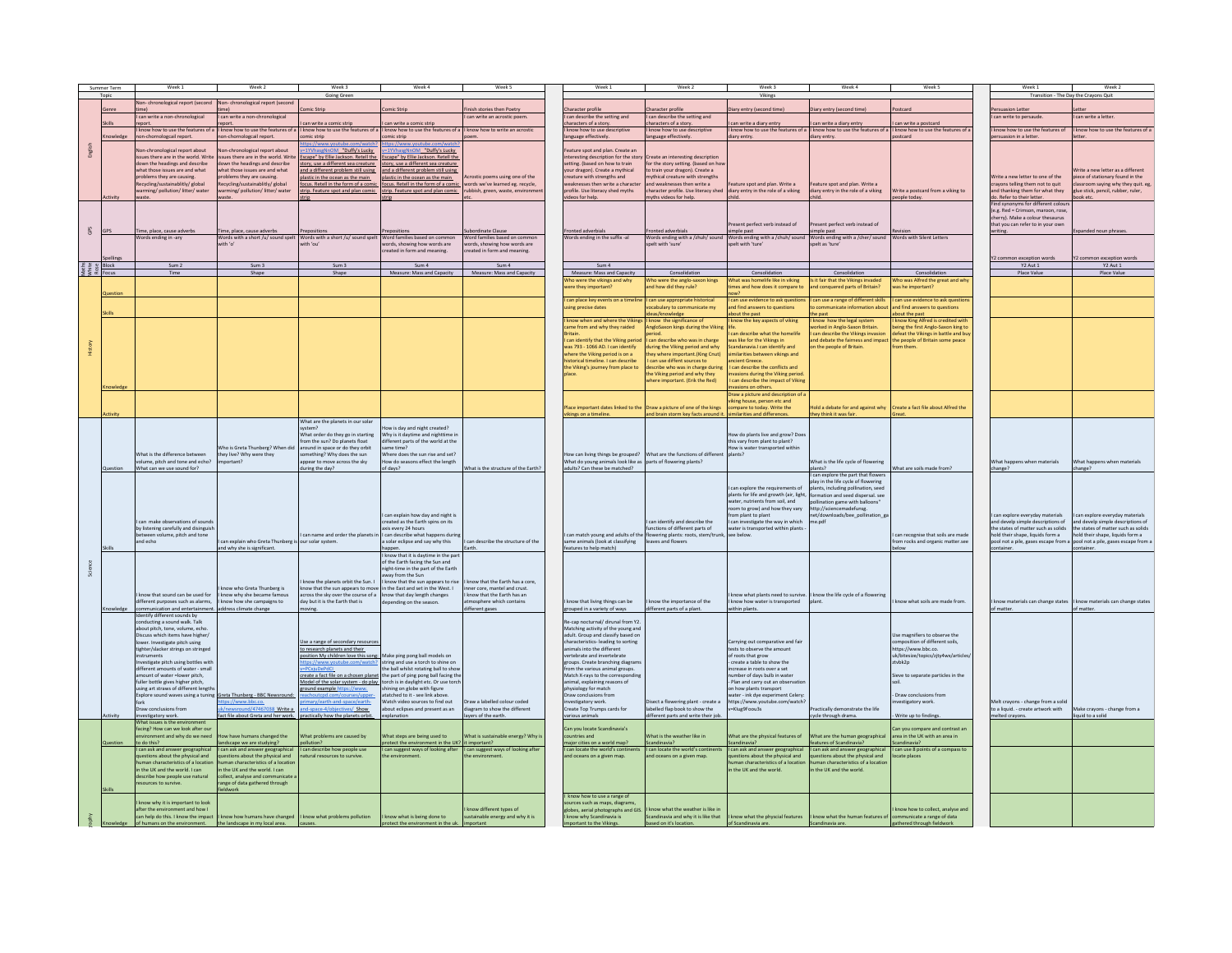|                       |                 |                                                                            |                                                                            |                                                                                                             |                                                                       | my4/articl                                                               |       |                                                                        |                                                                                                          |                                                                                                                                                       |                                                                   |                                                                       |                                                                                        |                                                                     |
|-----------------------|-----------------|----------------------------------------------------------------------------|----------------------------------------------------------------------------|-------------------------------------------------------------------------------------------------------------|-----------------------------------------------------------------------|--------------------------------------------------------------------------|-------|------------------------------------------------------------------------|----------------------------------------------------------------------------------------------------------|-------------------------------------------------------------------------------------------------------------------------------------------------------|-------------------------------------------------------------------|-----------------------------------------------------------------------|----------------------------------------------------------------------------------------|---------------------------------------------------------------------|
|                       |                 |                                                                            |                                                                            |                                                                                                             |                                                                       | wgty renewable and non<br>renewable energy and                           |       |                                                                        |                                                                                                          |                                                                                                                                                       |                                                                   |                                                                       |                                                                                        |                                                                     |
|                       |                 |                                                                            |                                                                            |                                                                                                             |                                                                       | sustainability. Sustainable practice<br>poster https://content.twinkl.co |       |                                                                        |                                                                                                          |                                                                                                                                                       |                                                                   |                                                                       |                                                                                        |                                                                     |
|                       |                 |                                                                            |                                                                            |                                                                                                             |                                                                       | uk/resource/40/9c/au-cc-2548554                                          |       |                                                                        |                                                                                                          |                                                                                                                                                       |                                                                   |                                                                       |                                                                                        |                                                                     |
|                       |                 |                                                                            |                                                                            |                                                                                                             |                                                                       | stainable-practices-poster-<br>worksheet-english.pdf?                    |       |                                                                        |                                                                                                          |                                                                                                                                                       |                                                                   |                                                                       |                                                                                        |                                                                     |
|                       |                 | Create a list of negative and                                              | scuss previous lesson and then                                             | Research and find out about the                                                                             |                                                                       | token =exp=1593093352"acl=<br>%2Fresource%2F40%2F9c%2Fau-                |       |                                                                        |                                                                                                          |                                                                                                                                                       |                                                                   |                                                                       |                                                                                        |                                                                     |
|                       |                 | sitive actions of humans in the<br>world. Use the task and video on        | iscuss worldwide issues and how                                            | different types of pollution. Write<br>umans contribute to this. Create a I what they are and what the main | Draw a picture to show different                                      | cc-2548554-sustainable-practices-<br>poster-worksheet-english.pdf%       |       |                                                                        |                                                                                                          |                                                                                                                                                       |                                                                   | Plan bee - vikings - Exploring                                        |                                                                                        |                                                                     |
|                       |                 | tesize. https://www.bbc.co                                                 | ap of the school and identify th                                           | causes of them are in our world.                                                                            | hings that people are doing in th                                     | 2A"hmac=d4bc8d02b210bb171ee)                                             |       |                                                                        |                                                                                                          |                                                                                                                                                       |                                                                   | andinavia - geography - lesson 5                                      |                                                                                        |                                                                     |
|                       |                 | ik/hitesize/tonics/zn22nv4/articl<br>z2md82p                               | titive and negative impacts of<br>things in our school grounds.            |                                                                                                             | UK to help the environment eg,<br>recycle, bike routes.               | 9eaa69552d93187538de43630891<br>483c3cdb90e3bb3                          |       | Plan bee - vikings - Exploring<br>Scandinavia - geography - lesson 1   | lan bee - vikings - Exploring                                                                            | lan bee - vikings - Exploring<br>Scandinavia - geography - lesson 2 Scandinavia - geography - lesson 3 Scandinavia - geography - lesson 4 to compare. | Plan bee - vikings - Exploring                                    | Use an area in the school grounds                                     |                                                                                        |                                                                     |
|                       | <b>Jestion</b>  | Can you use colour to represent<br>different moods?                        | Can you use a variety of colours in<br>our painting?                       | an you use different media show<br>one and texture in your drawings?                                        | Can you replicate patterns from th<br>Inatural environment?           | Can you use paint to highlight<br>portant ideas?                         |       | Can you identify the ke<br>haracteristics of Viking art?               | an you create a viking knot<br>attern?                                                                   | Can you create a piece of Viking<br>nimal artwork?                                                                                                    | Can you accurately draw a Viking<br>Shean head?                   | Can you create a piece of Viking<br>ewellery?                         | Can you use the colours from the<br>ory to make new colours?                           | Can you use a crayon to create<br>different natural patterns?       |
|                       |                 |                                                                            |                                                                            | can use hatching and cross<br>atching to show tone and texture                                              |                                                                       | can use watercolour paint to<br>roduce washes for backgrounds            |       |                                                                        |                                                                                                          |                                                                                                                                                       |                                                                   | can mould, shape and carve clay,<br>adding materials to provide       |                                                                                        | can replicate patterns observed<br>natural or built environments.   |
|                       |                 |                                                                            | can use a number of brush                                                  |                                                                                                             | can make precise repeating                                            | hen add detail.                                                          |       |                                                                        |                                                                                                          |                                                                                                                                                       |                                                                   | teresting detail. I can create                                        |                                                                                        |                                                                     |
|                       |                 | can use different grades of pencil                                         | echniques using thick and thin<br>brushes to produce shapes,               |                                                                                                             | natterns. I can make my ow<br>printing blocks (e.g. coiled string o   |                                                                          |       | can use different grades of pencil                                     | can use different grades of pencil                                                                       |                                                                                                                                                       | can use different grades of media                                 | weavings using a wide range of<br>extiles, choosing colours for       |                                                                                        |                                                                     |
| $\sharp$              |                 | show line, tone and textur                                                 | textures, patterns and line                                                |                                                                                                             | know how to replicate patterns                                        | know how to use a number of                                              |       | show line, tone and text                                               | show line, tone and texture<br>can use hatching and cross                                                | an mix colours effectivel<br>I know how to use a number of                                                                                            | show line, tone and texture.<br>know how to use watercolou        |                                                                       | an mix colours effecti                                                                 |                                                                     |
|                       |                 | know how to experiment with                                                | know how to mix colours                                                    | know how to use shading to show                                                                             | bserved in natural or built<br>nvironments. I know how to prin        | ush techniques using thick and<br>thin brushes to produce shapes.        |       | know how to use shading to shor                                        | tching to show tone and texture                                                                          | wush techniques using thick and<br>thin brushes to produce shapes.                                                                                    | aint to produce washes fo<br>backgrounds then add detail.         | know how to use the correct tool                                      | know how to experiment with                                                            | know how create rubbings using                                      |
|                       |                 | creating mood with colour.                                                 | ectively.                                                                  | ight and shadow                                                                                             | ayers of two or more colours.                                         | tures, patterns and lines.                                               |       | light and shadow.                                                      |                                                                                                          | xtures, patterns and lines.                                                                                                                           |                                                                   | mould, shape and carve clay.                                          | creating mood with colour.                                                             |                                                                     |
|                       |                 | Create a mirror image piece of<br>artwork of one side being 'green'        | Create paintings of humans ruin<br>the earth eg. a foot about to stam      | e-create images of plastic                                                                                  | reate a piece of artwork using                                        | reate a painting to show a way of                                        |       |                                                                        |                                                                                                          |                                                                                                                                                       | arcoal dragon head on a                                           | lay pendant and woven bracelet                                        |                                                                                        | rayon rubbings of different things                                  |
|                       |                 | and the other side dark and<br>olluted.                                    | on it, a person about to eat it, a<br>hand about to crush it.              | ollution in the sea and images<br>om 'Duffy's Lucky Escape'.                                                | intmaking of repeating patte<br>und in the environament.              | ving the earth eg, a running tap<br>on top of the earth, growing trees.  |       | ketches of viking art. Plan bee<br>vikings - art - lesson 1            | ketches of viking patterns. Plan<br>bee - vikings - art - lesson 2                                       | aintings of viking animal art. Plar<br>bee - vikings - art - lesson 3                                                                                 | atercolour background. Plan bee<br>ikings - art - lesson 4        | viking jewellery. Plan bee - vikings<br>art - lesson 4                | eriment with naint and crayons<br>to mix different colours together.                   | n the environ<br>ment to create a<br>pattern.                       |
|                       |                 | Can you research existing                                                  | Can you create your design agains                                          | What techniques will be needed to                                                                           | low will you join your materials                                      | loes your design fit the design                                          |       |                                                                        |                                                                                                          | Can you design a tasty viking stew                                                                                                                    | How will you make your viking                                     |                                                                       | Can you make a new home for the                                                        | How will you make your new<br>home? Is it appealing? Will it cheer  |
|                       | Question        | products?                                                                  | ertain criteria?                                                           | nake your design?                                                                                           | ogether?                                                              | iteria?                                                                  |       |                                                                        |                                                                                                          | for a hungry viking?                                                                                                                                  | tew?                                                              |                                                                       | crayons?                                                                               | the crayons up?                                                     |
|                       |                 |                                                                            |                                                                            | can use appliqué to decorate b<br>gluing, & stitching.                                                      | can shape and stitch materials                                        | can explain how my design fits the<br>esign criteria.                    |       |                                                                        |                                                                                                          | I can develop the design criteria o<br>an appealing                                                                                                   | can analyse taste, texture, sme<br>and appearance of              |                                                                       | can create annotated sketches of                                                       | can use appliqué to decorate by<br>gluing, & stitching.             |
|                       |                 |                                                                            |                                                                            | can select from and use a wider<br>ange of tools and equipment to                                           | ogether. I can use basic cross<br>litch and back stitch. I can quilt. |                                                                          |       |                                                                        |                                                                                                          | food product that is fit for purpo                                                                                                                    | a range of foods. I can join and<br>mbine a range of ingredients. |                                                                       | y design                                                                               |                                                                     |
|                       |                 | can research and use this to<br>nform my design.                           | an create annotated sketches of<br>my design.                              | form practical tasks accurately                                                                             | pad and gather fabric to create a<br>lesired effect.                  |                                                                          |       |                                                                        |                                                                                                          |                                                                                                                                                       |                                                                   |                                                                       |                                                                                        |                                                                     |
|                       |                 |                                                                            |                                                                            |                                                                                                             |                                                                       | I know how to evaluate my ideas                                          |       |                                                                        |                                                                                                          |                                                                                                                                                       | know how to cut and shape                                         |                                                                       |                                                                                        |                                                                     |
|                       |                 | know how to recycle and what th                                            | cnow how to research a design. I<br>know how to communicate my             | know how to strengthen and<br>tiffen and reinforce                                                          | know how to consider the view<br>of others to improve my              | products against my own design                                           |       |                                                                        |                                                                                                          |                                                                                                                                                       | gredients using tools and<br>equipment. I know how to work        |                                                                       | know how to communicate my                                                             | know how to shape and stitch<br>materials together. I know if my    |
|                       |                 | ocess of recycling is.                                                     | own ideas                                                                  | ore complex structures                                                                                      |                                                                       |                                                                          |       |                                                                        |                                                                                                          | know how to research a design.                                                                                                                        | safely and hygienically.                                          |                                                                       |                                                                                        | lesign is fit for purpose.<br>Sew a nough to store crayons in       |
|                       |                 |                                                                            |                                                                            | Make clothing using recycled items                                                                          |                                                                       |                                                                          |       |                                                                        |                                                                                                          |                                                                                                                                                       |                                                                   |                                                                       | Sew a pouch to store crayons in -                                                      | old over a piece of material,<br>neasure and mark out the correct   |
|                       |                 | esearch recycled clothing using                                            | Design clothing from recycled<br>items. Use pictures from the              | Use pictures from the internet as<br>piration, use carrier bags, cups,                                      | Make clothing using recycled item                                     |                                                                          |       |                                                                        |                                                                                                          |                                                                                                                                                       |                                                                   |                                                                       | fold over a piece of material,<br>neasure and mark out the correr                      | stance for each slot. Running<br>stitch up the middle to seal and   |
|                       |                 | pictures from the internet as                                              | ternet as inspiration, use carrier                                         | cans, foil, bottle tops etc. Show                                                                           | Use pictures from the internet as                                     |                                                                          |       |                                                                        |                                                                                                          | Research the vegetables that                                                                                                                          |                                                                   |                                                                       | distance for each slot. Running                                                        | separate the compartments. Add                                      |
|                       |                 | spiration, use carrier bags, cups,<br>cans, foil, bottle tops etc          | bags, cups, cans, foil, bottle tops                                        | what they have done so far and get<br>dvice for the following lesson.                                       | spiration, use carrier bags, cups,<br>cans, foil, bottle tops etc.    | Catwalk of all the recycled clother                                      |       |                                                                        |                                                                                                          | vikings used. Use the vegetables to Make a viking vegetable stew.<br>design a stew for a hungry viking.                                               | Taste the stew and evaluate.                                      |                                                                       | stitch up the middle to seal and<br>separate the compartments.                         | andles or ribbon at the end to ro<br>t un                           |
|                       |                 | n what ways are places of worship                                          | In what ways are places of worship                                         | what ways are places of worship                                                                             |                                                                       |                                                                          |       | In what ways are places of worshi<br>important? What is the difference |                                                                                                          |                                                                                                                                                       |                                                                   | What is the difference between                                        |                                                                                        |                                                                     |
|                       |                 | nportant? Where and how do                                                 | mportant? Where and how do                                                 | nportant? Where and how do                                                                                  | What is the celebration of                                            | How do people celebrate                                                  |       | between Muslim, Jewish and                                             | What symbols/ objects are                                                                                | What symbols/objects are                                                                                                                              | What symbols/ objects are                                         | Muslim, Jewish and Christian                                          |                                                                                        | What do I already know about                                        |
|                       |                 |                                                                            |                                                                            |                                                                                                             |                                                                       |                                                                          |       |                                                                        |                                                                                                          |                                                                                                                                                       |                                                                   |                                                                       |                                                                                        |                                                                     |
|                       |                 | hristians worship?<br>I can find out about the meanings                    | mic people worship?<br>I can find out about the meanings                   | wish people worship?<br>can find out about the meanings                                                     | entecost?<br>I can learn about Christian                              | can learn about Christian                                                |       | Christian prayer?<br>I can find out about the meanings                 | mportant in Christianity?<br>can find out about the meanings                                             | mportant in Islam?<br>I can find out about the meanings                                                                                               | mportant in Judaism?<br>I can find out about the meanings         | ymbols/objects?<br>can find out about the meanings                    | What does RE mean to me?<br>can list things about RE.                                  | Christianity?<br>I can list key features of                         |
|                       |                 | of symbols, words and actions us<br>in prayer and worship such as          | f symbols, words and actions u<br>in prayer and worship such as            | symbols, words and actions us<br>n prayer and worship such as                                               | elebrations and commitments b<br>describing some spiritual ways of    | lebrations and commitments by<br>scribing some spiritual ways of         |       | of symbols, words and actions us<br>in prayer and worship such as      | f symbols and objects in differer<br>eligions.                                                           | of symbols and objects in differer<br>eligions.                                                                                                       | of symbols and objects in differe<br>eligions.                    | f symbols and objects in differe<br>eligions. I can compare the       |                                                                                        | Christianity                                                        |
|                       |                 | owing down, using ritual and<br>symbol, praying alone and in               | ving down, using ritual and<br>symbol, praying alone and in                | wing down, using ritual and<br>symbol, praying alone and in                                                 | lebrating Christian festivals, suc<br>as Pentecost. I can reflect     | lebrating Christian festivals, suc<br>as Pentecost. I can reflect        |       | bowing down, using ritual and<br>symbol, praying alone and in          |                                                                                                          |                                                                                                                                                       |                                                                   | ilarities and differences<br>between these.                           |                                                                                        |                                                                     |
|                       |                 | oups.                                                                      | oups.                                                                      | oups.                                                                                                       | oughtfully on the reasons why                                         | bughtfully on the reasons why                                            |       | roups.                                                                 |                                                                                                          |                                                                                                                                                       |                                                                   |                                                                       |                                                                                        |                                                                     |
|                       |                 |                                                                            |                                                                            |                                                                                                             | ome people value such<br>elebrations very highly, but othe            | me people value such<br>lebrations very highly, but other                |       |                                                                        |                                                                                                          |                                                                                                                                                       |                                                                   |                                                                       |                                                                                        |                                                                     |
| $\overline{\text{e}}$ | Skills          | I know that symbols are important                                          | I know that symbols are important                                          | I know that symbols are important                                                                           | not at all.                                                           | not at all.                                                              |       | I know that symbols are important                                      | know that symbols/ objects are                                                                           | know that symbols/ objects are                                                                                                                        | know that symbols/ objects are                                    | know that symbols/ objects are                                        |                                                                                        |                                                                     |
|                       |                 | n all religions<br>I know that symbols are used in                         | all religions.<br>know that symbols are used in                            | all religions<br>know that symbols are used in                                                              |                                                                       |                                                                          |       | n all religions.<br>I know that symbols are used in                    | portant in all religions<br>know that symbols are used in                                                | nportant in all religions.<br>know that symbols are used in                                                                                           | portant in all religions<br>know that symbols are used in         | nportant in all religions<br>know that symbols are used in            |                                                                                        |                                                                     |
|                       |                 | prayer/worship.<br>recognise these in Muslim, Jew                          | prayer/worship.<br>recognise these in Muslim, Jewi.                        | rayer/worship.<br>recognise these in Muslim, Jewi                                                           | know what happened at                                                 | know how Pentecost is celebrated                                         |       | prayer/worship.<br>recognise these in Muslim, Jewi                     | ayer/worship.<br>ecognise these in Muslim, Jewis                                                         | rayer/worship.<br>recognise these in Muslim, Jewi                                                                                                     | ayer/worship.<br>recognise these in Muslim, Jewish                | prayer/worship.<br>recognise these in Muslim, Jewisl                  |                                                                                        |                                                                     |
|                       |                 | ind Christian prayer.                                                      | and Christian prayer                                                       | nd Christian prayer                                                                                         | tecost. I know why Pentecos                                           | ow. I know how Pentecost was                                             |       | and Christian prayer                                                   | nd Christian religions.                                                                                  | nd Christian religions                                                                                                                                | and Christian religions.                                          | Ind Christian religions.                                              |                                                                                        | mow some key features of                                            |
|                       |                 |                                                                            |                                                                            |                                                                                                             | nportant to Christians.                                               | elebrated in the past.<br>Re-cap previous week of what                   |       |                                                                        |                                                                                                          |                                                                                                                                                       |                                                                   |                                                                       | I know what RE means                                                                   | Christianity.                                                       |
|                       |                 |                                                                            |                                                                            |                                                                                                             |                                                                       | ntecost is. Look at the tradition<br>and origins of Pentecost as it used |       |                                                                        |                                                                                                          |                                                                                                                                                       |                                                                   |                                                                       |                                                                                        |                                                                     |
|                       |                 | esearch and write a guide/<br>nstructions of how to worship in             | search and write a guide/<br>instructions of how to worship in             | search and write a guide/<br>structions of how to worship in                                                | search Pentecost, retell the sto<br>and write down about the          | to be a Jewish festival. Compare<br>the celebration of Christian and     |       | mpare the three different<br>eligions and recognise the                | esearch and draw and label<br>ictures of important symbols/                                              | earch and draw and label<br>sictures of important symbols/                                                                                            | search and draw and label<br>pictures of important symbols/       | mpare the three different<br>eligions and recognise the               | Create a poster to show what RE                                                        | Write a list of what they already                                   |
|                       |                 | hristianity.                                                               |                                                                            |                                                                                                             | elebrations today.                                                    | vish people.                                                             |       | arities and difference                                                 | pjects in Christianity                                                                                   | bjects in Islam                                                                                                                                       | jects in Judaisn                                                  | ilarities and differences                                             | means to me.                                                                           | now and what they want to know                                      |
|                       |                 |                                                                            | low is your life different to a child                                      | ow can I show appreciation to m                                                                             |                                                                       | ow would you feel if there was a                                         |       | ow do our bodies change as we                                          | ow do our bodies change on the                                                                           |                                                                                                                                                       | What am I looking forward to as I                                 | What changes can I make next                                          |                                                                                        | What are you looking forward to<br>this year? What do you want to   |
|                       |                 | What is a global citizen?                                                  | ound the world?                                                            | ends and family?                                                                                            | w do babies grow                                                      | ew baby in your family?                                                  |       | Swo <sup>-</sup>                                                       | side as we grow?<br>can identify how boys' and girls'                                                    | hat is a stereot                                                                                                                                      | ove into year 4?                                                  | Sar?                                                                  | What are your worries for year 3? achieve this year?                                   |                                                                     |
|                       |                 |                                                                            |                                                                            |                                                                                                             |                                                                       |                                                                          | odies | can identify how boys' and girls'                                      | odies<br>hange on the inside during the                                                                  |                                                                                                                                                       |                                                                   |                                                                       |                                                                                        |                                                                     |
|                       |                 |                                                                            | can empathise with children                                                |                                                                                                             |                                                                       |                                                                          |       | change on the outside during this<br>growing up process. I recognise   | in process and can tell you why                                                                          | can start to recognise                                                                                                                                |                                                                   |                                                                       |                                                                                        |                                                                     |
|                       |                 |                                                                            | hose lives                                                                 |                                                                                                             |                                                                       |                                                                          |       | ow I feel about these                                                  |                                                                                                          | ereotypica                                                                                                                                            |                                                                   |                                                                       |                                                                                        |                                                                     |
|                       |                 | I can show an awareness of how                                             | are different to mine and<br>appreciate what I                             | enjoy being part of a family and                                                                            | can express how I feel when I see                                     | can express how I might feel if I<br>had a                               |       | changes happening to me and<br>ow how                                  | changes are necessary so that their ideas I might have about parentin<br>odies can make babies when they |                                                                                                                                                       |                                                                   | can talk about what I am looking   can start to think about changes I | can discuss what I feel worried                                                        | can set small goals for myself to                                   |
|                       |                 | ould affect my choices                                                     | ay learn from them                                                         | ndship group:                                                                                               | bies or baby animals<br>know that in animals and                      | ew baby in my family                                                     |       | to cope with those feelings                                            |                                                                                                          | mily role:                                                                                                                                            | ward to next year.                                                | vill make next year.                                                  | about.                                                                                 |                                                                     |
|                       |                 | I know and can explain how some                                            | know how my needs and rights<br>are shared by children around the          |                                                                                                             | mans lots of changes happer<br>between conception and growing         | know how babies grow and                                                 |       |                                                                        |                                                                                                          | know how to express how I feel                                                                                                                        |                                                                   |                                                                       |                                                                                        |                                                                     |
|                       |                 | of the actions and<br>work of people around the world                      | and can identify how our lives may                                         | I know how to express my                                                                                    | and that usually it is the female                                     | elop in the mother's ute<br>understand what a baby needs to              |       | know that boys' and girls' bodies                                      | know how I feel about these                                                                              | hen my idea                                                                                                                                           |                                                                   |                                                                       |                                                                                        |                                                                     |
|                       |                 | elp an                                                                     | lifferent                                                                  | appreciation to my friends and                                                                              | ho has                                                                |                                                                          |       | need to change so that when they                                       | changes happening to me and                                                                              | are challenged and might be will                                                                                                                      | now what I am looking forward                                     | know how how to go about the                                          | mow how to make myself and                                                             | now what I want to achieve this                                     |
|                       |                 | influence my life                                                          |                                                                            | nih<br>6 - celebrating my web of                                                                            | he baby                                                               | and grow                                                                 |       | up their bodies can make babies                                        | o cope with these feelings                                                                               | nange my ideas sometimes                                                                                                                              | to when I move to my next class.                                  | changes I want to make.                                               | others feel better<br>scussion about worries and how  Discuss and complete worksheet   |                                                                     |
|                       | <b>Infivity</b> | 4 - being a global citizen 1                                               | - being a global citizen 2                                                 |                                                                                                             | how babies grow                                                       | hahie                                                                    |       | 3 - outside body changes<br>How can I create, modify and               | - inside body changes<br>low can I create, modify and                                                    | - family stereotypes<br>low can I create, modify and                                                                                                  | - looking ahead<br>How can I create, modify and                   | - looking ahead<br>How can I create, modify and                       | vercome then                                                                           | about future goals and next step:                                   |
|                       |                 |                                                                            |                                                                            |                                                                                                             | ow can I use a keyboard quickly                                       | w can I use a keyboard quickly                                           |       | resent documents for a particul                                        | resent documents for a particu                                                                           | esent documents for a particu<br>rpose?                                                                                                               | esent documents for a particul                                    | present documents for a particul<br>rpose?                            |                                                                                        |                                                                     |
|                       | Question        | What is coding?<br>I can explain what all of the blocks                    | What is coding?<br>I can explain what all of the blocks                    | Im I confident using a keyboard?<br>I can use a keyboard confidently.                                       | and confidently?<br>I can use a keyboard confidently                  | nd confidently?<br>I can use a keyboard confidently                      |       | purpose?<br>I can create a document for a<br>articular numos           | urpose?<br>can create a document for a<br>articular nurnose                                              | can create a document for a                                                                                                                           | rpose?<br>I can modify a document for a<br>particular numos       | I can present a document for a                                        | What is E-safety?<br>I can explain what E-saftey means. I can explain how to stay safe | ow can we stay safe online?                                         |
|                       |                 | mean. I can put programn<br>mmands into a sequence to                      | mean. I can put programming<br>mmands into a sequence to                   |                                                                                                             | cluding shortcut command                                              | cluding shortcut com                                                     |       |                                                                        |                                                                                                          | articular purpose. I can add note<br>to my powerpoint to help me                                                                                      |                                                                   | articular purpose                                                     |                                                                                        | online. I can talk about age<br>restrictions. I can discuss what is |
|                       |                 | achieve a specific outcome. I can<br>create an algorithm I will need for a | achieve a specific outcome. I can<br>create an algorithm I will need for a |                                                                                                             |                                                                       |                                                                          |       |                                                                        |                                                                                                          |                                                                                                                                                       |                                                                   |                                                                       |                                                                                        | safe online                                                         |
|                       |                 | imple program<br>I can use repeat and loop                                 | mple program<br>I can use repeat and loop                                  |                                                                                                             |                                                                       |                                                                          |       |                                                                        |                                                                                                          |                                                                                                                                                       |                                                                   |                                                                       |                                                                                        |                                                                     |
|                       |                 | ands. I can identify the erro<br>in an algorithm.                          | mands. I can identify the erro<br>in an algorithm.                         |                                                                                                             |                                                                       |                                                                          |       |                                                                        |                                                                                                          |                                                                                                                                                       |                                                                   |                                                                       |                                                                                        |                                                                     |
|                       |                 |                                                                            |                                                                            |                                                                                                             |                                                                       |                                                                          |       |                                                                        |                                                                                                          |                                                                                                                                                       |                                                                   |                                                                       |                                                                                        |                                                                     |